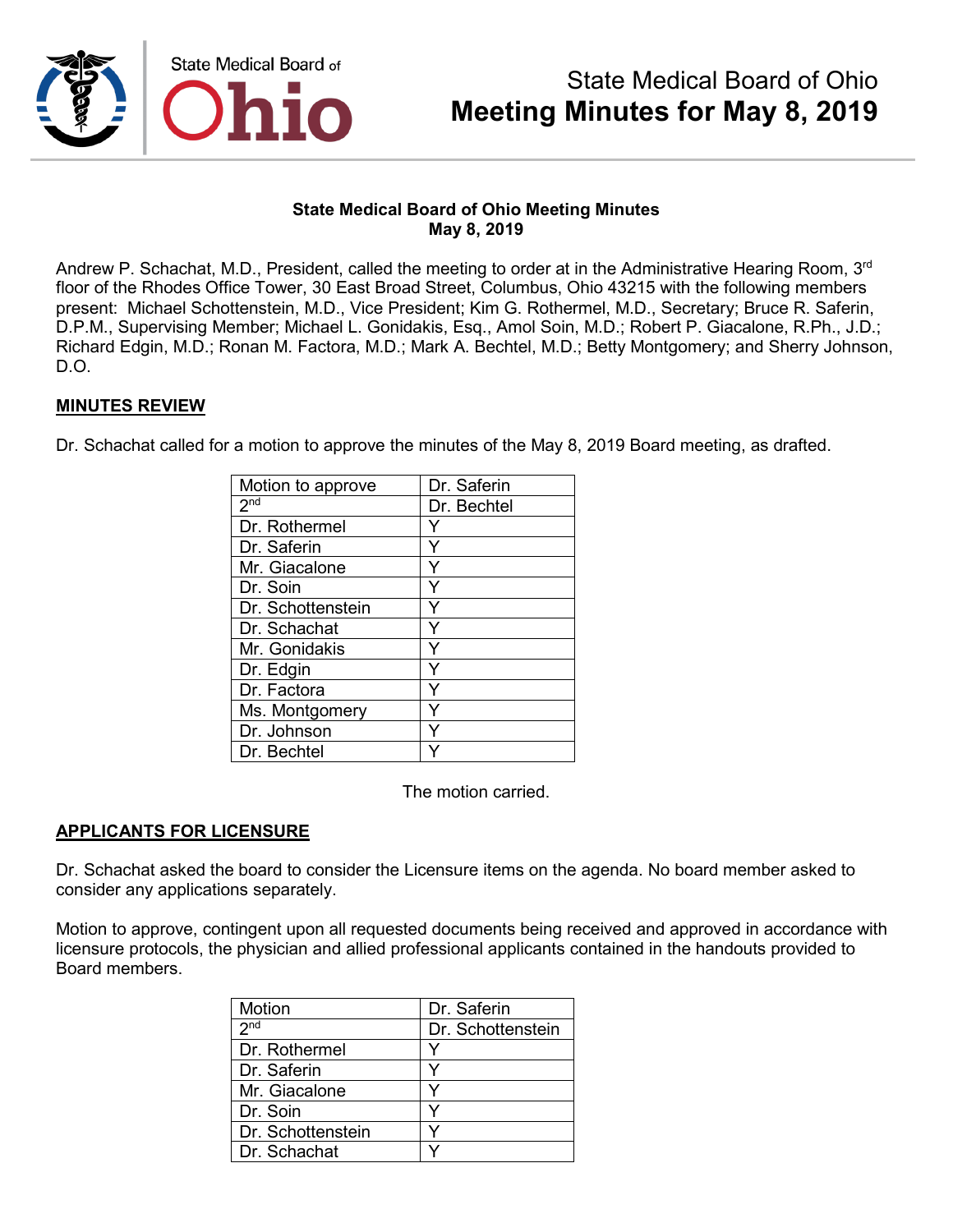| Mr. Gonidakis  |  |
|----------------|--|
| Dr. Edgin      |  |
| Dr. Factora    |  |
| Ms. Montgomery |  |
| Dr. Johnson    |  |
| Dr. Bechtel    |  |

The motion carried.

Dr. Schachat called for a motion to approve, contingent upon all requested documents being received and approved in accordance with licensure protocols, the applicants for a Certificate to Recommend Medical Marijuana contained in the Handouts provided to the Board members.

| Motion            | Dr. Saferin       |
|-------------------|-------------------|
| 2 <sup>nd</sup>   | Dr. Schottenstein |
| Dr. Rothermel     |                   |
| Dr. Saferin       | Y                 |
| Mr. Giacalone     | Y                 |
| Dr. Soin          | Y                 |
| Dr. Schottenstein | Υ                 |
| Dr. Schachat      |                   |
| Mr. Gonidakis     | Abstain           |
| Dr. Edgin         |                   |
| Dr. Factora       |                   |
| Ms. Montgomery    | ٧                 |
| Dr. Johnson       |                   |
| Dr. Bechtel       |                   |

The motion carried.

# **REPORTS AND RECOMMENDATIONS**

Dr. Schachat asked the Board to consider the Reports and Recommendations appearing on the agenda. He asked if each member of the Board received, read and considered the Hearing Record; the Findings of Fact, Conclusions and Proposed Orders; and any objections filed in the matters of: Kansky Delisma, MD; Tod Hagins, MD; Thomas Hanf, MD; Saad Sakkal, MD (Mason, OH); and Demas Yohannes.

| Dr. Rothermel     |  |
|-------------------|--|
| Dr. Saferin       |  |
| Mr. Giacalone     |  |
| Dr. Soin          |  |
| Dr. Schottenstein |  |
| Dr. Schachat      |  |
| Mr. Gonidakis     |  |
| Dr. Edgin         |  |
| Dr. Factora       |  |
| Ms. Montgomery    |  |
| Dr. Johnson       |  |
| Dr. Bechtel       |  |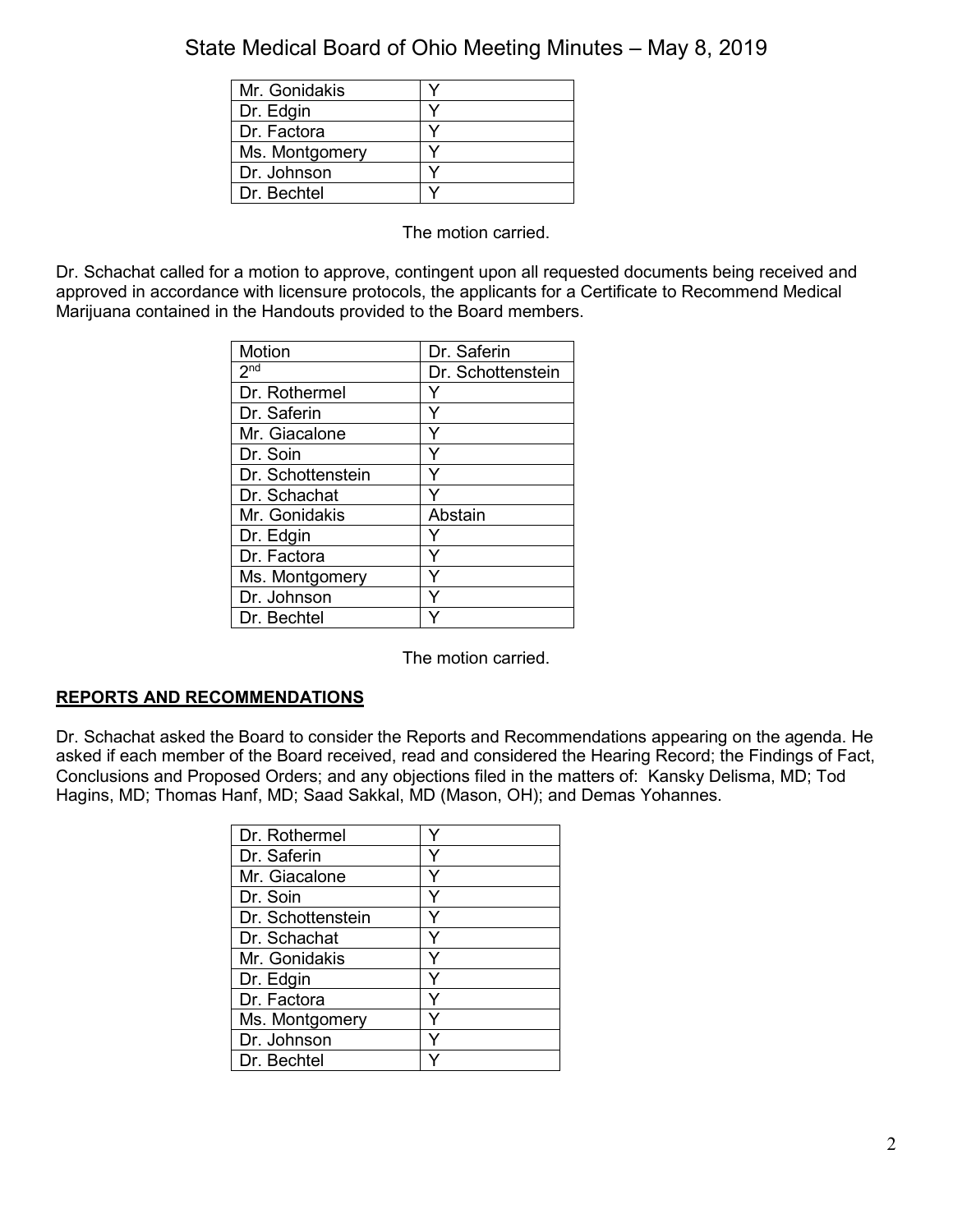Dr. Schachat further asked if each member of the Board understands that the Board's disciplinary guidelines do not limit any sanction to be imposed, and that the range of sanctions available in each matter runs from Dismissal to Permanent Revocation or Permanent Denial.

| Dr. Rothermel     |  |
|-------------------|--|
| Dr. Saferin       |  |
| Mr. Giacalone     |  |
| Dr. Soin          |  |
| Dr. Schottenstein |  |
| Dr. Schachat      |  |
| Mr. Gonidakis     |  |
| Dr. Edgin         |  |
| Dr. Factora       |  |
| Ms. Montgomery    |  |
| Dr. Johnson       |  |
| Dr. Bechtel       |  |

Dr. Schachat stated that in accordance with the provision in section 4731.22(F)(2), Ohio Revised Code, specifying that no member of the Board who supervises the investigation of a case shall participate in further adjudication of the case, the Secretary and Supervising Member must abstain from further participation in the adjudication of any disciplinary matters. In the disciplinary matters before the Board today, Dr. Rothermel served as Secretary and Dr. Saferin served as Supervising Member. In addition, Dr. Bechtel served as Secretary and/or Supervising Member in the matter of Dr. Hanf.

During these proceedings, no oral motions were allowed by either party. Respondents and their attorneys addressing the Board were allotted five minutes to do so. The assistant attorneys general were subject to the same limitations.

# **Kansky Delisma, M.D.**

Dr. Schachat directed the Board's attention to the matter of Kansky Delisma, M.D. Objections have been filed and were previously made available to Board members. Ms. Lee was the Hearing Examiner. Dr. Schachat stated that a request to address the Board has been filed on behalf of Dr. Delisma.

Dr. Delisma stated that these proceedings could be a violation of his constitutional due process because the Hearing Examiner's Report and Recommendation changed the accusations that were set forth in the Notice of Opportunity for Hearing.

According to the notice:

First accusation: He received a kickback from an agency to whom he referred a patient, which was the only charge the federal government.

Second accusation: the agency fraudulently billed the patient

He cited violation of 4731.22 b (8) ORC and stated he could not accept the accusation of fraudulent billing.

Attorney General, Mr. Wilcox stated that he wished to respond. Mr. Wilcox pointed out that with the applicant's prior fraudulent conduct and unacceptance of responsibility, the board should not grant an Ohio license. Mr. Wilcox supports the Hearing Examiner's recommendation to permanently deny licensure.

Motion to approve and confirm the Proposed Findings of Fact, Conclusions, and Order in the matter of Dr. Delisma.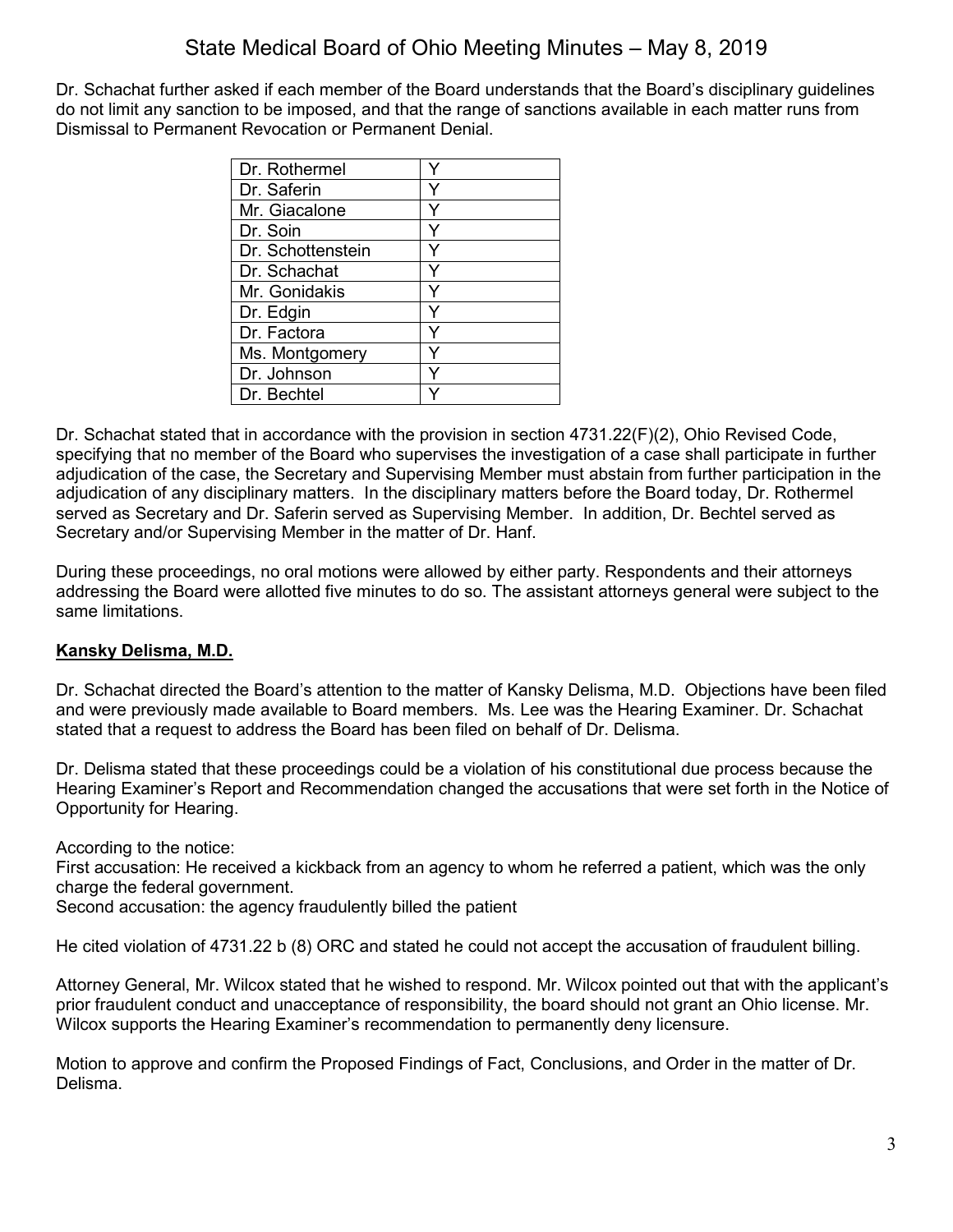| Motion                       | Dr. Schottenstein |
|------------------------------|-------------------|
| $\overline{\phantom{a}}$ 2nd | Ms. Montgomery    |

Dr. Schachat stated that he will now entertain discussion in the above matter.

Dr. Schottenstein opined that Dr. Delisma would have benefited from having legal counsel in this matter, noting that he had come across as defensive in his hearing testimony. Dr. Schottenstein stated that Dr. Delisma's behavior was inherently fraudulent and it would have been impossible to have engaged in the behavior without committing fraud. Nevertheless, Dr. Delisma refused to acknowledge that fact, apparently based on the fact that the government chose not to specifically charge him with fraud. Dr. Schottenstein stated that that is irrelevant for the Board's purposes because the Board does not rely on preexisting criminal indictment or judgment before issuing citations.

Regarding Dr. Delisma's claim that his procedural due process rights had been violated, Dr. Schottenstein stated that the citation letter sent to Dr. Delisma included an allegation that he had violated Section 4731.22(B)(8), Ohio Revised Code, and therefore he had received appropriate notification of that allegation. Dr. Schottenstein further commented that discussing a case does not constitute relitigating it, contrary to Dr. Delisma's contention.

Dr. Schottenstein observed that Dr. Delisma had testified that he took responsibility for his actions. However, Dr. Schottenstein stated that one cannot dispute the Board's charges in this way and simultaneously maintain that one is taking responsibility for one's actions. Dr. Schottenstein opined that this is, in fact, the opposite of taking responsibility for one's actions. Dr. Schottenstein commented that this is probably something that a defense counsel could have pointed out to Dr. Delisma. Dr. Schottenstein continued that Dr. Delisma had stated that he had not been familiar with the anti-kickback law. Dr. Schottenstein commented that one does not have to be familiar with the law in order to know that receiving money for referring patients for services that they will not receive is unethical.

Dr. Schottenstein stated that it is mitigating that Dr. Delisma does not have a prior disciplinary record. Dr. Schottenstein also appreciated Dr. Delisma's good works and the nice things said about him by character witnesses. However, aggravating circumstances include the fact that Dr. Delisma had a dishonest motive and that he abused his position of trust to engage in deception. Dr. Schottenstein found Dr. Delisma's behavior to be negligent at the very least because if he did not know that the activity he was engaging in was wrong, he should have known. Dr. Schottenstein opined that that is something an average, reasonable person would have known. Dr. Schottenstein further opined that Dr. Delisma's felony conviction alone is a sufficient concern in terms of granting him a license.

Dr. Schottenstein stated that he also reviewed the 2014 case of Clinton Cornell, P.A., which was mentioned by Dr. Delisma. Mr. Cornell's case, like Dr. Delisma's, involved an allegation of accepting healthcare kickbacks and the Board did not revoke Mr. Cornell's physician assistant license. Dr. Schottenstein stated that Mr. Cornell's case involved a different fact pattern from Dr. Delisma's case. Dr. Schottenstein noted that Mr. Cornell, while exercising bad judgment, had had the sense that the money he received was in lieu of back wages that were owed to him.

Dr. Schottenstein stated the he agrees with the Proposed Order in the matter of Dr. Delisma.

Ms. Montgomery agreed with Dr. Schottenstein's comments. Ms. Montgomery further opined the Mr. Wilcox had skillfully handled Dr. Delisma's hearing with great patience.

Dr. Factora stated that there is no doubt that Dr. Delisma had received healthcare kickbacks in the amount of \$700 and had been sentenced in federal court for the violation. Dr. Factora also noted the Dr. Delisma currently holds medical licenses in Pennsylvania, Montana, New York, and Maryland, and the state medical boards in those states had declined to take action against Dr. Delisma. Dr. Factora noted that the Indiana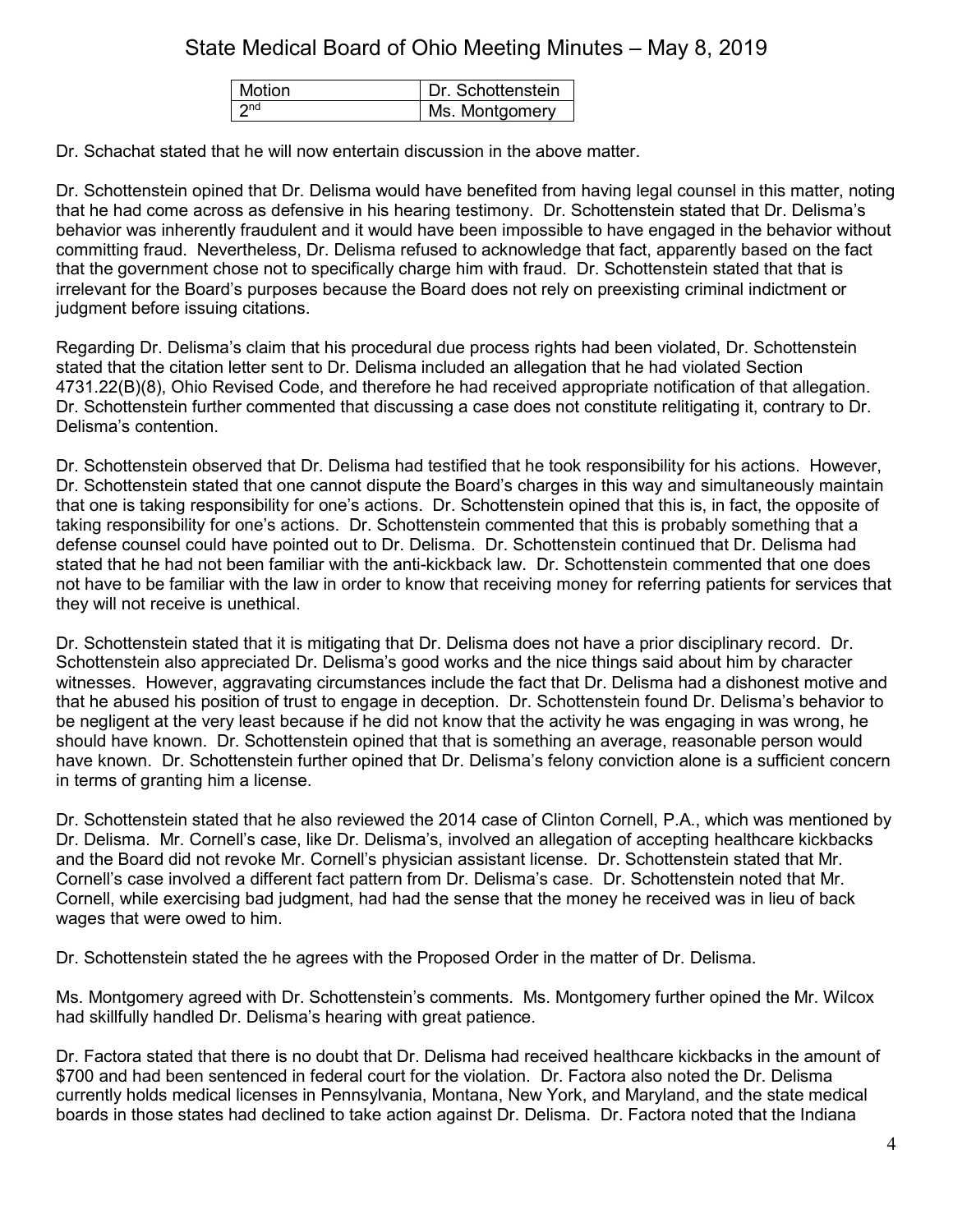Medical Licensing Board had denied Dr. Delisma's application for license based on his failure to renew his Florida medical license. Dr. Factora further noted that the Florida Board of Medicine had actually reinstated Dr. Delisma's Florida medical license, but he chose not to renew it.

Dr. Factora stated that while Dr. Delisma does not present himself in the best manner, he questioned whether this case warrants the Proposed Order of permanent denial of his application. Dr. Factora opined that a permanent denial may be heavy-handed and would have long-standing consequences. Dr. Factora noted that the actions in question took place in Florida, and the Florida Board of Medicine had declined to permanently revoke his Florida medical license. Dr. Factora suggested that a non-permanent denial would be warranted until Dr. Delisma has fulfilled the terms of his sentencing.

Motion to amend the Proposed Order to a non-permanent denial of Dr. Delisma's application:

| <b>Motion</b> | Dr. Factora   |
|---------------|---------------|
|               | Mr. Giacalone |

Ms. Andersen noted that with a non-permanent denial, the Board cannot put binding pre-conditions on a respondent's reapplication should they choose to reapply. However, Dr. Schottenstein asked what Dr. Factora would like to see from Dr. Delisma before any reapplication for licensure. Dr. Factora opined that the Dr. Delisma should complete the five-year period during which he is not allowed to care for Medicare patients, as well as all other requirements of his sentencing. Dr. Factora added that it would be worthwhile for Dr. Delisma to take an ethics course and learn about the responsibilities of ordering home care and related legal aspects.

Dr. Soin agreed with Dr. Factora's comments about the heavy-handedness of a permanent denial. Dr. Soin observed that the Florida Board of Medicine did not put any restrictions on Dr. Delisma's Florida medical license after he served his suspension and other conditions. Dr. Soin asked how much punishment is enough, stating that Dr. Delisma has paid his debt to society and has done everything that has been asked of him. Dr. Soin stated that the Board's mission is to protect the public. Dr. Soin asked in what specific way, after everything he has done to this point, would Dr. Delisma actually harm the public. Dr. Soin noted that a permanent denial would have a vast impact on Dr. Delisma's career in other states.

Mr. Giacalone commented that Dr. Delisma did not come across as the most sympathetic person and reading the hearing testimony had been painful. However, looking at the case objectively, Mr. Giacalone stated that Dr. Delisma has admitted that he did wrong and accepted a kickback, and Dr. Delisma's main concern is not having a fraud charge associated with him. Mr. Giacalone saw no other instances in the record beside the \$700 kickback. Mr. Giacalone agreed with previous comments that permanent denial is not the appropriate action in this case. Mr. Giacalone felt that Dr. Delisma can provide benefit to society after he has completed the terms of his sentence.

Dr. Schottenstein stated that it is one thing if a respondent comes before the Board and wholeheartedly accepts responsibility for their actions. However, Dr. Schottenstein felt that Dr. Delisma, in Dr. Schottenstein's perception, has trouble fully accepting responsibility for his actions. Dr. Schottenstein expressed concern that those who cannot wholeheartedly take responsibility for their actions could be in denial and the behavior could repeat. Having said that, Dr. Schottenstein agreed that a permanent denial is a heavy sentence and he was open to a non-permanent denial. Dr. Schottenstein agreed with Dr. Factora's comments that if Dr. Delisma completes his term of exclusion from Medicare and had no further infractions, then the Board could consider a future application for licensure.

Dr. Soin opined that, based on some previous comments, it seems as if opinions would be different if a person can string the right sequence of words together. Dr. Soin stated that, given the fact pattern of a single violation in the amount of \$700, he continues to struggle with the idea that Dr. Delisma is the kind of criminal that the Board needs to worry about in the long-term. Dr. Soin stated that he did not support permanent denial or even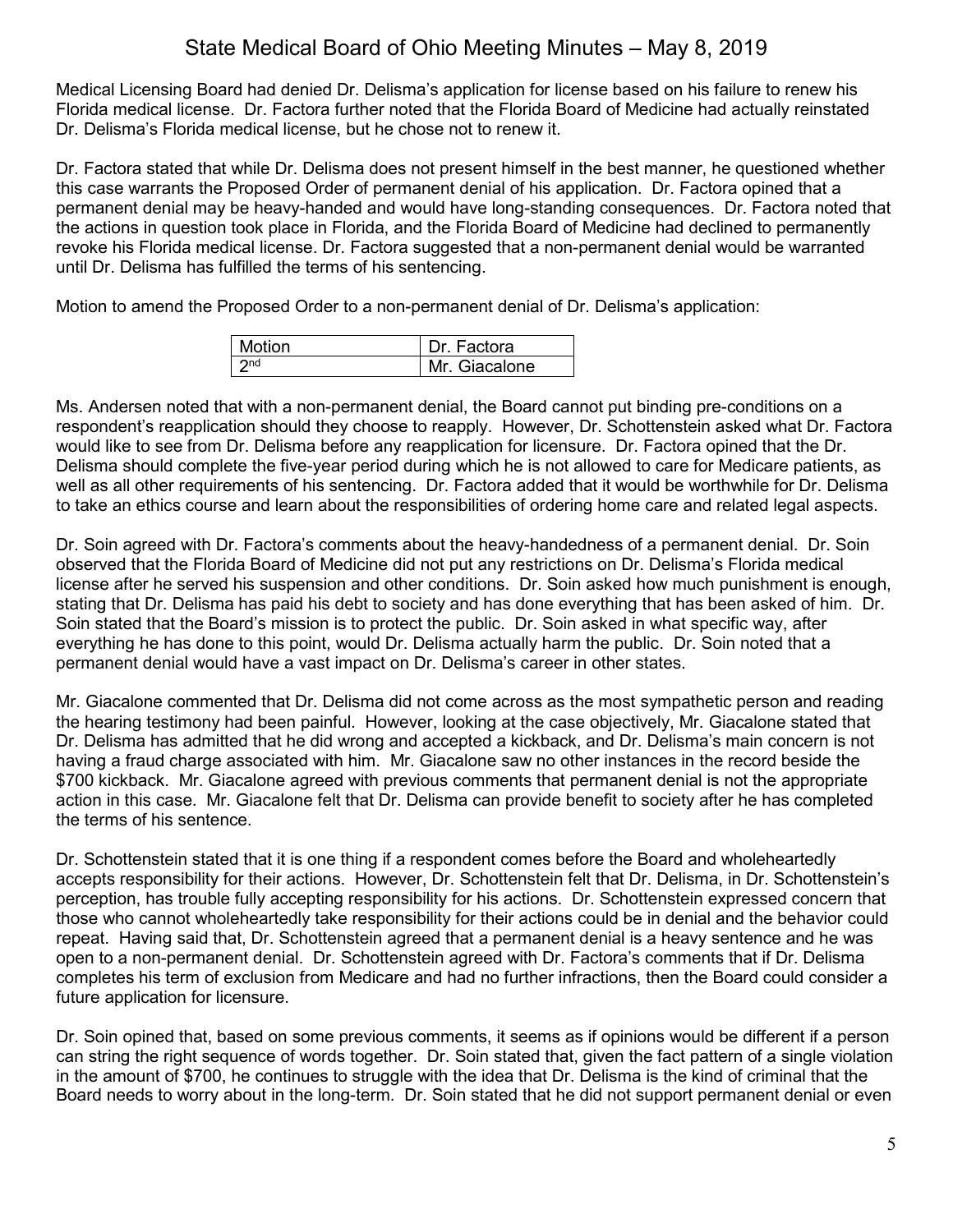non-permanent denial in this case. Dr. Soin opined that the Board could issue an order to grant Dr. Delisma's license and include requirements for monitoring and courses to ensure that he does not repeat the behavior.

Dr. Schachat observed that several comments have been made that Dr. Delisma received one payment in the amount of \$700. Dr. Schachat pointed out that the \$700 was a trigger for a much larger scheme that involved \$49,000 in inappropriate billing. Dr. Schottenstein added that Dr. Delisma's participation in the scheme led to an eight-month jail sentence, indicating that the courts did not take the matter lightly.

Dr. Schottenstein stated that, speaking for himself and having read through the testimony, his thoughts about the case was not a function of a failure to eloquently string words together. Rather, Dr. Schottenstein stated that he had a strong sense of pushback from Dr. Delisma in terms of his ability to take responsibly for his behavior. Dr. Schottenstein stated that the implication is that Dr. Delisma sees nothing wrong with what he did and he could potentially repeat the behavior.

Vote on Dr. Factora's motion to amend:

| Dr. Rothermel     | Abstain |
|-------------------|---------|
| Dr. Saferin       | Abstain |
| Mr. Giacalone     |         |
| Dr. Soin          | N       |
| Dr. Schottenstein |         |
| Dr. Schachat      |         |
| Mr. Gonidakis     |         |
| Dr. Edgin         |         |
| Dr. Factora       |         |
| Ms. Montgomery    |         |
| Dr. Johnson       | Y       |
| Dr. Bechtel       |         |

The motion to amend carried.

Motion to approve and confirm the Proposed Findings of Fact, Conclusions, and Order, as amended, in the matter of Dr. Delisma:

| <b>Motion</b>     | Dr. Schottenstein |
|-------------------|-------------------|
| 2 <sub>nd</sub>   | Dr. Johnson       |
| Dr. Rothermel     | Abstain           |
| Dr. Saferin       | Abstain           |
| Mr. Giacalone     |                   |
| Dr. Soin          | N                 |
| Dr. Schottenstein | Y                 |
| Dr. Schachat      | Ý                 |
| Mr. Gonidakis     |                   |
| Dr. Edgin         | Y                 |
| Dr. Factora       | Y                 |
| Ms. Montgomery    |                   |
| Dr. Johnson       | ٧                 |
| Dr. Bechtel       |                   |

The motion carried.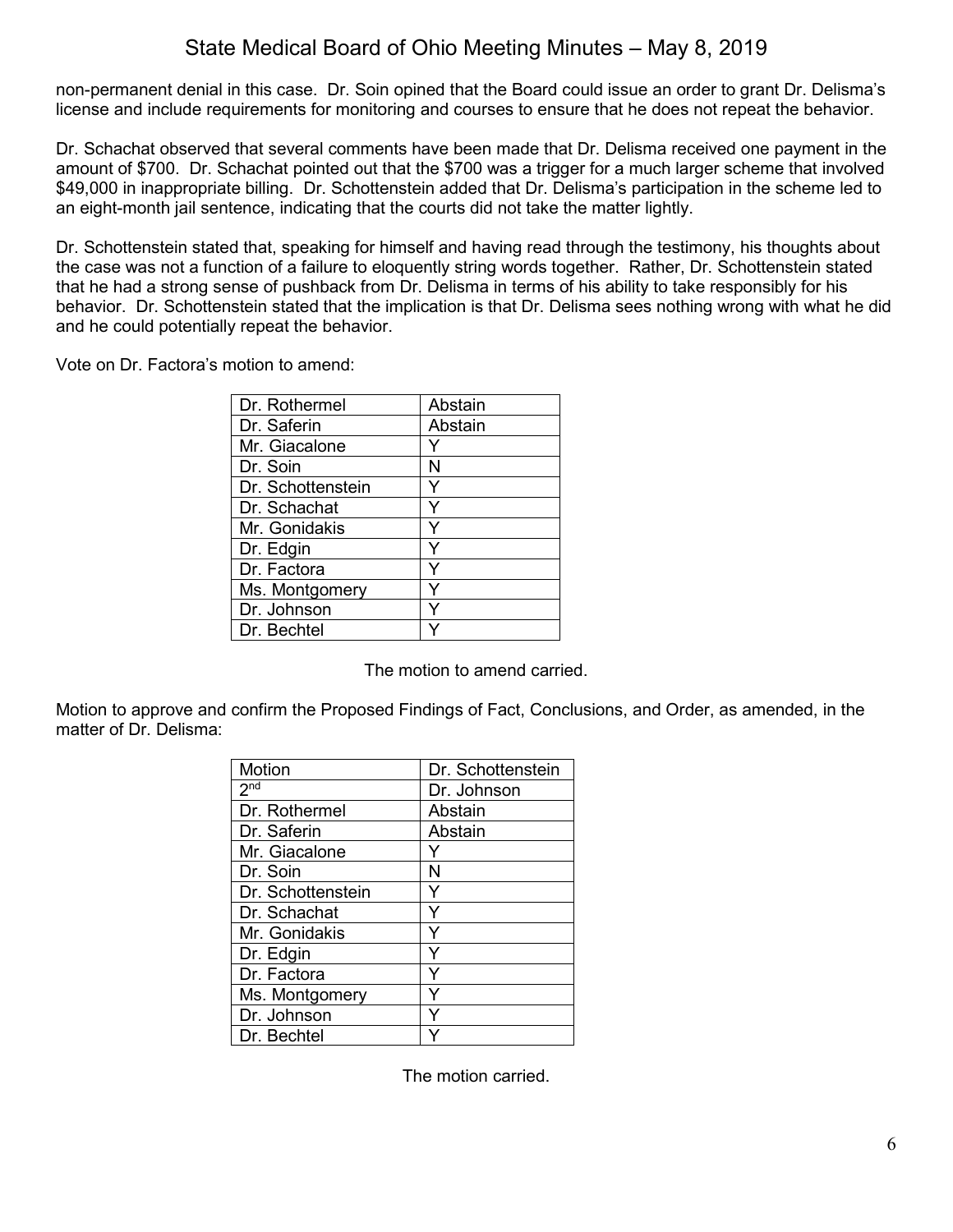## **Tod Hagins, M.D.**

Dr. Schachat directed the Board's attention to the matter of Tod Hagins, M.D. Objections have been filed and were previously made available to Board members. Ms. Shamansky was the Hearing Examiner. Dr. Schachat stated that a request to address the Board has been filed on behalf of Dr. Hagins.

Dr. Hagins was represented by his attorney, Eric Plinke.

Mr. Plinke read a statement from Dr. Hagins indicating that he was enrolled in counseling and a 12-step program during his incarceration. He would like to practice again in Ohio once he has been rehabilitated. Mr. Plinke argued Dr. Hagins has served his time and taken responsibility for his offense and asked the board to provide reinstatement terms.

Assistant Attorney General, Ms. Pelphrey stated that she wished to respond.

Ms. Pelphrey directed the board's attention to a line in the Discussion of Proposed Order, "Dr. Hagins' convictions resulted from a scheme in which he provided oxycodone prescriptions to three individuals, including two former patients, knowing that those individuals would sell the drug on the street and would then return a portion of the proceeds to him." Ms. Pelphey asked the board to follow the proposed order.

Motion to approve and confirm the Proposed Findings of Fact, Conclusions, and Order in the matter of Dr. Hagins.

| Motion          | Mr. Giacalone |
|-----------------|---------------|
| 2 <sub>nd</sub> | Dr. Bechtel   |

Dr. Schachat stated that he will now entertain discussion in the above matter.

Dr. Schottenstein made a distinction between Dr. Hagin's case and prior impairment cases. He contends Dr. Hagins put the public at risk and should not practice medicine.

Mr. Giacalone agrees.

A vote was taken on Mr. Giacalone's motion to approve:

| Dr. Rothermel     | Abstain |
|-------------------|---------|
| Dr. Saferin       | Abstain |
| Mr. Giacalone     |         |
| Dr. Soin          | Y       |
| Dr. Schottenstein |         |
| Dr. Schachat      |         |
| Mr. Gonidakis     |         |
| Dr. Edgin         | Y       |
| Dr. Factora       |         |
| Ms. Montgomery    | Y       |
| Dr. Johnson       | Y       |
| Dr. Bechtel       |         |

The motion carried.

Mr. Gonidakis exited the meeting at this time.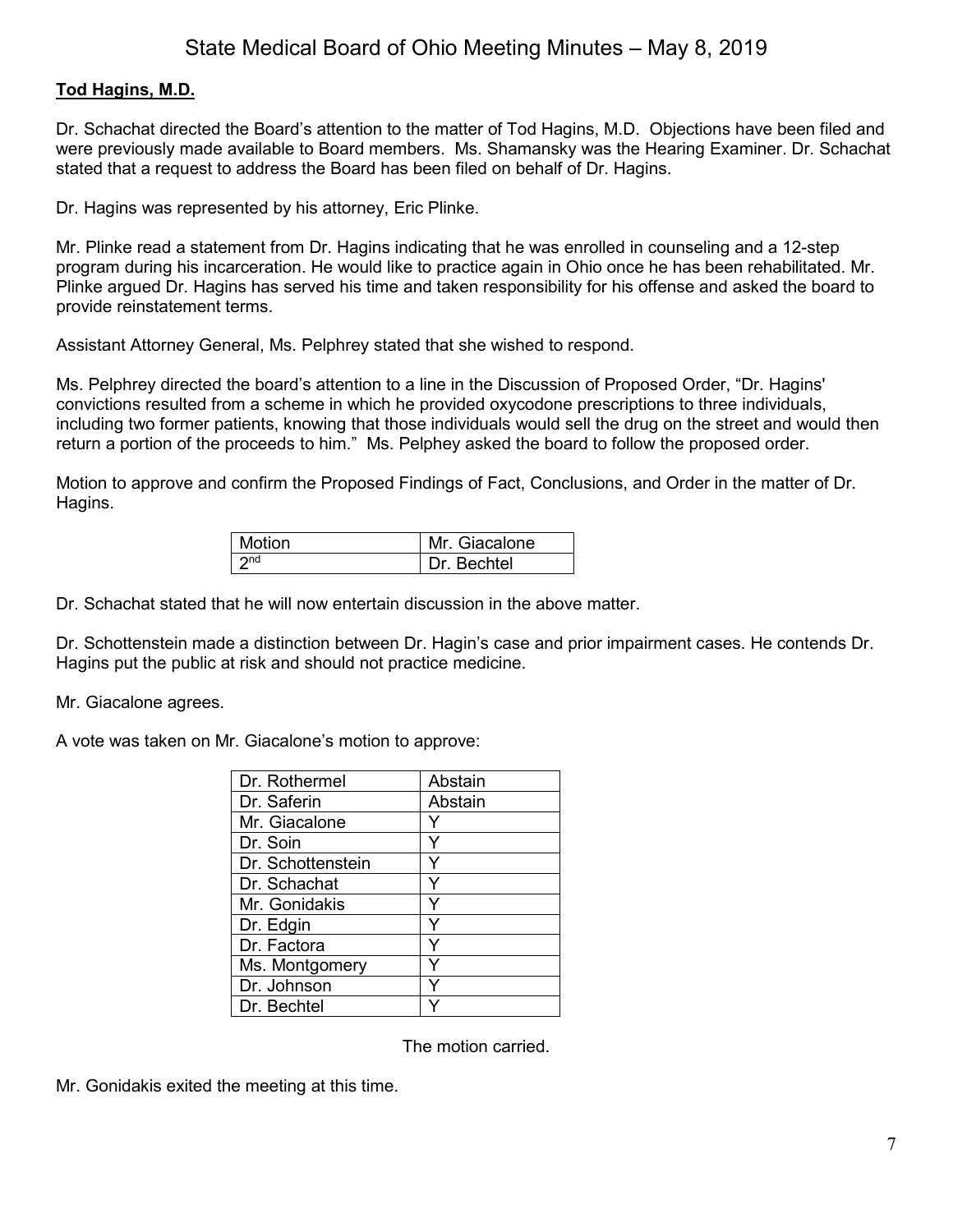# **Thomas Hanf, M.D.**

Dr. Schachat directed the Board's attention to the matter of Thomas Hanf, M.D. No objections have been filed. Mr. Porter was the Hearing Examiner.

Motion to approve and confirm the Proposed Findings of Fact, Conclusions, and Order in the matter of Dr. Hanf.

| Motion | Dr. Schottenstein |
|--------|-------------------|
| 2nd    | Ms. Montgomery    |

Dr. Schachat stated that he will now entertain discussion in the above matter.

Dr. Schottenstein thought it was an appropriate Proposed Order.

A vote was taken on Dr. Schottenstein's motion to approve:

| Dr. Rothermel     | Abstain |
|-------------------|---------|
| Dr. Saferin       | Abstain |
| Mr. Giacalone     | Y       |
| Dr. Soin          | Y       |
| Dr. Schottenstein |         |
| Dr. Schachat      | Y       |
| Dr. Edgin         | ٧       |
| Dr. Factora       |         |
| Ms. Montgomery    |         |
| Dr. Johnson       |         |
| Dr. Bechtel       | Abstain |

The motion carried.

## **Saad Sakkal, M.D.**

Dr. Schachat directed the Board's attention to the matter of Saad Sakkal, MD. Objections have been filed and were previously made available to Board members. Ms. Lee was the Hearing Examiner.

Dr. Schachat stated that a request to address the Board has been filed on behalf of Dr. Sakkal. However, Dr. Sakkal was not present, nor was an attorney representing Dr. Sakkal present. Since no statement will be made to the Board on Dr. Sakkal's behalf, the Assistant Attorney General also declined to address the Board.

Motion to approve and confirm the Proposed Findings of Fact, Conclusions, and Order in the matter of Dr. Sakkal.

| Motion | Dr. Bechtel |
|--------|-------------|
| ንnd    | Dr. Edgin   |

Dr. Schachat stated that he will now entertain discussion in the above matter.

Mr. Giacalone noticed the Hearing Examiner provided an indefinite suspension until Dr. Sakkal cleared his Kentucky Board medical license, but the Attorney General asked for non-permanent revocation. Mr. Giacalone hesitated due to the emergency order by the Kentucky Board of Medicine and federal grand jury for alleged distribution of controlled substances. He favored the non-permanent revocation.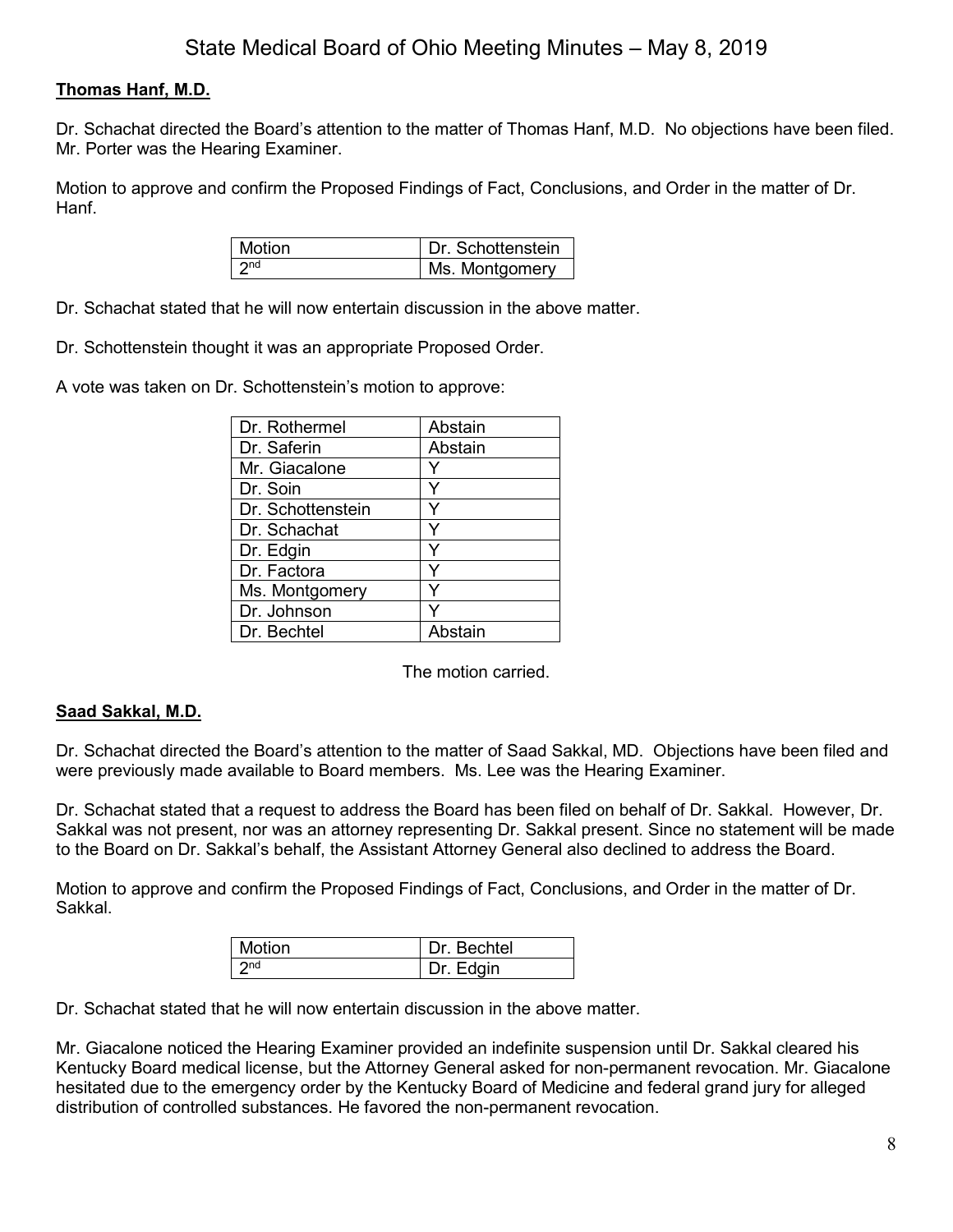Dr. Soin provided a second for discussion and agreed with Mr. Giacalone.

| l Motion | Mr. Giacalone |
|----------|---------------|
| l ond    | Dr Soin       |

Dr. Schottenstein pointed out that Kentucky did not order a full suspension of his license and the Kentucky Order is temporary until the indictment is resolved. He is in favor of the proposed order as written.

Dr. Schachat agreed with Dr. Schottenstein.

Mr. Giacalone was in favor of the amendment.

Ms. Anderson clarified that the physician's potential conviction was not the matter for the board to evaluate at the present time.

Dr. Soin observed that both options got the board to the same place.

A vote was taken on Mr. Giacalone's motion to amend: non-permanent revocation

| Dr. Rothermel     | Abstain |
|-------------------|---------|
| Dr. Saferin       | Abstain |
| Mr. Giacalone     |         |
| Dr. Soin          | N       |
| Dr. Schottenstein | N       |
| Dr. Schachat      | N       |
| Mr. Gonidakis     | N       |
| Dr. Edgin         | N       |
| Dr. Factora       | N       |
| Ms. Montgomery    |         |
| Dr. Johnson       | N       |
| Dr. Bechtel       |         |

The motion to amend did not carry.

Ms. Montgomery asked for the practical difference between the two orders to the physician.

Ms. Anderson stated under suspension the physician would have conditions for reinstatement that are defined in the order and required to meet before reinstatement. Under revocation, physician would need to complete the application process again. In either situation, the physician would not be able to practice in Ohio and the board would have to review.

Mr. Giacalone asked if the Dr. Sakkal's reinstatement was based on the Kentucky Medical Board's decision.

Ms. Anderson confirmed his reinstatement conditions could include evidence of an unrestricted license in Kentucky and the board can require taking the SPEX since he had not practiced for longer than two years. If Dr. Sakkal meets the Kentucky requirements, his case will come to the board for reinstatement. Ms. Anderson did state the board typically always approves reinstatements of this nature.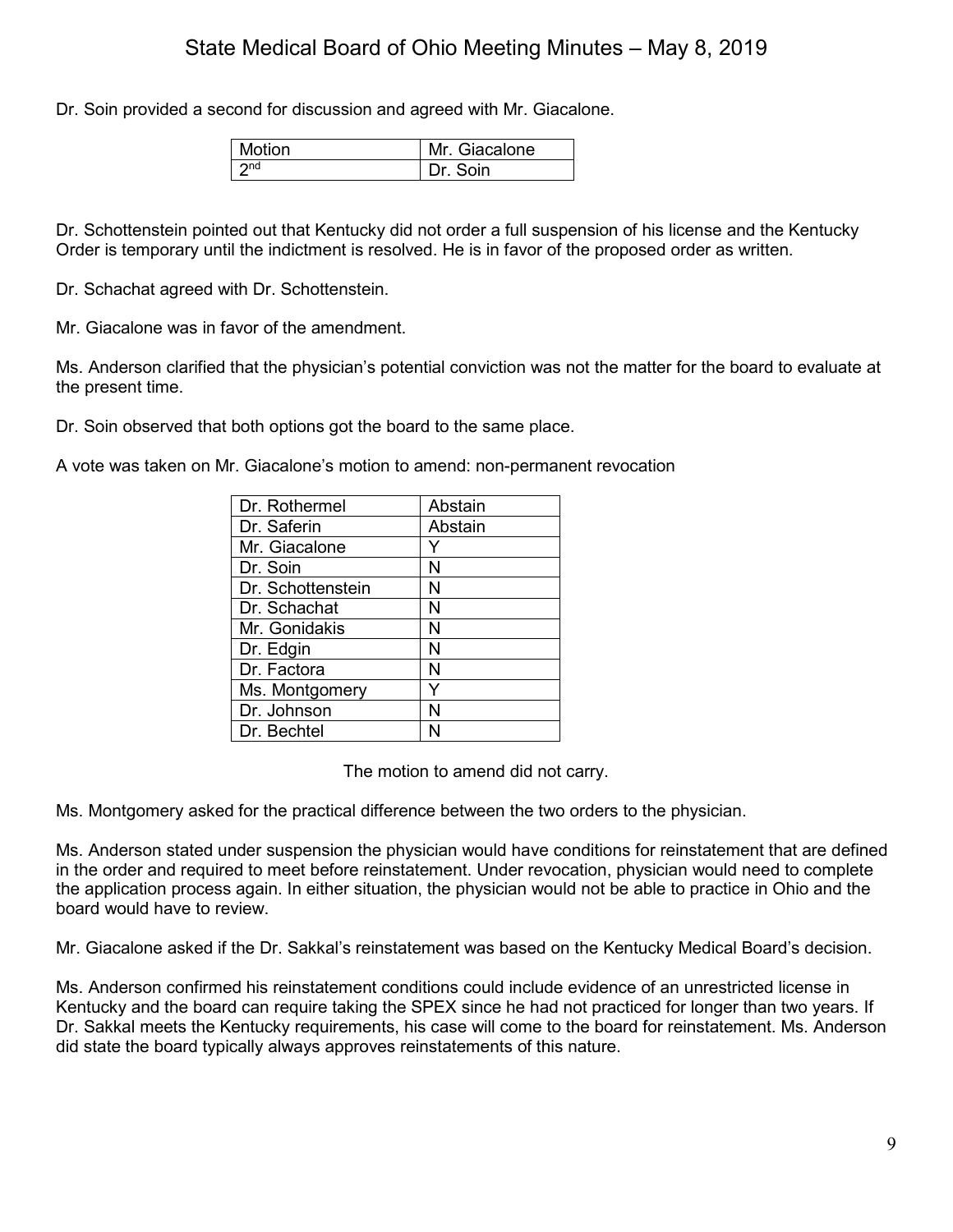Ms. Anderson answered Dr. Schachat's question regarding whether or not the reinstatement could require there not have been a federal conviction. With a federal conviction, there would be a new cite and the board would be made aware.

A vote was taken on Dr. Bechtel's original motion to approve:

| Dr. Rothermel     | Abstain |
|-------------------|---------|
| Dr. Saferin       | Abstain |
| Mr. Giacalone     | N       |
| Dr. Soin          | Y       |
| Dr. Schottenstein |         |
| Dr. Schachat      | ٧       |
| Mr. Gonidakis     | ٧       |
| Dr. Edgin         | ٧       |
| Dr. Factora       |         |
| Ms. Montgomery    |         |
| Dr. Johnson       |         |
| Dr. Bechtel       |         |

The motion carried.

## **Demas Yohannes**

Dr. Schachat directed the Board's attention to the matter of Demas Yohannes. No objections have been filed. Mr. Porter was the Hearing Examiner.

Dr. Schachat stated that a request to address the Board has been filed on behalf of Mr. Yohannes.

Mr. Yohannes discussed his hard work to complete his program and pride in holding his license. He emphasized the mistake he made in not replying to the Medical Board's communication to him.

Attorney General, Ms. Pelphrey stated that she did not wish to respond.

Motion to approve and confirm the Proposed Findings of Fact, Conclusions, and Order in the matter of Mr. Yohannes.

| Motion | Dr. Schottenstein |
|--------|-------------------|
|        | Dr Bechtel        |

Dr. Schachat stated that he will now entertain discussion in the above matter.

Mr. Gonidakis asked if the denial of Mr. Yohannes' license would prevent him from reapplying for his license in the future.

Ms. Anderson confirmed it would not.

Dr. Schottenstein stated that the board would need to complete the investigatory process before Mr. Yohannes reapplied.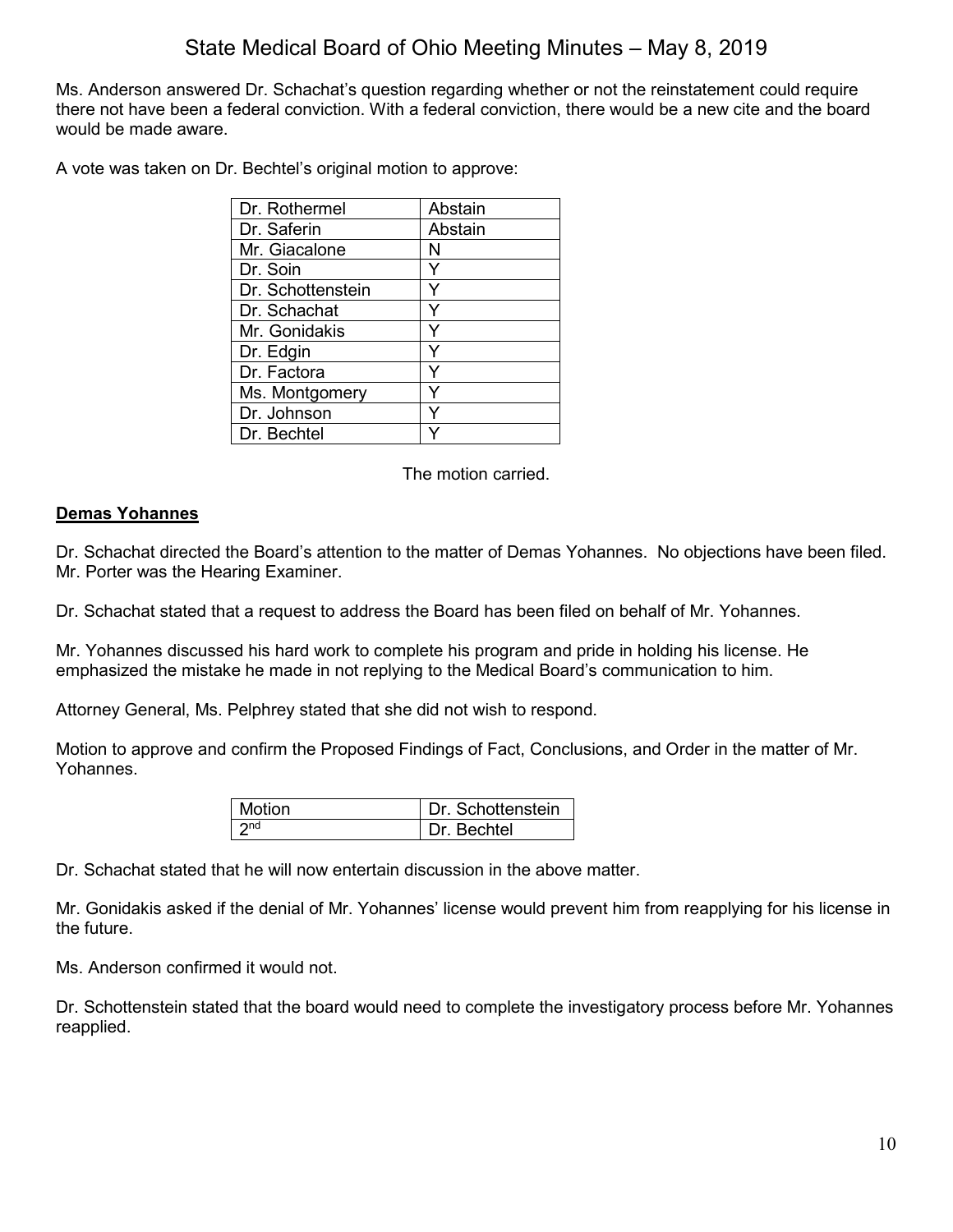A vote was taken on Dr. Schottenstein's motion:

| Dr. Rothermel     | Abstain |
|-------------------|---------|
| Dr. Saferin       | Abstain |
| Mr. Giacalone     |         |
| Dr. Soin          | Y       |
| Dr. Schottenstein | Y       |
| Dr. Schachat      | Y       |
| Mr. Gonidakis     | Y       |
| Dr. Edgin         | Y       |
| Dr. Factora       | Y       |
| Ms. Montgomery    | Y       |
| Dr. Johnson       | Y       |
| Dr. Bechtel       |         |

The motion carried.

Mr. Gonidakis exited the meeting at this time.

## **FINDINGS, ORDERS, AND JOURNAL ENTRIES**

Dr. Schachat stated that in the following matters, the Board issued Notices of Opportunity for Hearing and documentation of Service was received for each. There were no timely requests for hearing filed, and more than 30 days have elapsed since the mailing of the Notices. These matters are therefore before the Board for final disposition. These matters are non-disciplinary in nature, and therefore all Board members may vote.

## **Susan Sherlock Locke, M.D.**

Dr. Schachat stated that Dr. Locke has applied for restoration of her license to practice medicine and surgery. The Board has proposed to approve her application, provided that she take and pass the Special Purpose Examination (SPEX) or specialty board recertification in General Psychiatry with the American Board of Psychiatry and Neurology Certifying Board, due to the fact that Dr. Locke has not engaged in the active practice of medicine and surgery for more than two years.

Ms. Anderson interjected: there was a typo in the paperwork and confirmed Susan Locke is a physician and not a massage therapist.

Motion to find that the allegations set forth in the February 19, 2019 Notice of Opportunity for Hearing have been proven to be true by a preponderance of the evidence, and that the Board enter an Order, effective immediately upon mailing, approving Dr. Locke's application for restoration of her license to practice medicine and surgery in the State of Ohio, provided that she takes and passes the SPEX or specialty board recertification in Psychiatry or Neurology within six months of the mailing of the Notice of Opportunity for a Hearing.

| Motion                       | Dr. Schottenstein |
|------------------------------|-------------------|
| $\overline{\phantom{a}}$ 2nd | Dr Bechtel        |

Dr. Schachat stated that he will now entertain discussion in the above matter. No Board member offered discussion in this matter.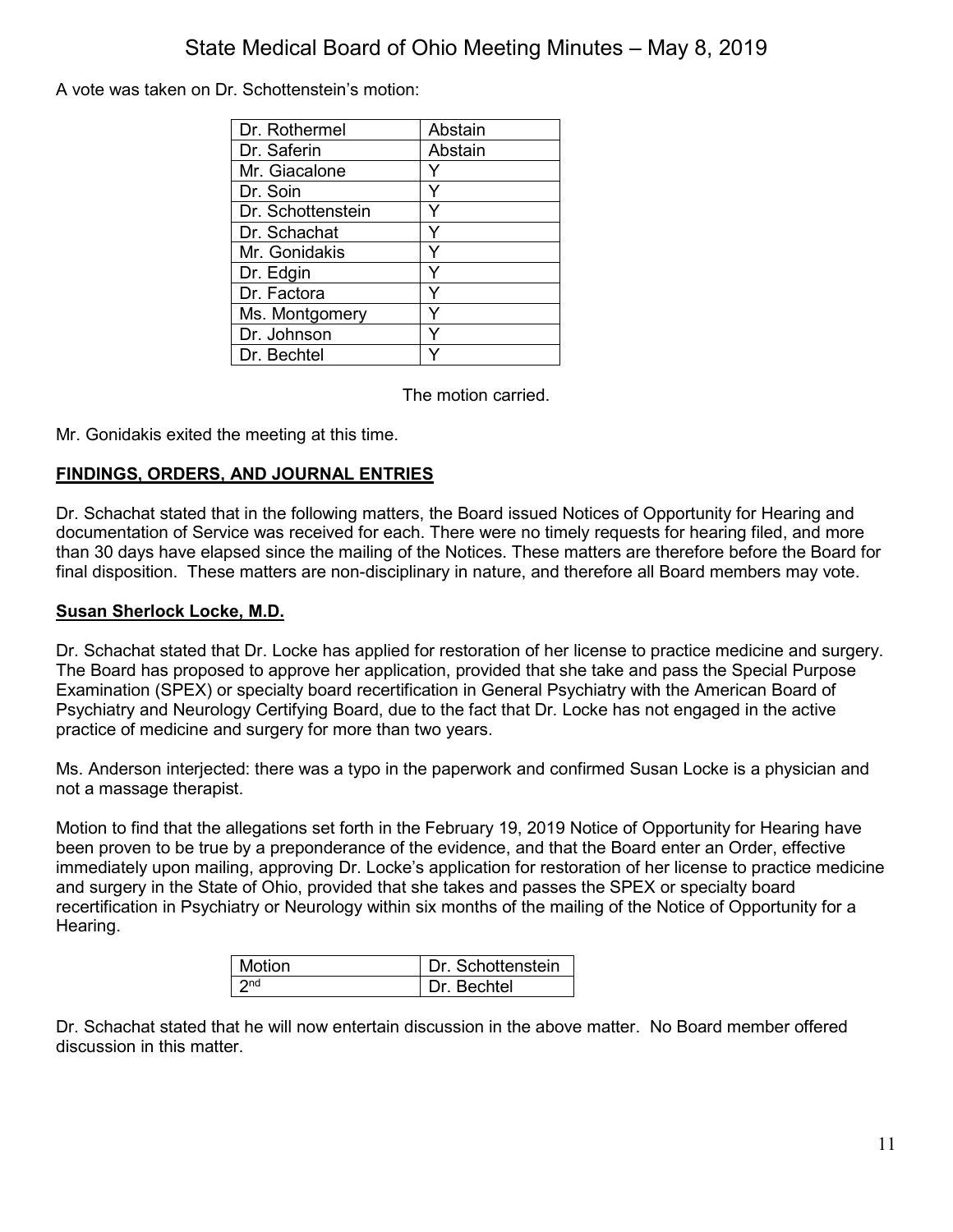Vote on Dr. Schottenstein's motion:

| Dr. Rothermel     |  |
|-------------------|--|
| Dr. Saferin       |  |
| Mr. Giacalone     |  |
| Dr. Soin          |  |
| Dr. Schottenstein |  |
| Dr. Schachat      |  |
| Dr. Edgin         |  |
| Dr. Factora       |  |
| Ms. Montgomery    |  |
| Dr. Johnson       |  |
| Dr. Bechtel       |  |

The motion carried.

## **Anna Joy Miller, M.T.**

Dr. Schachat stated that Ms. Miller has applied for restoration of her certificate to practice massage therapy. The Board has notified Ms. Miller that it proposed to approve her application, provided that she take and pass the MBLEx due to the fact that she has not engaged in the active practice of massage therapy for more than two years.

Motion to find that the allegations set forth in the February 19, 2019 Notice of Opportunity for Hearing have been proven to be true by a preponderance of the evidence and that the Board enter an Order, effective immediately upon mailing, approving Ms. Miller's application for restoration of her license to practice massage therapy in the State of Ohio, provided that she takes and passes the MBLEx within six months of the mailing of the Notice of Opportunity for a Hearing.

| Motion          | Dr. Saferin   |
|-----------------|---------------|
| 2 <sub>nd</sub> | l Dr. Johnson |

Dr. Schachat stated that he will now entertain discussion in the above matter. No Board member offered discussion in this matter.

Vote on Dr. Saferin's motion:

| Dr. Rothermel     |   |
|-------------------|---|
| Dr. Saferin       |   |
| Mr. Giacalone     |   |
| Dr. Soin          | Y |
| Dr. Schottenstein |   |
| Dr. Schachat      |   |
| Dr. Edgin         |   |
| Dr. Factora       | ٧ |
| Ms. Montgomery    |   |
| Dr. Johnson       |   |
| Dr. Bechtel       |   |

The motion carried.

## **Jamie Michelle Mitchell, M.T.**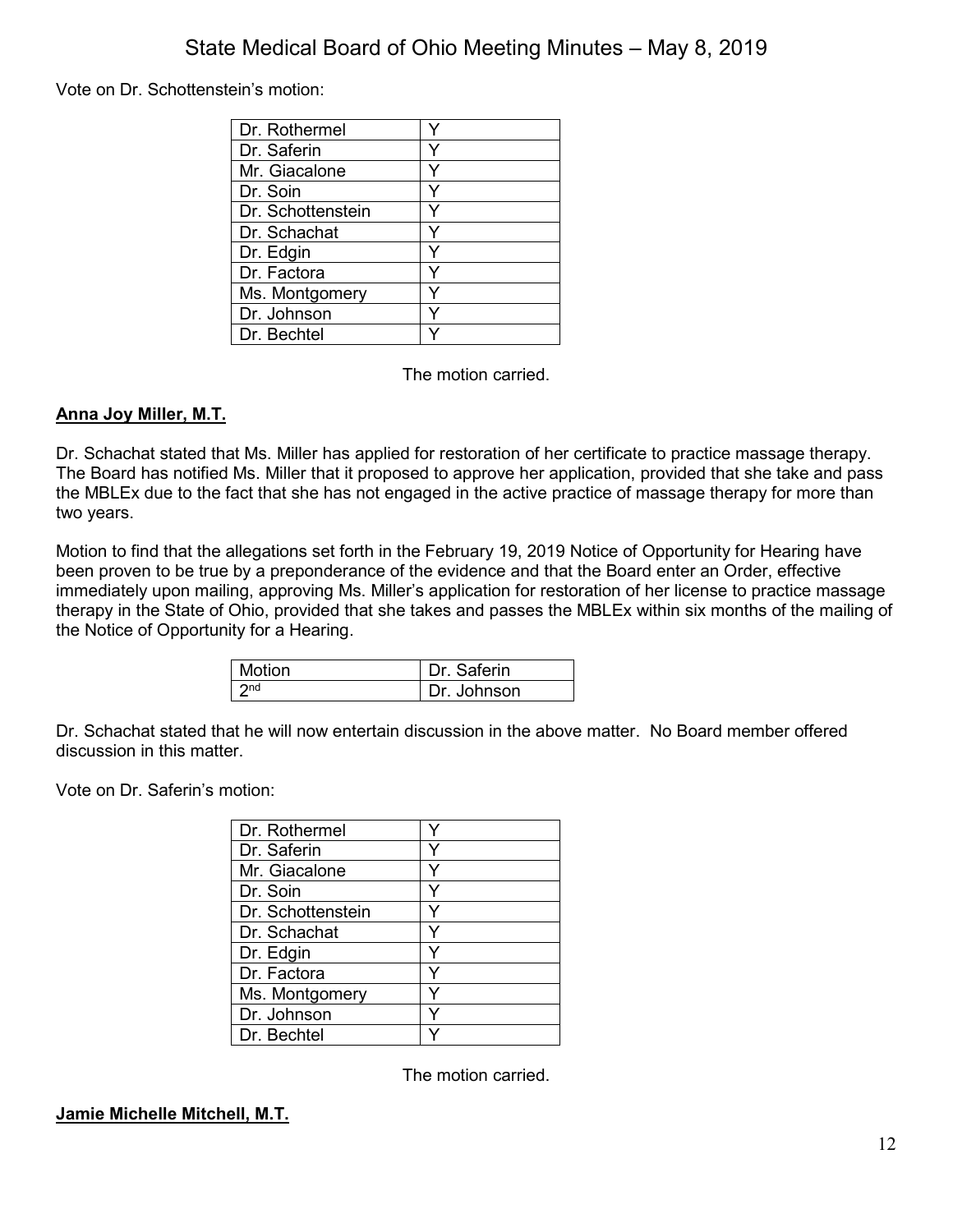Dr. Schachat stated that Ms. Mitchell has applied for restoration of her certificate to practice massage therapy. The Board has proposed to approve her application, provided that she take and pass the Massage and Bodywork Licensing Examination (MBLEx) due to the fact that Ms. Mitchell has not engaged in the active practice of massage therapy for more than two years.

Motion to find that the allegations set forth in the February 19, 2019 Notice of Opportunity for Hearing have been proven to be true by a preponderance of the evidence, and that the Board enter an Order, effective upon board mailing, approving Ms. Mitchell's application for restoration of her license to practice massage therapy in the State of Ohio, provided that she takes and passes the MBLEx within six months of the mailing of the Notice of Opportunity for a Hearing.

| Motion          | Dr. Saferin |
|-----------------|-------------|
| 2n <sub>d</sub> | Dr. Bechtel |

Dr. Schachat stated that he will now entertain discussion in the above matter. No board member offered discussion in this matter.

Vote on Dr. Saferin's motion:

| Dr. Rothermel     |  |
|-------------------|--|
| Dr. Saferin       |  |
| Mr. Giacalone     |  |
| Dr. Soin          |  |
| Dr. Schottenstein |  |
| Dr. Schachat      |  |
| Dr. Edgin         |  |
| Dr. Factora       |  |
| Ms. Montgomery    |  |
| Dr. Johnson       |  |
| Dr. Bechtel       |  |

The motion carried.

## **EXECUTIVE SESSION I**

Motion to go into Executive Session to confer with the Medical Board's attorneys on matters of pending or imminent court action, and for the purpose of deliberating on proposed consent agreements in the exercise of the Medical Board's quasi-judicial capacity.

| Motion            | Dr. Saferin |
|-------------------|-------------|
| 2 <sub>nd</sub>   | Dr. Bechtel |
| Dr. Rothermel     |             |
| Dr. Saferin       | Y           |
| Mr. Giacalone     |             |
| Dr. Soin          |             |
| Dr. Schottenstein |             |
| Dr. Schachat      | Y           |
| Dr. Edgin         |             |
| Dr. Factora       | Y           |
| Ms. Montgomery    | Y           |
| Dr. Johnson       |             |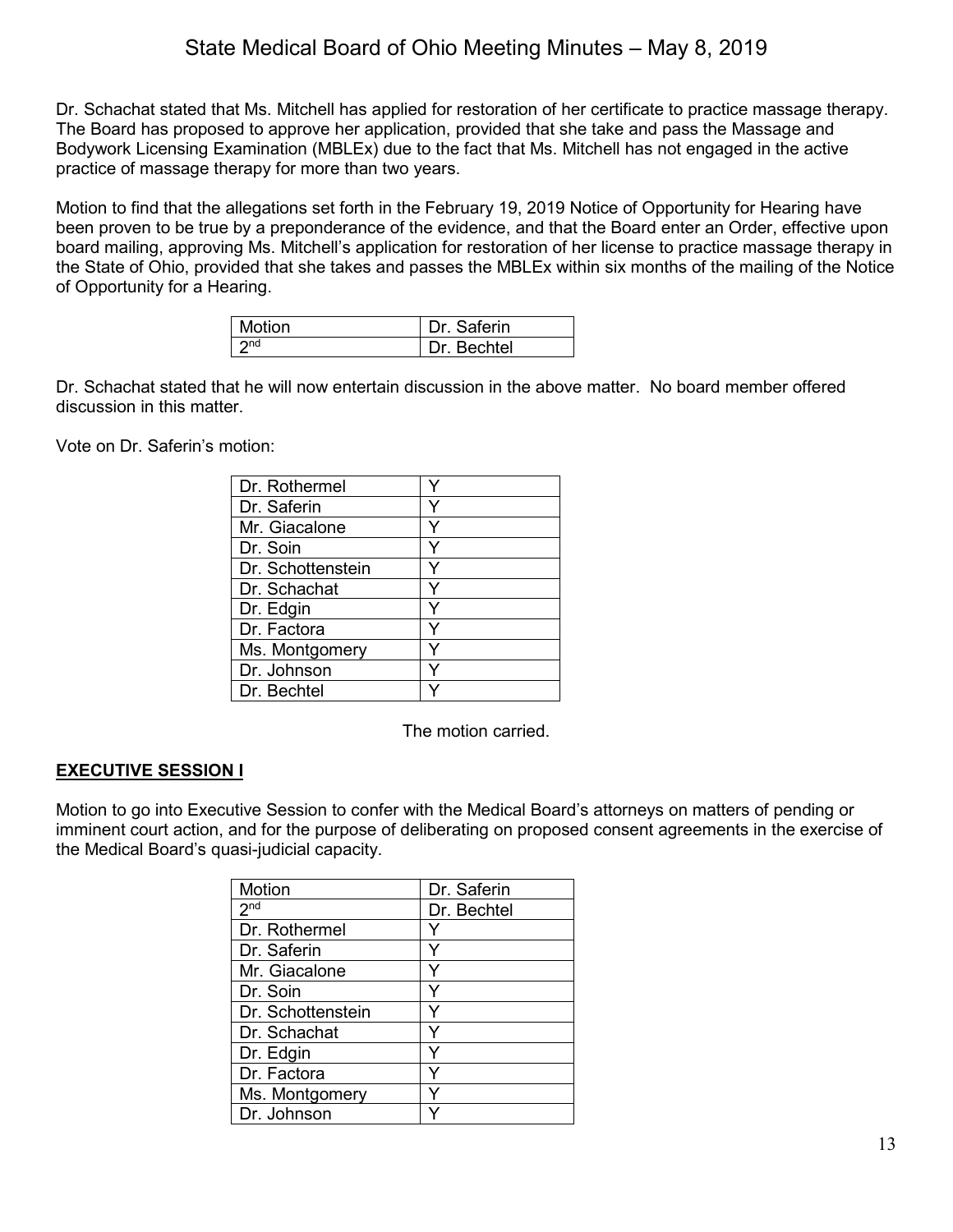Dr. Bechtel | Y

The motion carried.

The board went into Executive Session at 11:08 am. Mr. Gonidakis returned to the meeting during the Executive Session. Ms. Montgomery exited the meeting at this time. The board recessed for lunch, returned and went into executive session. Executive session ended at 1:41 p.m.

# **NON-DISCIPLINARY LICENSURE APPLICATION WITHDRAWALS**

## **Madelyn Renee Sartain, D.O.**

Motion to ratify the proposed non-disciplinary withdrawal of an application for a certificate to recommend medical marijuana in the matter of Madelyn Renee Sartain, DO.

| <b>Motion</b>     | Dr. Saferin   |
|-------------------|---------------|
| 2 <sub>nd</sub>   | Dr. Rothermel |
| Dr. Rothermel     |               |
| Dr. Saferin       |               |
| Mr. Giacalone     |               |
| Dr. Soin          |               |
| Dr. Schottenstein |               |
| Dr. Schachat      |               |
| Mr. Gonidakis     | Abstain       |
| Dr. Edgin         |               |
| Dr. Factora       |               |
| Dr. Johnson       |               |
| Dr. Bechtel       |               |

The motion carried.

## **Barbara Ellen Berkeley, M.D.**

Motion to ratify the proposed non-disciplinary withdrawal of an application for a certificate to recommend medical marijuana in the matter of Barbara Ellen Berkeley, M.D.

| Motion            | Dr. Saferin       |
|-------------------|-------------------|
| 2 <sup>nd</sup>   | Dr. Schottenstein |
| Dr. Rothermel     |                   |
| Dr. Saferin       |                   |
| Mr. Giacalone     |                   |
| Dr. Soin          |                   |
| Dr. Schottenstein |                   |
| Dr. Schachat      |                   |
| Mr. Gonidakis     | Abstain           |
| Dr. Edgin         |                   |
| Dr. Factora       |                   |
| Dr. Johnson       |                   |
| Dr. Bechtel       |                   |

The motion carried.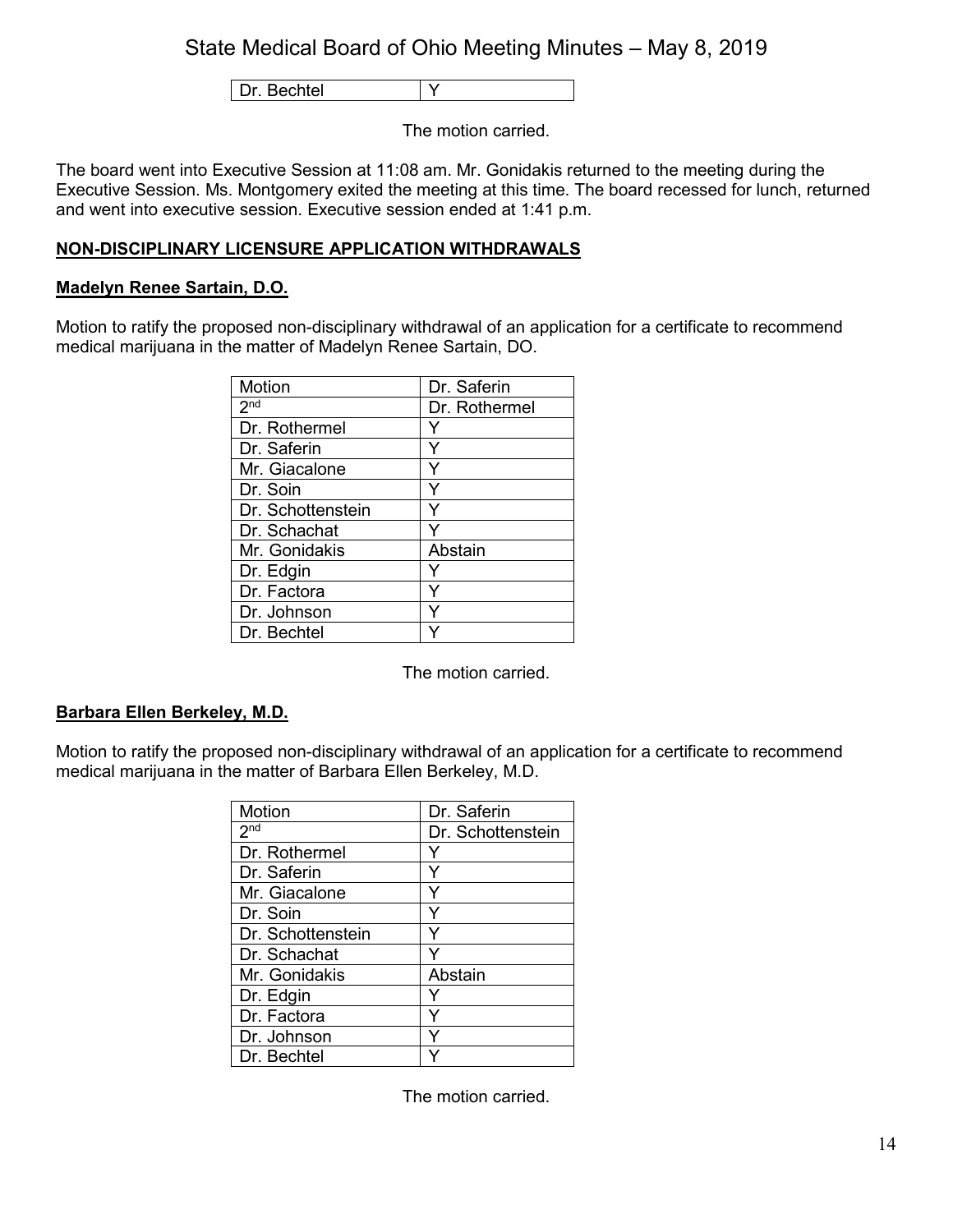# **Sheila Salome Paul, D.O.**

Motion to ratify the proposed non-disciplinary withdrawal of an application for a certificate to recommend medical marijuana in the matter of Sheila Salome Paul, D.O.

| <b>Motion</b>     | Dr. Saferin       |
|-------------------|-------------------|
| 2 <sub>nd</sub>   | Dr. Schottenstein |
| Dr. Rothermel     |                   |
| Dr. Saferin       | ٧                 |
| Mr. Giacalone     |                   |
| Dr. Soin          |                   |
| Dr. Schottenstein |                   |
| Dr. Schachat      |                   |
| Mr. Gonidakis     | Abstain           |
| Dr. Edgin         |                   |
| Dr. Factora       |                   |
| Dr. Johnson       |                   |
| Dr. Bechtel       |                   |

The motion carried.

## **SETTLEMENT AGREEMENTS**

#### **Ronald Bibb, M.D.**

Motion to ratify the proposed Permanent Withdrawal of Application with Ronald Bibb, M.D.

| Motion                     | Dr. Schottenstein |
|----------------------------|-------------------|
| $2^{\overline{\text{nd}}}$ | Dr. Bechtel       |
| Dr. Rothermel              | Abstain           |
| Dr. Saferin                | Abstain           |
| Mr. Giacalone              |                   |
| Dr. Soin                   | Y                 |
| Dr. Schottenstein          | Ý                 |
| Dr. Schachat               | Y                 |
| Mr. Gonidakis              | Y                 |
| Dr. Edgin                  | Y                 |
| Dr. Factora                | Y                 |
| Mr. Montgomery             |                   |
| Dr. Johnson                | ٧                 |
| Dr. Bechtel                |                   |

The motion carried.

Ms. Montgomery returned to the meeting at this time.

## **Robert Frederick Hayman, D.P.M.**

Motion to ratify the proposed Permanent Surrender with Robert Frederick Hayman, D.P.M.

| Motion | Dr. Schottenstein |
|--------|-------------------|
| ึ∩กd   | Dr. Soin          |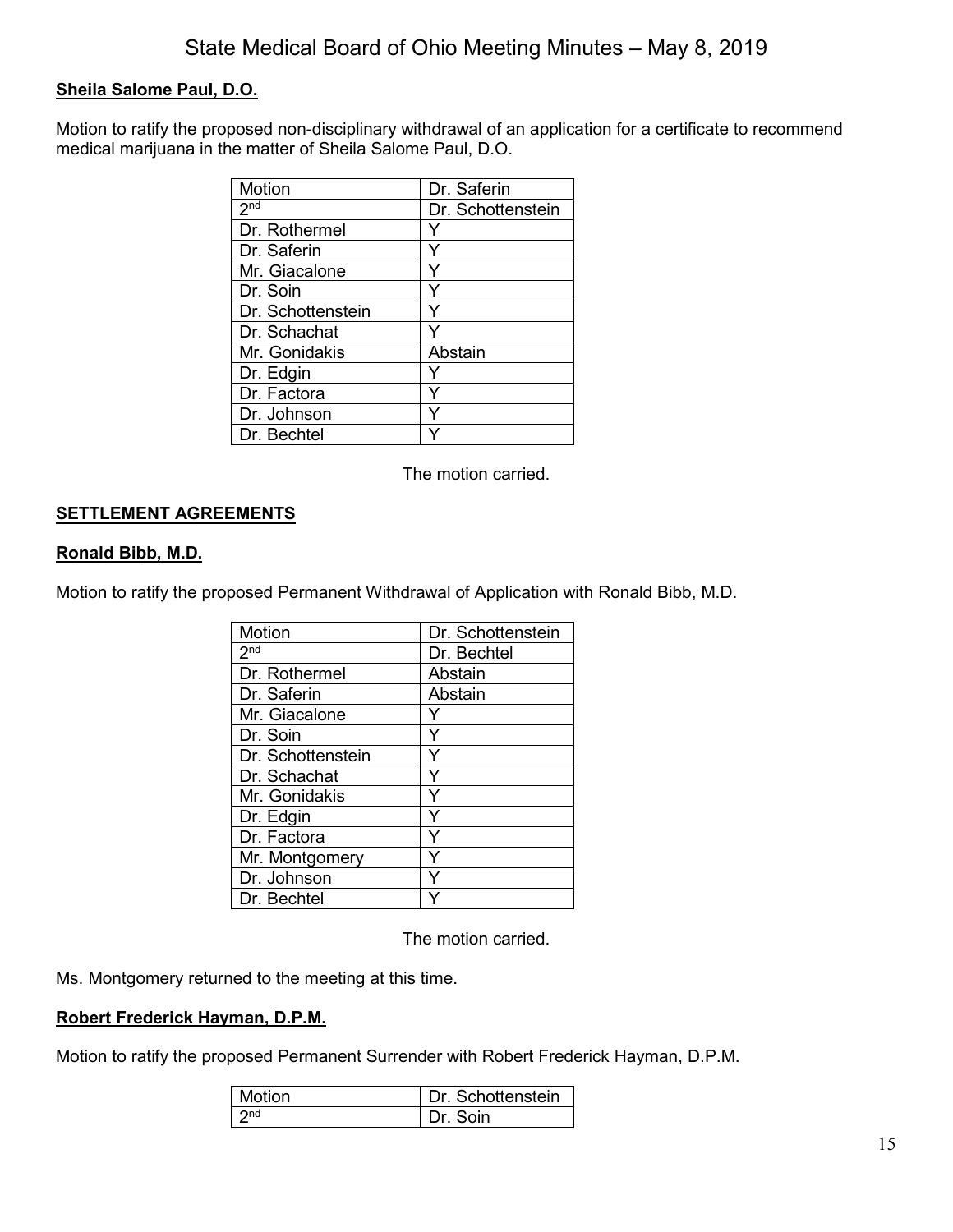| Dr. Rothermel     | Abstain |
|-------------------|---------|
| Dr. Saferin       | Abstain |
| Mr. Giacalone     |         |
| Dr. Soin          |         |
| Dr. Schottenstein |         |
| Dr. Schachat      |         |
| Mr. Gonidakis     |         |
| Dr. Edgin         |         |
| Dr. Factora       |         |
| Ms. Montgomery    |         |
| Dr. Johnson       |         |
| Dr. Bechtel       | Abstain |

The motion carried.

# **Mehdi Nikparvarfard, M.D.**

Motion to ratify the proposed Permanent Surrender with Mehdi Nikparvarfard, M.D.

| Motion            | Dr. Schottenstein |
|-------------------|-------------------|
| 2 <sub>nd</sub>   | Dr. Edgin         |
| Dr. Rothermel     | Abstain           |
| Dr. Saferin       | Abstain           |
| Mr. Giacalone     |                   |
| Dr. Soin          |                   |
| Dr. Schottenstein |                   |
| Dr. Schachat      |                   |
| Mr. Gonidakis     |                   |
| Dr. Edgin         |                   |
| Dr. Factora       |                   |
| Ms. Montgomery    |                   |
| Dr. Johnson       |                   |
| Dr. Bechtel       |                   |

The motion carried.

# **Vanessa Russell-Thomas, M.D.**

Motion to ratify the proposed Permanent Surrender with Vanessa Russell-Thomas, M.D.

| <b>Motion</b>     | Dr. Schottenstein |
|-------------------|-------------------|
| 2 <sub>nd</sub>   | Dr. Soin          |
| Dr. Rothermel     | Abstain           |
| Dr. Saferin       | Abstain           |
| Mr. Giacalone     | Y                 |
| Dr. Soin          | Y                 |
| Dr. Schottenstein |                   |
| Dr. Schachat      | ٧                 |
| Mr. Gonidakis     |                   |
| Dr. Edgin         |                   |
| Dr. Factora       |                   |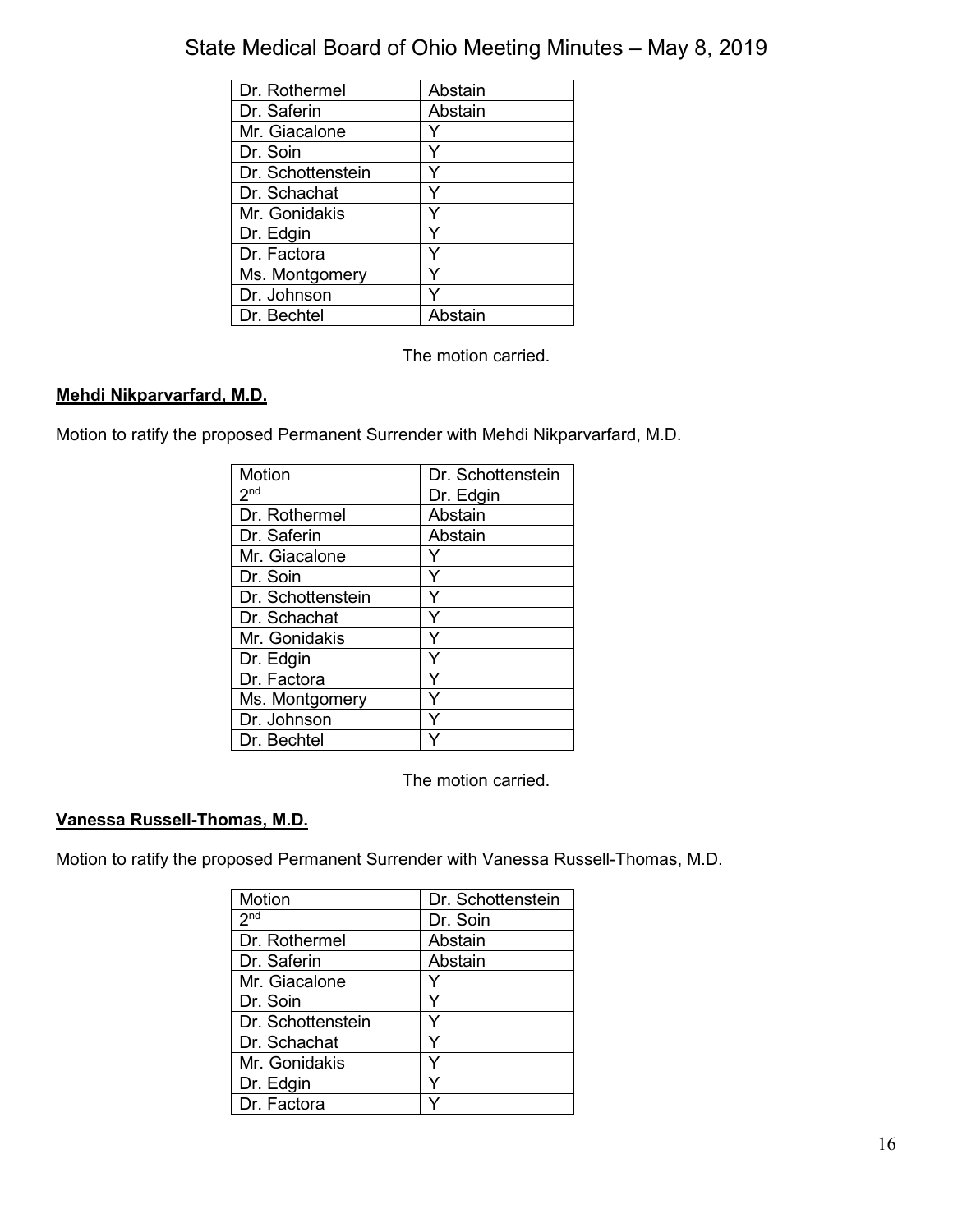| Ms. Montgomery |  |
|----------------|--|
| Dr. Johnson    |  |
| Dr. Bechtel    |  |

The motion carried.

# **Michael Herbert, R.C.P.**

Motion to ratify the proposed Consent Agreement with Michael Herbert, R.C.P.

| <b>Motion</b>     | Dr. Schottenstein |
|-------------------|-------------------|
| 2 <sub>nd</sub>   | Dr. Soin          |
| Dr. Rothermel     | Abstain           |
| Dr. Saferin       | Abstain           |
| Mr. Giacalone     |                   |
| Dr. Soin          | Y                 |
| Dr. Schottenstein | Y                 |
| Dr. Schachat      | Y                 |
| Mr. Gonidakis     | Y                 |
| Dr. Edgin         | Υ                 |
| Dr. Factora       |                   |
| Ms. Montgomery    |                   |
| Dr. Johnson       | Ÿ                 |
| Dr. Bechtel       |                   |

The motion carried.

## **Khaled L. Amr, M.D.**

Motion to ratify the proposed Consent Agreement with Khaled L. Amr, M.D.

| Motion            | Dr. Schottenstein |
|-------------------|-------------------|
| 2 <sup>nd</sup>   | Dr. Edgin         |
| Dr. Rothermel     | Abstain           |
| Dr. Saferin       | Abstain           |
| Mr. Giacalone     |                   |
| Dr. Soin          | Y                 |
| Dr. Schottenstein | Y                 |
| Dr. Schachat      | Y                 |
| Mr. Gonidakis     | Y                 |
| Dr. Edgin         | Y                 |
| Dr. Factora       | Y                 |
| Ms. Montgomery    |                   |
| Dr. Johnson       |                   |
| Dr. Bechtel       | Abstain           |

The motion carried.

## **NOTICES OF OPPORTUNITY FOR HEARING, ORDERS OF SUMMARY SUSPENSION, ORDERS OF IMMEDIATE SUSPENSION, AND ORDERS OF AUTOMATIC SUSPENSION**

Ms. Marshall presented the following Citations to the Board for consideration: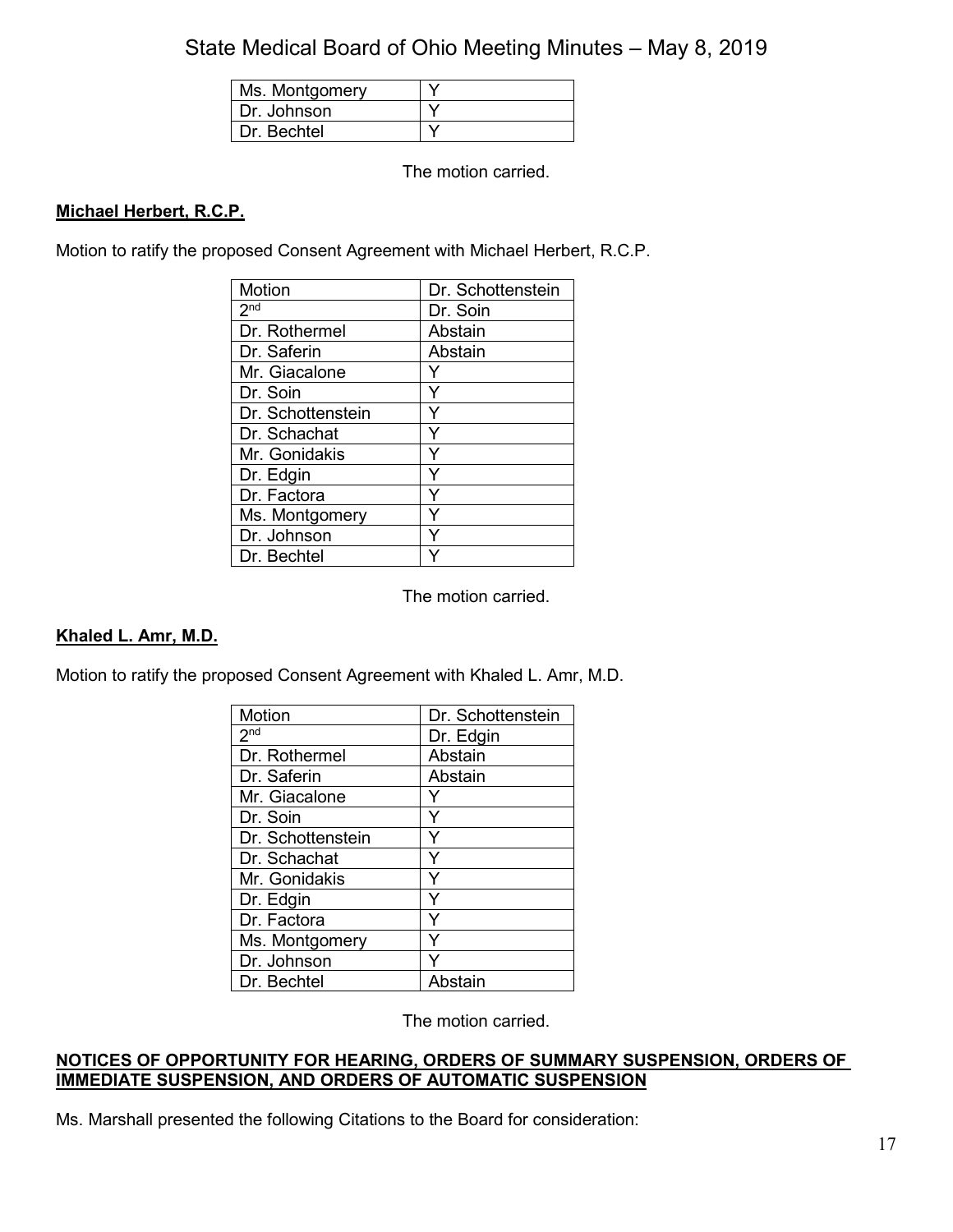- 1. Julie Mae Alderson, D.O.: Proposed denial of application for licensure based on impairment and mental health issues.
- 2. Chris Bjarke, M.D.: Based on action by the California Medical Board that placed this physician on probation and prohibited him from solo practice.
- 3. Eugenio G. Galindo, M.D.: Based on action by the Texas Medical Board.
- 4. Ronald Grusd, M.D.: Based on federal felony convictions, including healthcare fraud, and actions by the California Medical Board and the Texas Medical Board.
- 5. David C. Shamblin, M.D.: Proposed denial of application for licensure, based on two prior actions by the West Virginia Board of Medicine related to prescribing.
- 6. Ashley Rae Strunk, L.M.T.: Based on failure to cooperate in a Board investigation.
- 7. Lauren Elizabeth Shipman, M.D.: Based on action by the Arkansas Medical Board.

Motion to approve and issue proposed citations #1-5 and #7:

| Motion            | Dr. Schottenstein |
|-------------------|-------------------|
| 2 <sub>nd</sub>   | Dr. Bechtel       |
| Dr. Rothermel     | Abstain           |
| Dr. Saferin       | Abstain           |
| Mr. Giacalone     |                   |
| Dr. Soin          | Y                 |
| Dr. Schottenstein | Y                 |
| Dr. Schachat      | Y                 |
| Mr. Gonidakis     | Y                 |
| Dr. Edgin         | Y                 |
| Dr. Factora       | Y                 |
| Ms. Montgomery    |                   |
| Dr. Johnson       |                   |
| Dr. Bechtel       |                   |

The motion carried.

Motion to approve and issue proposed Citation #6:

| <b>Motion</b>     | Dr. Schottenstein |
|-------------------|-------------------|
| 2 <sup>nd</sup>   | Dr. Edgin         |
| Dr. Rothermel     | Abstain           |
| Dr. Saferin       | Abstain           |
| Mr. Giacalone     |                   |
| Dr. Soin          | Y                 |
| Dr. Schottenstein | Y                 |
| Dr. Schachat      | Ý                 |
| Mr. Gonidakis     | Y                 |
| Dr. Edgin         | Y                 |
| Dr. Factora       | Y                 |
| Ms. Montgomery    | Y                 |
| Dr. Johnson       |                   |
| Dr. Bechtel       | Abstain           |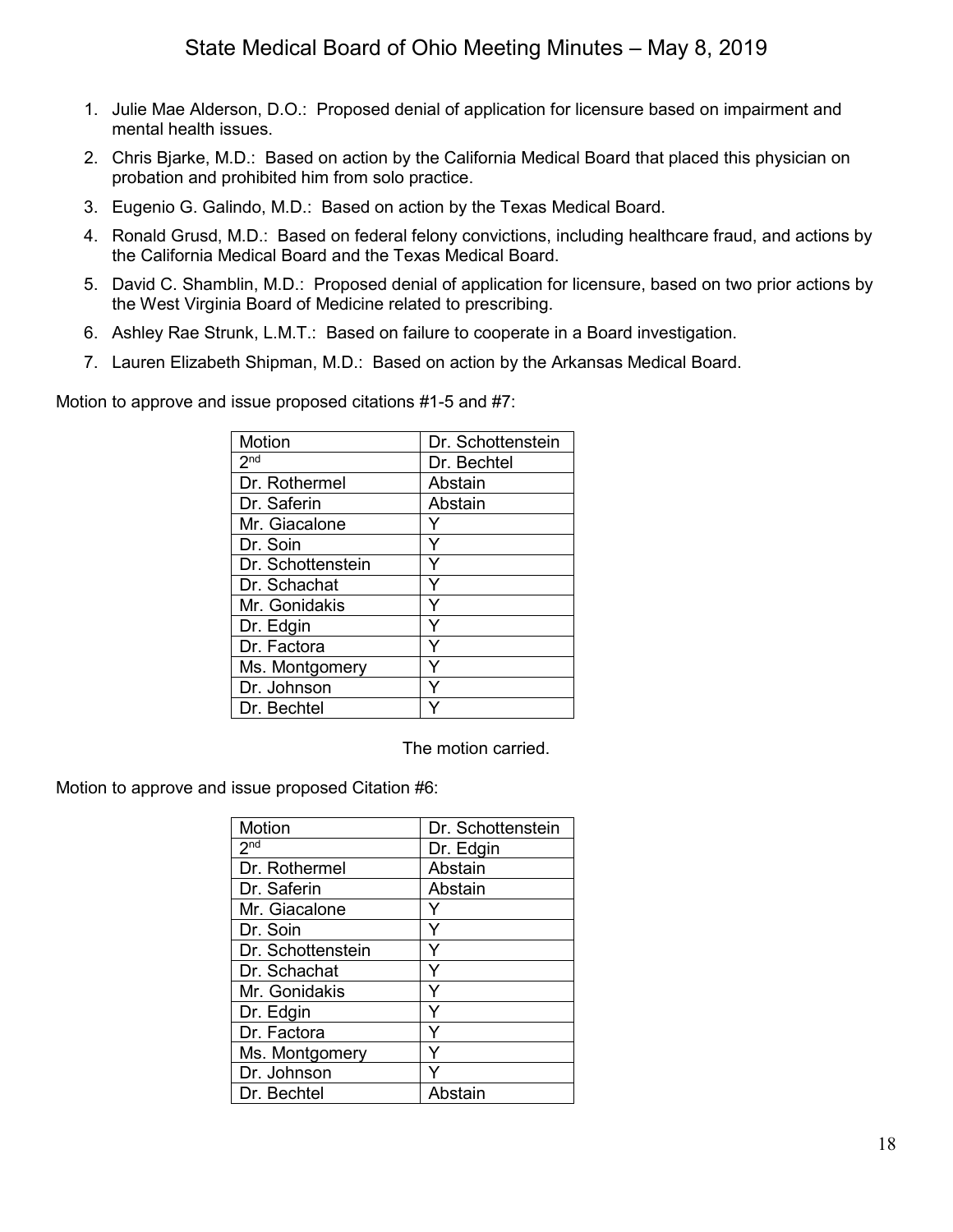The motion carried.

# **RULES & POLICES**

Motion that amended Rules 4731-1-1, 4731-27-02, and 4731-27-03 be adopted and Rule 4761-11-03 be rescinded, with an effective date of May 31, 2019.

| Motion              | Dr. Saferin  |
|---------------------|--------------|
| 2 <sub>nd</sub>     | Dr. Bechtel  |
| Voice Vote in favor | All in favor |
| Opposed             | None         |

The motion carried.

# **OPERATIONS REPORT**

## Presented by Mr. Groeber.

**Human Resources:** The Medical Board has a number of open positions to fill. Three investigator candidates have been selected for the western edge of Ohio; one has been extended an offer, one will be extended an offer, and one is being interviewed.

**Agency Operations:** There is a minor uptick in the number of open complaints, the majority is in standards review and with the Secretary and Supervising Member. There is a seven percent increase in licenses over the last year. Licenses are being processed faster.

**Financial Disclosure Forms:** All 12 board members have filed their Financial Disclosure Forms and only a few members of the staff are outstanding.

**Board Retreat:** Staff will start planning retreat next week. The board agreed to a 10 am start time.

**Parking:** Mr. Groeber emailed the board members regarding the limitations with parking as the tunnel that connects the green area of the parking garage is closing. For the next month's meeting, Mr. Groeber instructed the board to walk through the Huntington building or Statehouse to arrive at the Rhodes Tower.

# **REPORTS BY ASSIGNED COMMITTEES**

# **Finance Committee Report**

Fiscal Report Dr. Schottenstein presented:

Fiscal update for March 2019, revenue was \$1,180,522, that is a very significant increase from FY February 2019 (approximately \$678,000). We had an April 1 license renewal deadline for some licensees which resulted in increase. Overall seven percent increase in YTD in revenue. Net fiscal year 2019 revenue is now back in positive territory at \$157,607. Net revenue for March 2019 is \$467,443. Cash balance improved to \$4,675,849. March was a good month for us. As a preview, April numbers are projected at over \$900,000 so far.

We have an 11.4 percent increase YTD in expenditures, substantially a function of the two large invoices regarding the eLicense expenses of over \$500,000. Routine spending and payroll are fairly consistent. We've brought in about \$115,000 YTD in fine collections. We had estimated about \$150,000 per fiscal year and it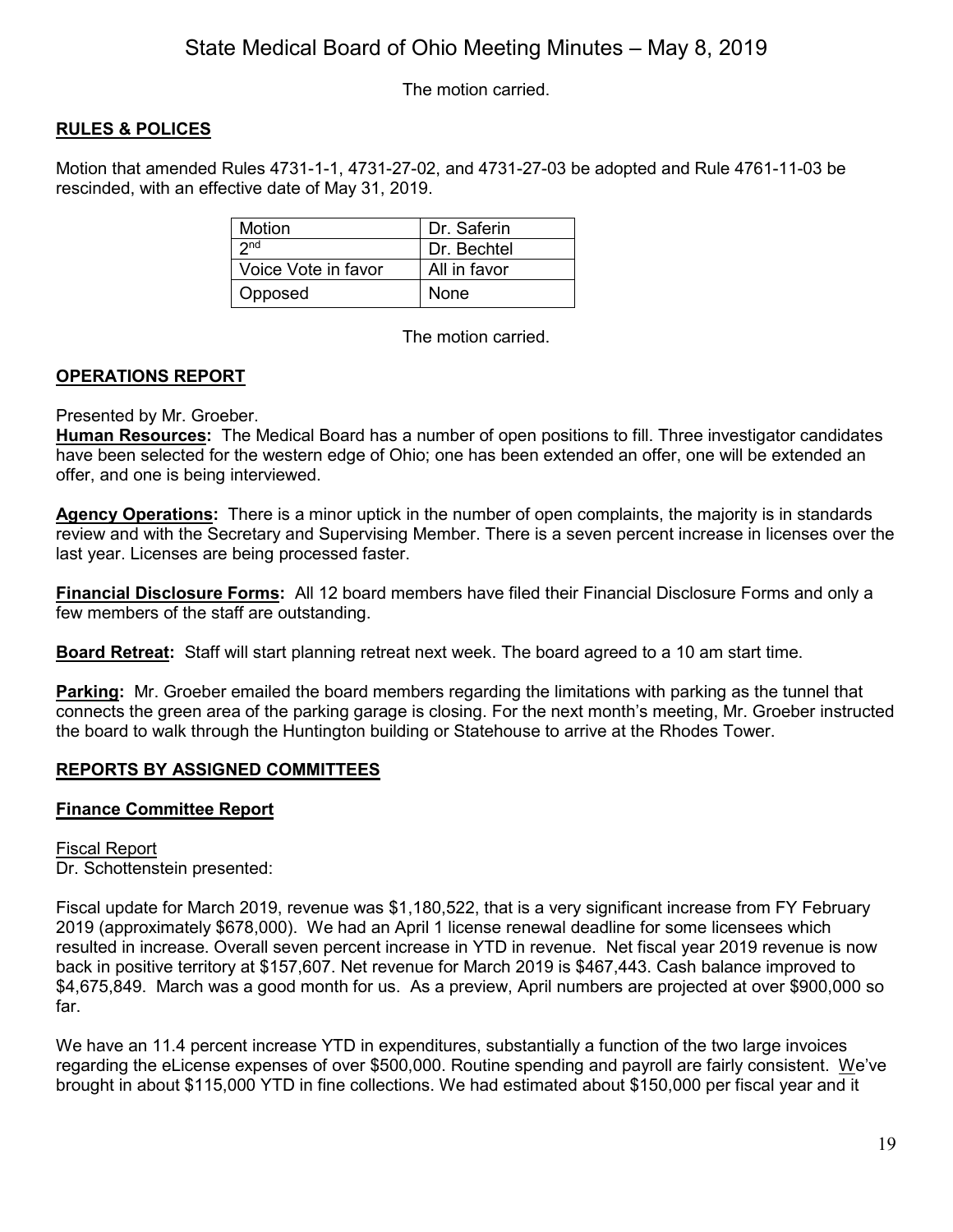looks as though we will approximate that. Since the last report, we've received a CME payment of \$5,000 and moved a couple of cases to collections.

The communications team was very productive in terms of outreach to partners and stakeholders and licensees over the last month. We have new staff, Jerica Stewart, the communications and outreach administrator, this allowed staff to attend and present at more events than ever. This included the College of Physicians and Surgeons of British Columbia, who will be sharing their sexual boundaries patient education campaign. The Ohio Bureau of Workers Compensation and NBC4, who want to partner with us for the drug disposal patch distribution. And OSMA's Manager of Data Integration and Communication, who will be utilizing our resources on the medical marijuana program to help clarify questions for their members. And, even though I don't think it came up this morning in Finance Committee, I'm thinking that the board magazine is on its way also because I looked at a couple of articles for that.

The chronic and Sub-acute prescribing video is complete, and it's been developed in such a way that it can be easily updated, there is also a one-page overview guide that is being revised, and these resources should be available for public distribution in the near future.

## **Policy Committee Report**

Dr. Soin began then introduced Ms. Anderson.

## Pharmacy Board Rules on Dispensing Epinephrine without a Prescription

The board received information from the Board of Pharmacy on their rules for epinephrine auto injector dispensing without a prescription. There is a new law that has gone into effect recently. The Pharmacy board has 90 days from the effective date of the law (early April) to complete their rules. They are required to consult with the Medical Board. The Policy Committee felt that education aspect of the rules should be amended to include information to the patient that insurance may not cover the treatment.

Ms. Anderson spoke with Mr. McNamee (Pharmacy). He informed her the law does allow the pharmacist or intern to create a prescription to bill against insurance forms. He also referenced 4729.361 of the ORC which requires the pharmacist to disclose the price to patients at the time they receive the prescription. He also indicated, Pharmacy Board members thought most pharmacists would continue to call the physician if it was for a refill before dispensing.

| l Voice Vote in favor | All in favor |
|-----------------------|--------------|
| Opposed               | None         |

The Cosmetology Board reached out to discuss the cosmetologists and esthetician scope of practice. Noninvasive procedures: not providing services that ablate, damage or alter any living cells including cool sculpting, removal of skin tags, moles, micro-needling and fibroblast skin typing. Dr. Bechtel reviewed the language and approved.

| Voice Vote in favor | All in favor |
|---------------------|--------------|
| Opposed             | <b>None</b>  |

CSI did provide input and a decision regarding the anti-trust rule in the Massage therapy scope of practice rule. The changes made last year satisfy their concern.

## **Licensure Committee Report**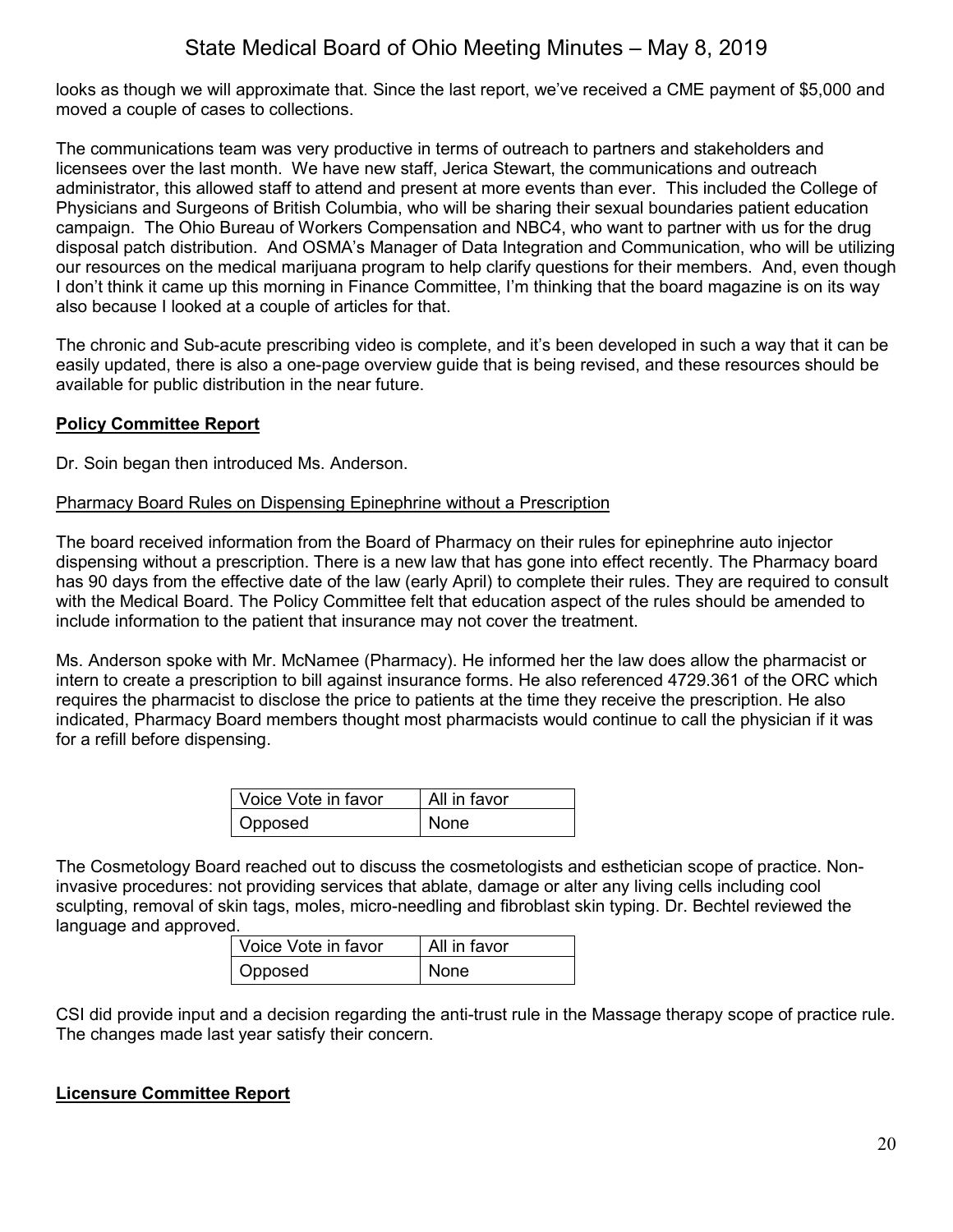Presented by Dr. Saferin:

## Licensure Application Reviews

Khalid Hasan, M.D. – Motion to approve request to deem training and experience in Pakistan, Qatar and the United States to be equivalent to 24 months GME to be granted a license.

| Motion            | Dr. Saferin       |
|-------------------|-------------------|
| 2 <sub>nd</sub>   | Dr. Schottenstein |
| Dr. Rothermel     |                   |
| Dr. Saferin       | v                 |
| Mr. Giacalone     |                   |
| Dr. Soin          |                   |
| Dr. Schottenstein | ٧                 |
| Dr. Schachat      |                   |
| Mr. Gonidakis     |                   |
| Dr. Edgin         | ٧                 |
| Dr. Factora       |                   |
| Ms. Montgomery    |                   |
| Dr. Johnson       |                   |
| Dr. Bechtel       |                   |

Chun Hin Angus Lee, M.D. - Motion to approve the good cause exemption of the 10-year rule and accept the examination sequence for the graduate medical education equivalence to be granted a license.

| Motion                     | Dr. Saferin       |
|----------------------------|-------------------|
| $2^{\overline{\text{nd}}}$ | Dr. Schottenstein |
| Dr. Rothermel              |                   |
| Dr. Saferin                | Y                 |
| Mr. Giacalone              | Y                 |
| Dr. Soin                   | Y                 |
| Dr. Schottenstein          | Y                 |
| Dr. Schachat               | Ý                 |
| Mr. Gonidakis              | Y                 |
| Dr. Edgin                  | Y                 |
| Dr. Factora                | Y                 |
| Ms. Montgomery             |                   |
| Dr. Johnson                |                   |
| Dr. Bechtel                |                   |

Kevin Makino, MD. – Motion to approve the good cause exemption of the 10-year rule and accept the exam sequence to be granted a license.

| Motion          | Dr. Saferin       |
|-----------------|-------------------|
| 2 <sub>nd</sub> | Dr. Schottenstein |
| l Dr. Rothermel |                   |
| l Dr. Saferin   |                   |
| Mr. Giacalone   |                   |
| l Dr. Soin      |                   |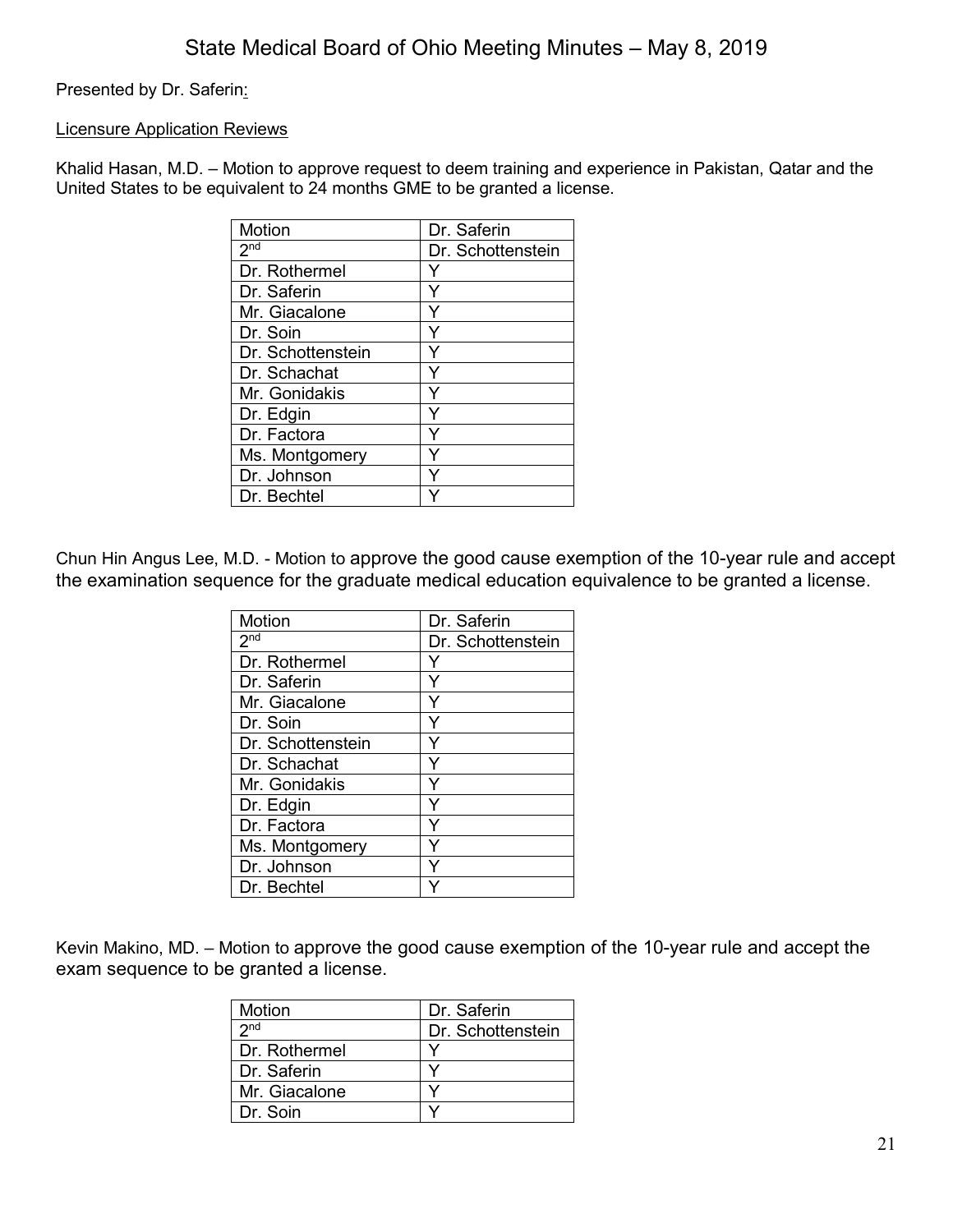| Dr. Schottenstein |  |
|-------------------|--|
| Dr. Schachat      |  |
| Mr. Gonidakis     |  |
| Dr. Edgin         |  |
| Dr. Factora       |  |
| Ms. Montgomery    |  |
| Dr. Johnson       |  |
| Dr. Bechtel       |  |

Jada Ransome, M.T. – Motion to approve request, pending passage of the MBLEX within 6 months.

| Motion            | Dr. Saferin |
|-------------------|-------------|
| 2 <sup>nd</sup>   | Dr. Edgin   |
| Dr. Rothermel     |             |
| Dr. Saferin       |             |
| Mr. Giacalone     | Y           |
| Dr. Soin          |             |
| Dr. Schottenstein | Y           |
| Dr. Schachat      | Y           |
| Mr. Gonidakis     |             |
| Dr. Edgin         | Y           |
| Dr. Factora       | Y           |
| Ms. Montgomery    |             |
| Dr. Johnson       |             |
| Dr. Bechtel       |             |

Darin Stahl, M.T. – Motion to approve application for restoration.

| Motion            | Dr. Saferin       |
|-------------------|-------------------|
| 2 <sub>nd</sub>   | Dr. Schottenstein |
| Dr. Rothermel     | Y                 |
| Dr. Saferin       | Y                 |
| Mr. Giacalone     | Y                 |
| Dr. Soin          | Y                 |
| Dr. Schottenstein | Ý                 |
| Dr. Schachat      | Y                 |
| Mr. Gonidakis     | Y                 |
| Dr. Edgin         | Ý                 |
| Dr. Factora       | Y                 |
| Ms. Montgomery    |                   |
| Dr. Johnson       | Y                 |
| Dr. Bechtel       |                   |

Statutory Change Discussion -

The Licensure Committee believes statutory change should be pursued concerning the loss of NCCPA certification. Mr. Turek explained the statute permits the board to discipline the PA for loss of certification but does not state whether the PA could continue working. Staff suggested dividing PAs into two groups: one group for PAs receiving disciplinary action (cease practice immediately) and one group with failure to renew or failing the examination (cease practice after 120 days).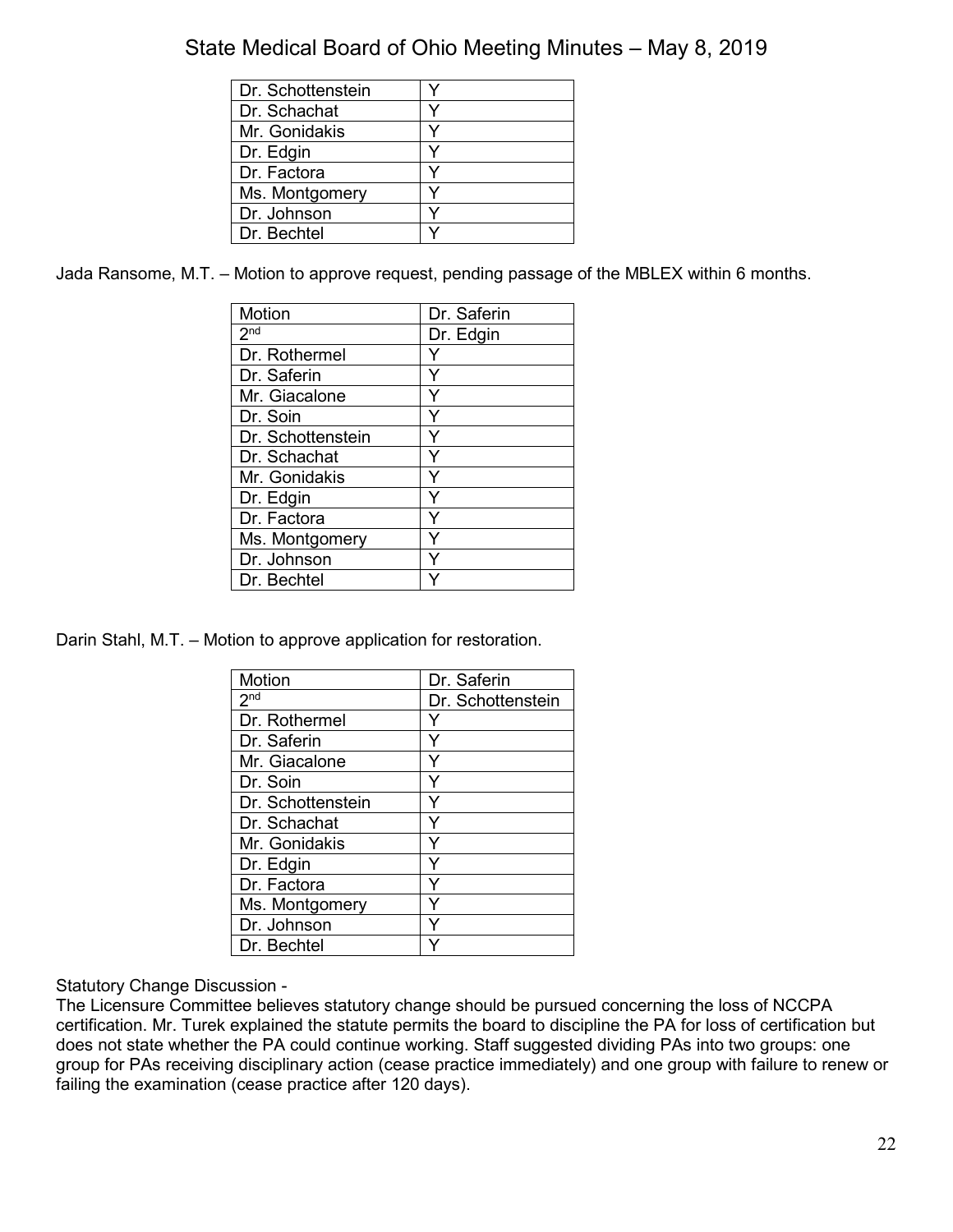The Committee will draft legislation for the board to consider.

## **Compliance Committee Report**

Dr. Schottenstein stated that the Compliance Committee met on April 10, 2019 and entertained the following probationary appearances: Pradeep Mathur, M.D.; and James E. Prommersberger, D.P.M. The Compliance Committee voted to continue the licensees under the terms of their respective Board actions. The Committee also approved the Compliance staff's Reports of Conferences from March 11 and 12, 2019. Motion to approve the applications for Certificate of Good Standing as a Treatment Provider for Impaired Practitioners for the following facilities: Lake Geauga Recovery Centers; Talbot Recovery Center; and the Woods at Parkside.

| <b>Motion</b>       | Dr. Schottenstein |
|---------------------|-------------------|
| 2nd                 | Saferin           |
| Voice Vote in favor | All in favor      |
| Opposed             | None              |

The motion carried.

## **Respiratory Care Advisory Council Report**

Dr. Factora stated the council met on May 7, 2019. They discussed recommended military rules for respiratory rules licenses, supervision of limited permit holders rules, continued education and providing information to the medical board, and licensee disciplinary statistics related to complaints and formal actions.

Council will next meet on August 13, 2019.

# **PROBATIONARY REQUESTS**

Motion to approve the Secretary and Supervising Member's recommendations for the following probationary requests:

- a) Marvin M. Baula, M.D.: Approval of Alfred D. Belen, III, M.D. to serve as the monitoring physician; and determination of the frequency and number of charts to be reviewed at ten charts per week.
- b) Daniel I. Borison, M.D.: Approval of *Intensive Course in Controlled Substance Prescribing: Pain, Anxiety, Insomnia*, offered by Case Western Reserve University, to fulfill the controlled substance prescribing course requirement; and approval of *Intensive Course in Medical Documentation: Clinical, Legal and Economic Implications for Healthcare Providers*, offered by Case Western Reserve University, to fulfill the medical records course requirement.
- c) Joseph C. Carver, M.D.: Discontinuance of the practice plan requirement; discontinuance of the monitor requirement; and discontinuance of the chart review requirement.
- d) Rebecca T. Cirino. D.O.: Approval of a time extension to complete the required CME courses, extended to July 1, 2019.
- e) Gary Allan Dunlap, D.O.: Release from the terms of the May 8, 2013 Board Order.
- f) James C. English, M.D.: Release from the terms of the May 11, 2016 Consent Agreement.
- g) Anshuli Gupta, M.D.: Reduction in appearances to every six months.
- h) James George Lamphear, M.D.: Approval of request to reduce drug and alcohol rehabilitation meeting attendance to two per week with a minimum of ten meetings per month; and approval of request to reduce personal appearances to every six months.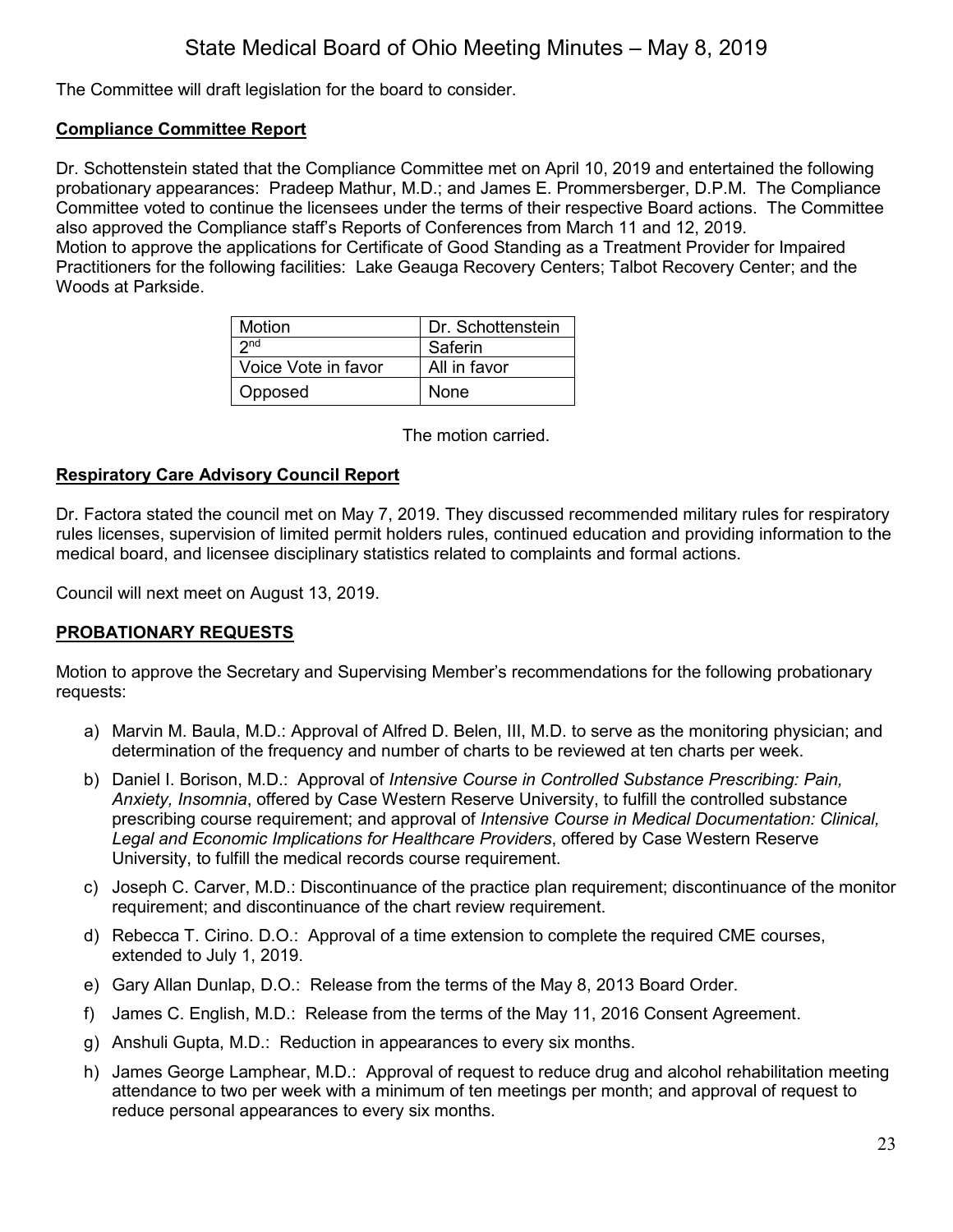- i) Susan Donna Lawrence, D.O.: Approval of Max H. Haque, M.D., to serve as the psychiatric assessor and treating psychiatrist.
- j) Pradeep Mathur, M.D.: Release from the terms of the January 9, 2019 Consent Agreement.
- k) Sreelatha Pulakhandam, M.D.: Approval of *PBI Medical Record Keeping Course*, offered by University of California, Irvine School of Medicine, to fulfill the medical records course requirement; and approval of *PBI Medical Ethics and Professionalism*, offered by University of California, Irvine School of Medicine, to fulfill the professional ethics course requirement.
- l) Elizabeth R. Stipe, M.T.: Release from the terms of the December 14, 2016 Consent Agreement.

| Motion            | Dr. Schottenstein |
|-------------------|-------------------|
| 2 <sub>nd</sub>   | Dr. Bechtel       |
| Dr. Rothermel     | Abstain           |
| Dr. Saferin       | Abstain           |
| Mr. Giacalone     |                   |
| Dr. Soin          | Y                 |
| Dr. Schottenstein | Y                 |
| Dr. Schachat      | Ý                 |
| Mr. Gonidakis     | Y                 |
| Dr. Edgin         | Y                 |
| Dr. Factora       | Y                 |
| Ms. Montgomery    |                   |
| Dr. Johnson       | Y                 |
| Dr. Bechtel       | Abstain           |

The motion carried.

## **FINAL PROBATIONARY APPEARANCES**

#### Michael J. Palma, M.D.

Responding to Dr. Schachat, Dr. Palma stated he works remotely in the industry field and has no definite plans to practice in Ohio. He oversees phase-three clinical studies in oncology. He stated he is continuing everything in the consent agreement. He attends structured meetings with therapists and is not on any medications. He is planning to continue seeing a therapist.

Motion to release Dr. Palma from the terms of his May 14, 2014 Consent Agreement, effective May 14, 2019.

| Motion            | Dr. Edgin   |
|-------------------|-------------|
| 2 <sub>nd</sub>   | Dr. Factora |
| Dr. Rothermel     | Abstain     |
| Dr. Saferin       | Abstain     |
| Mr. Giacalone     |             |
| Dr. Soin          | Y           |
| Dr. Schottenstein | Y           |
| Dr. Schachat      |             |
| Mr. Gonidakis     |             |
| Dr. Edgin         | Υ           |
| Dr. Factora       | ٧           |
| Ms. Montgomery    |             |
| Dr. Johnson       |             |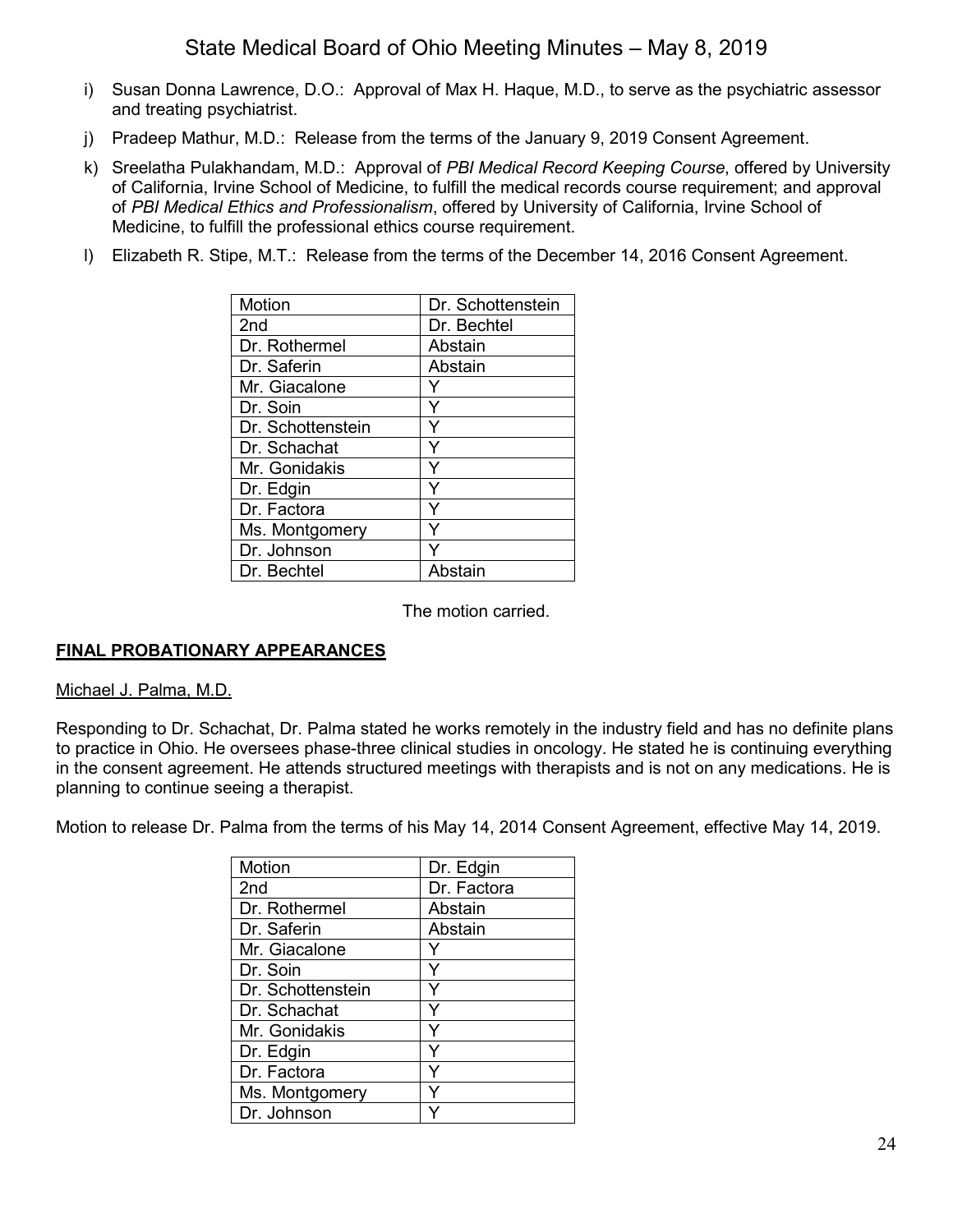Dr. Bechtel | Abstain

The motion carried.

# **ADJOURN**

Motion to adjourn

| Motion       | Dr. Saferin       |
|--------------|-------------------|
| 2nd          | Dr. Schottenstein |
| All in favor | All aye           |
| Opposed      | None              |

Dr. Schachat stated he and Dr. Factora's terms will be ending the following week. They both expressed their appreciation to serve on the board.

Meeting adjourned at 2:22 p.m.

We hereby attest that these are the true and accurate approved minutes of the State Medical Board of Ohio meeting on May 8, 2019, as approved on June 12, 2019.

a Diwara

\_\_\_\_\_\_\_\_\_\_\_\_\_\_\_\_\_\_\_\_\_\_\_\_\_\_\_\_\_\_\_\_\_\_\_\_\_\_\_\_\_\_ \_\_\_\_\_\_\_\_\_\_\_\_\_\_\_\_\_\_\_\_\_\_\_\_\_\_\_\_\_\_\_\_\_\_\_\_\_\_\_ Michael Schottenstein, M.D., President Kim G. Rothermel, M.D., Secretary

Nim G. Rochumel MO

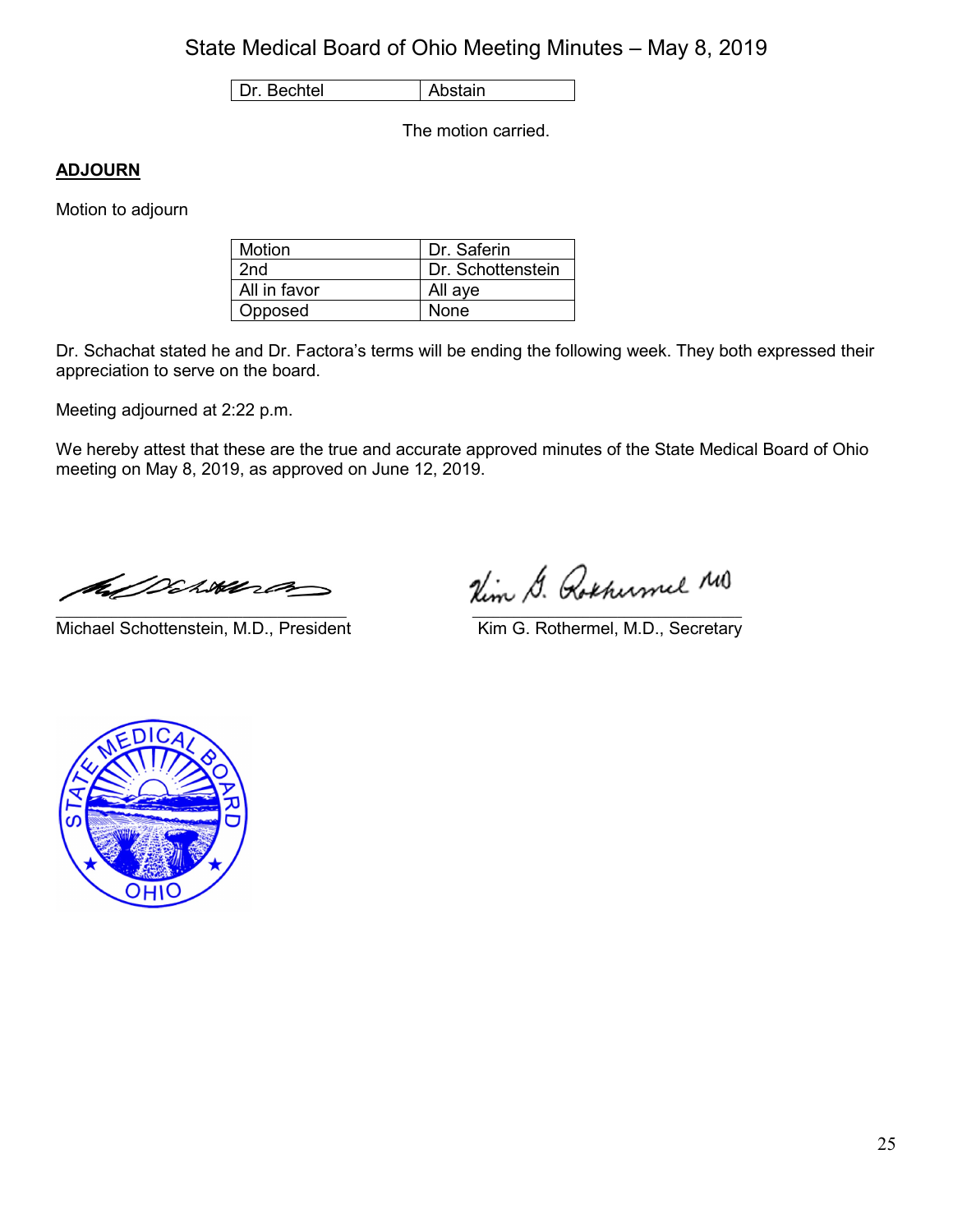

### **LICENSURE COMMITTEE MEETING May 8, 2019** - **Room 336**

| <b>Committee Members Present:</b><br>Bruce R. Saferin, D.P.M. Chair<br>Ronan M. Factora, M.D.<br>Kim G. Rothermel, M.D.<br>Richard Edgin, M.D. | <b>Staff Present:</b><br>Joseph Turek, Deputy Director of Licensure & Licensee Services<br>Mitchell Alderson, Chief of Licensure<br>Colin Depew, Assistant Attorney |
|------------------------------------------------------------------------------------------------------------------------------------------------|---------------------------------------------------------------------------------------------------------------------------------------------------------------------|
| <b>Other Board Members Present:</b><br>Michael Schottenstein, M.D.<br>Mark A. Bechtel, M.D.<br>Andrew Schachat, M.D.<br>Amol Soin, MD, MBA     |                                                                                                                                                                     |

Dr. Saferin called the meeting to order at 8:01 a.m**.**

## **MINUTES REVIEW**

**Dr. Edgin moved to approve the draft minutes of April 2019. Dr. Rothermel seconded the motion. All members voted aye. The motion carried.**

## **LICENSURE APPLICATION REVIEWS**

#### Khalid Hasan, MD – Physician Licensure Application

In the February 13, 2019 monthly meeting, the committee tabled Dr. Hasan's request for GME equivalency until the May 8 Committee meeting. Previously discussed the GME equivalency and determined to wait until applicant was closer to completing his 24 months of GME.

Dr. Rothermel mentioned he's a physician doing a fellowship out of state that ends at the end of June. He is due to begin a new fellowship at the beginning of July.

**Dr. Edgin moved to approve Dr. Hasan's request that the Board deem his training and experience in Pakistan, Qatar and the United States be equivalent to the twenty-four months of graduate medical education through the second-year level of GME so that he may be granted a license. Dr. Factora seconded the motion. Voice vote with all members aye. Motion carried.** 

### Chun Hin Angus Lee, MD - Physician Licensure Application

Dr. Lee is applying for a license and has requested a waiver of the USMLE ten-year rule based on OAC 4731-6-14(C)(3)(b)(ii), which states the board may grant a good cause waiver to any applicant that "[d]emonstrates good cause, as determined by the board, for not having passed all three steps or levels within the ten year period, and otherwise meets the requirements set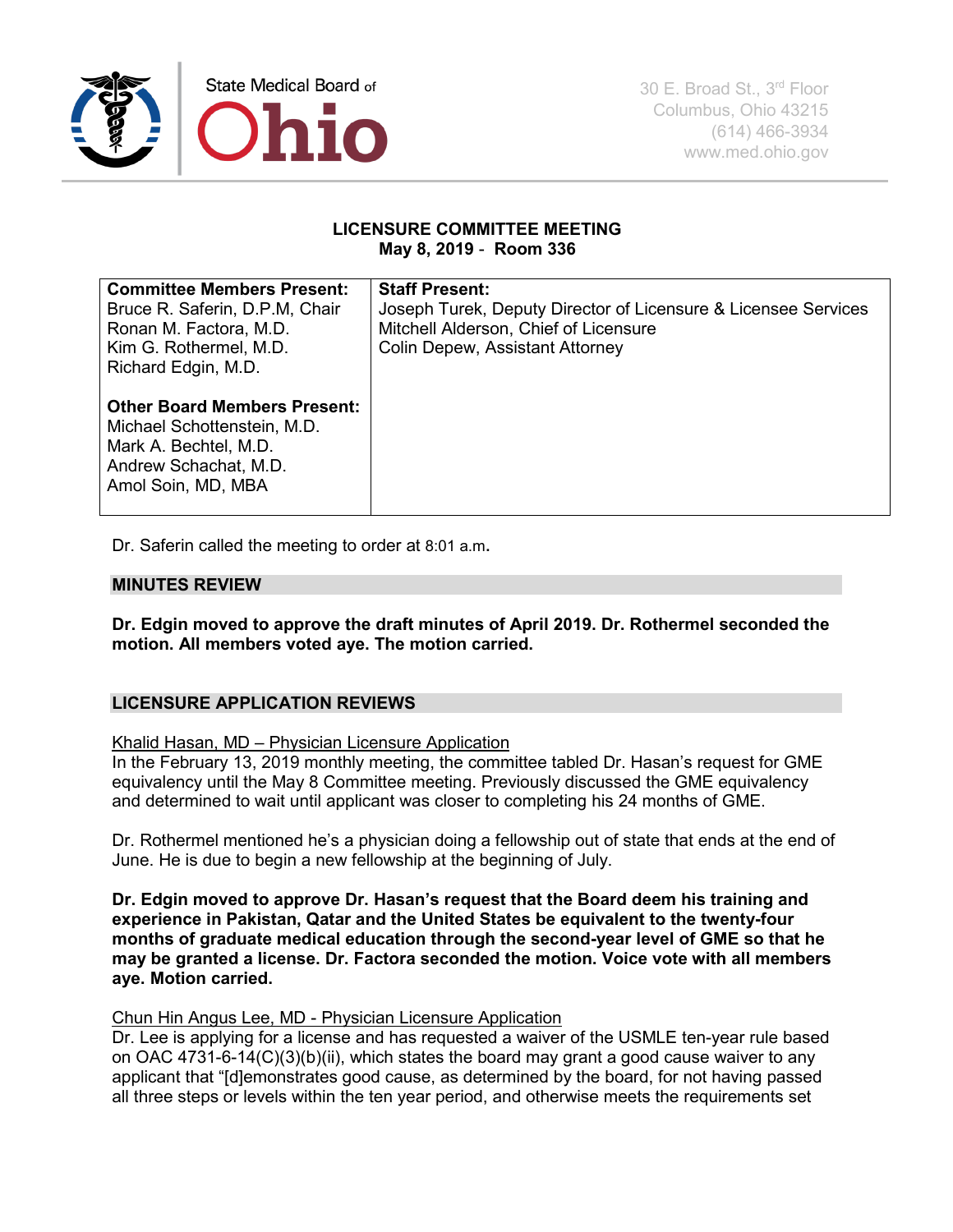forth in paragraph (C)(3)(a) of this rule". In addition, Dr. Lee has had twelve months of graduate medical education in the United States, but is requesting that his experience and training in Australia and the United States be deemed equivalent to twenty-four months of graduate medical education through the second-year level of graduate medical education, pursuant to Section 4731.09(A)(4)(b) of the Revised Code. Dr. Lee is applying for a full medical license because he has been offered a clinical associate position at the Cleveland Clinic, pending that Ohio license.

Dr. Schottenstein mentioned the GME equivalency and similarity to Dr. Hasan's case. Previously, the committee found that ACGME-I was not an equivalent to his ACGME. To him, request sounded reasonable, but he wanted to better understand the decision-making. He made a case for consistency. Dr. Schottenstein stated that Dr. Hasan and Dr. Lee have both completed a year. He wanted to make sure that the committee avoided bias and made decisions based on facts.

Dr. Saferin clarified that Dr. Lee had 12 months in the U.S. and all of his education in Australia was equivalent to 12 months and that the determination is based on the country in which the training was received. The committee has made an exception before for Australia.

Dr. Factora pointed out that it would be better to look for ACGME instead of ACGME-I. Dr. Lee's training in the approved U.S. program indicates he probably has the qualifications needed, or he would not be up for a fellowship of its caliber.

Dr. Schachat agreed with Dr. Schottenstein and confirmed with Mr. Alderson that the rule requires a 2 year of GME requirement. He questioned making exceptions and referred to the previous case with Dr. Hasan. He suggested creating a list of countries considered of equivalency to the U.S.

Dr. Betchel stated that in the past, the board has looked at training programs in Canada, Australia and England as comparable to the U.S. in the quality of education and consistency. He mentioned the FSMB has insight into different training programs (education and quality) throughout the world and may be a good guide. He was on an editorial board with the FSMB for six years and will reach out to his contacts.

Dr. Rothermel commented that the board could create a more rigid rule but then would need to edit the rule to discontinue the ability to apply for exceptions. It is difficult to make a comprehensive list.

Mr. Turek stated that the committee may get hung up on the amount of U.S. training instead of considering the whole picture of the applicant. As the physician has been licensed for 13 years, it would seem it may be more than 1 year of U.S. training. He did confirm there were no additional details about Dr. Lee's 13 years on practice, but any issues should be disclosed on the application. He proposed maybe presenting a resume in the future for the committee.

**Dr. Edgin moved to approve the good cause exception of the 10-year rule as outlined in 4731-6-14(C)(3)(b)(ii), and accept the examination sequence, and grant the graduate medical education equivalence, as outlined in 4731.09(A)(4)(b), to be granted a license. Dr. Factora seconded. All voted aye- motion carried.** 

Kevin Makino, MD, PhD – Physician Licensure Application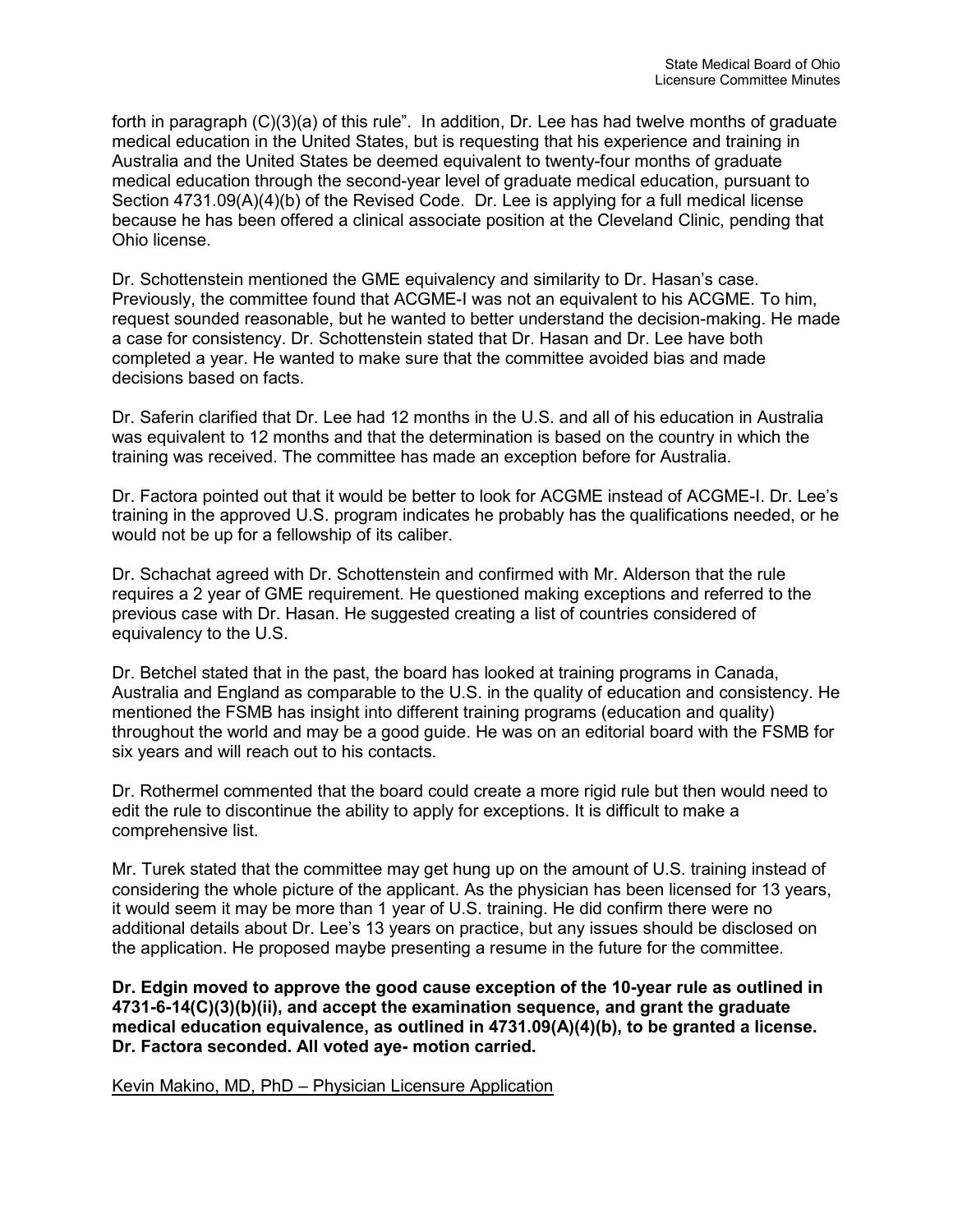Dr. Makino is applying for a medical license and he has requested a waiver of the USMLE ten-year rule. Dr. Makino passed USMLE Step 1 in 2005, Step 2 (CS) and (CK) in 2015, and Step 3 in 2017, each on his first attempt.

Dr. Makino received his medical degree from the University of Rochester School of Medicine and Dentistry (New York) in 2016. Dr. Makino participated in an approved MD/PhD joint degree program, from 2005 to 2013 to obtain a PhD in Health Services Research, in addition his medical degree.

### **Dr. Factora moved to approve the good cause exception of the 10-year rule as outlined in 4731-6-14(C)(3)(b)(ii), and accepting the examination sequence to be granted a license. Dr. Edgin seconded the motion. All voted aye- motion carried.**

## Jada Ransome, MT – Allied Licensure Restoration Application

Ms. Ransome is applying for restoration of her Ohio massage therapy license. Ms. Ransome's license was originally issued on January 13, 2006, and expired on April 1, 2012. Ms. Ransome indicates in her application she has been a recreation specialist at the City of Akron since 2011, and a home care giver from 2013 through 2018. Her application does not indicate any massage therapy practice within the last two years.

### **Dr. Factora moved to approve Ms. Ransome's application for restoration of her Ohio license pending successful completion of the MBLEx within six months from the date of mailing of the Notice of Opportunity for a Hearing. Dr. Rothermel seconded the motion. All voted aye- motion carried.**

## Darin Stahl, MT – Allied Licensure Restoration Application

Mr. Stahl is applying for restoration of his massage therapy license in Ohio. Mr. Stahl's license was originally issued on January 12, 2007 and expired on January 1, 2014. Mr. Stahl indicates in his application that he is employed as a title processor. His application does not indicate any massage therapy practice within the last two years. Mr. Stahl passed the MBLEx on March 16, 2019.

## **Dr. Factora moved to approve Mr. Stahl's application for restoration of his Ohio license. Dr. Edgin seconded the motion. All voted aye- motion carried.**

## **OTHER ITEMS**

Dr. Saferin informed the committee that Staff would like to discuss the current law surrounding loss of NCCPA certification and whether the Board believes statutory changes should be pursued.

Mr. Turek stated that board staff believes that the protocol for PA certification should be eliminated and isn't consistent with the statute; solution is a statutory fix. The statute does not state whether a PA can work after loss of certification, although they cannot renew their license without being certified. The law permits discipline solely on the loss of certification, for any reason. The new idea is to treat PAs who lose certification as a result of being suspended or revoked by the NCCPA different from someone who fails to renew or fails the exam. He made a change in the draft to paragraph B that says "if a physician assistant whose certification lapses due to failure to renew, (added) failure to *recertify* or failure to renew… Failing the exam may be more similar to failing to recertify instead of a failure to renew and pay the licensing fee. Also,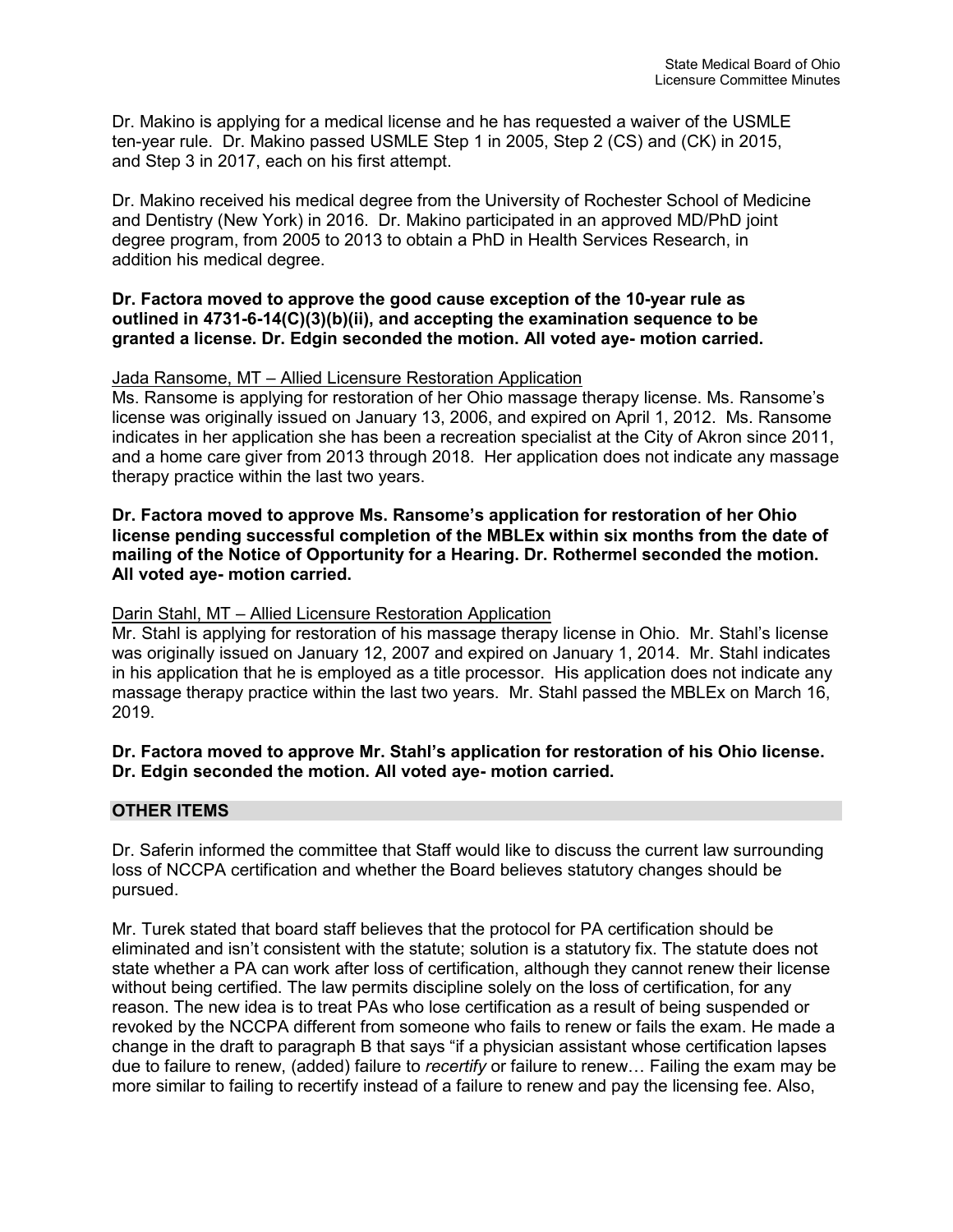the ninety day provision should be changed to 120 days as the exam can only be taken once every 90 days.

Currently if a PA does not pass the exam, they must stop practicing and if they do not, they can be disciplined. This change would allow them to practice for 120 days while they attempt to recertify. If the exam was failed again, they would have to stop practicing until they become recertified.

Mr. Turek confirmed although there is a 14-day window of time that PAs are supposed to report loss of certification., Dr. Factora questioned whether that window provided too much time.

Mr. Turek answered Dr. Schottenstein's question regarding the requirement to pass the PA exam being built into law and meeting NCCPA requirements for certifications. However, there is no statute that mandates that a PA must stop practicing if certification is lost. Further, under the current protocol a licensee that lost certification was given time to get recertified and there was no action being taken by the board.

The committee supports a repair in the PA statute. No vote needed as it will go to Policy Committee as well.

## **ADJOURN**

**Dr. Edgin moved to adjourn meeting. Dr. Rothermel seconded the motion. All members voted aye. The motion carried.**

The meeting adjourned at 8:34 a.m.

Bruce R. Saferin, D.P.M. **Chair** 

js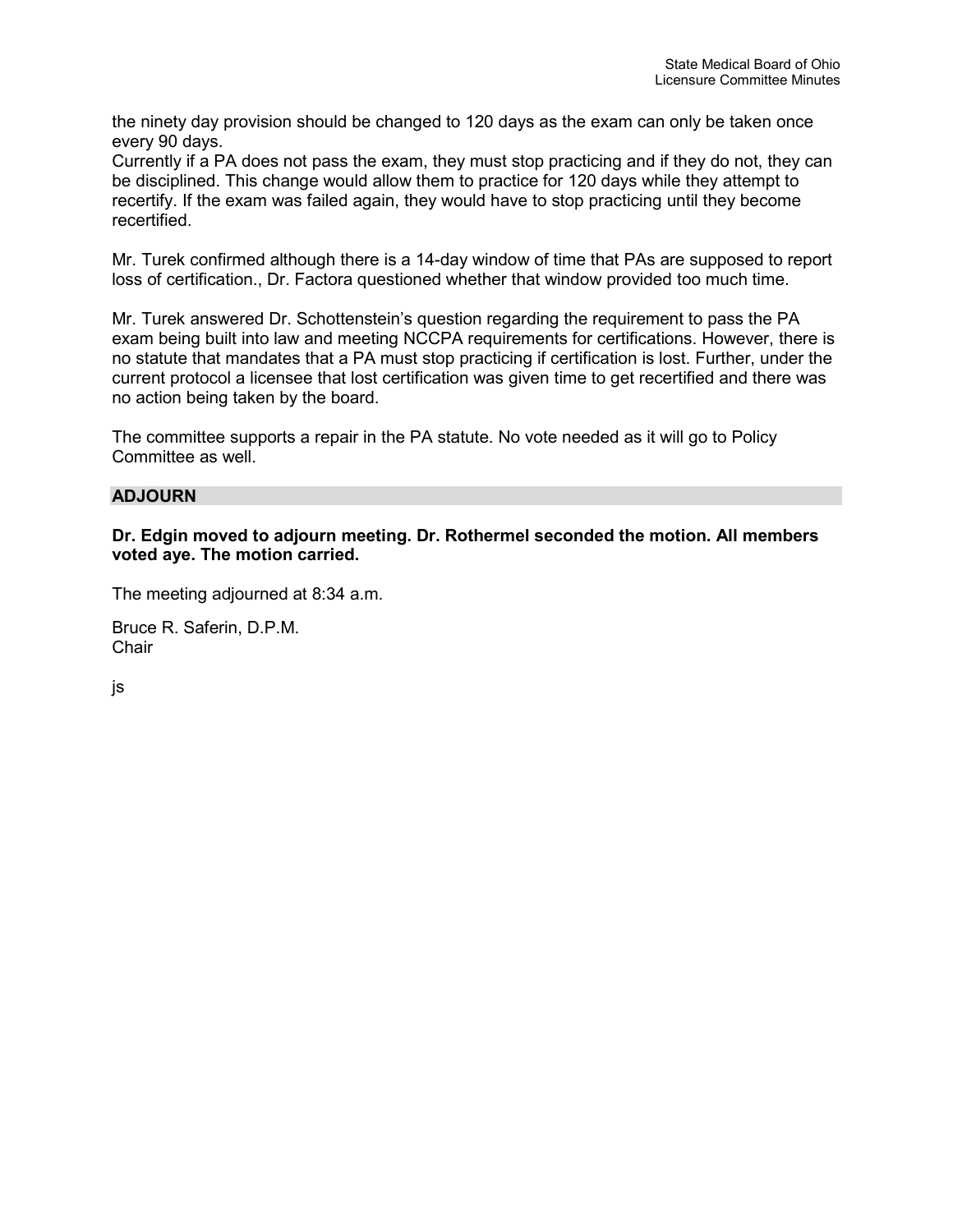

## **FINANCE COMMITTEE MEETING MINUTES May 8, 2019 - Room 335**

| <b>Members in attendance:</b>    | <b>Staff in attendance:</b>                            |
|----------------------------------|--------------------------------------------------------|
| Michael Schottenstein, MD, Chair | A.J. Groeber, Executive Director                       |
| Bruce R. Saferin, DPM            | Susan Loe, Director of Fiscal & Human Resources        |
| Richard A. Edgin, MD             | Tessie Pollock, Director of Communications             |
| Michael Gonidakis, Esq.          | Jerica Stewart, Communication & Outreach Administrator |
|                                  |                                                        |

Dr. Schottenstein called the meeting to order at 8:37 a.m.

## **MINUTES REVIEW**

**Dr. Edgin moved to approve the draft minutes of April 10, 2019. Dr. Saferin seconded the motion. All members voted aye. The motion carried.**

## **FISCAL UPDATE**

Dr. Schottenstein provided the following update: Fiscal update from FY March 2019, revenue was \$1,180,522 a significant increase from FY February 2019 (approximately \$678,000). The April 1 license deadline resulted in increase. Overall 7 percent increase in YTD revenue. Net fiscal year 2019 revenue is positive at \$157,607. Net revenue for March 2019 is \$467,443. Cash balance improved to \$4,675,849. March improved fiscal picture and April numbers are projected at over \$900,000. April and May have heavy training certificate numbers due to residency programs starting soon.

Dr. Schottenstein continued: We have an 11.4 percent increase YTD in expenditures, substantially a function of the two large invoices regarding the eLicense expenses of over \$500,000. Routine spending and payroll are consistent. Part of the increase in expenditure is due to an employee now dedicated to getting expert witnesses for cases and they are billing earlier, which is desirable for the board. We've brought in about \$115,000 YTD in fine collections. We had estimated about \$150,000 per fiscal year and it looks as though we will approximate that. Since the last report, we've received a CME payment of \$5,000 and moved a couple of cases to collections. We received about \$310 in collections. We are underspending our allocated budget substantially.

Mr. Groeber inquired about the \$310 and was informed by Ms. Loe it included items such as state tax returns.

#### **COMMUNICATIONS UPDATE**

Ms. Pollock informed the committee that right now is the busy season for presentations. Following up on last month's conversation regarding the drug disposal packs, we connected with the Bureau of Workers' Compensation during an event and will be partnering with them to provide the pouches. Ms. Pollock spoke with NBC 4 to look for opportunities to donate and will continue to stay in contact with the Special Events Producer. When the plan is determined, the communications team will need to order more pouches and will present the expense to the Finance Committee.

The chronic and Sub-acute prescribing video is complete, and the one-page handout and guidelines are in revision with Origo. Ms. Pollock shared the social media stats and a list of the presentations that occurred in the last month, including the FSMB poster session, which was very successful. Since the medical marijuana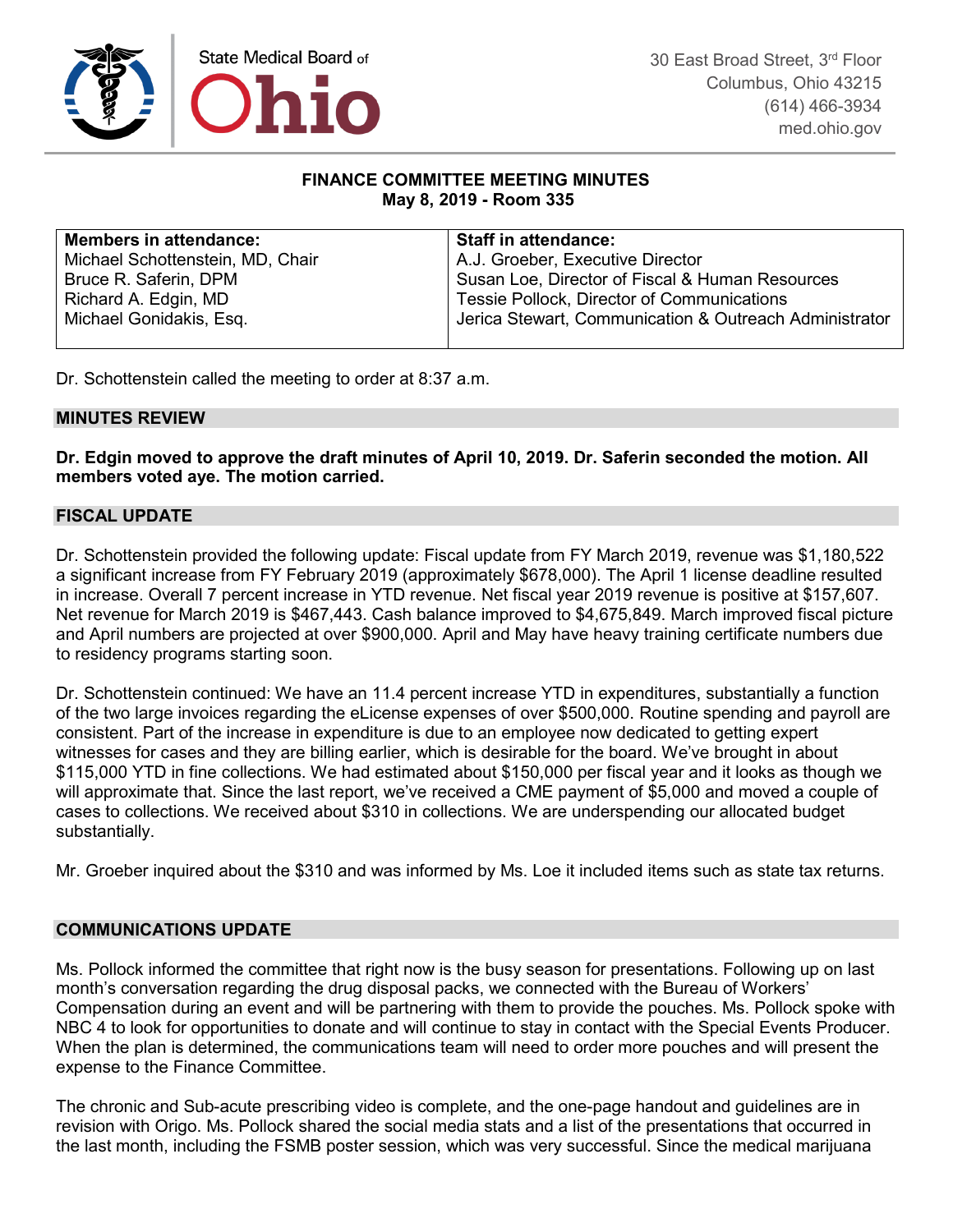portion was removed from the presentation, many visitors seemed to be looking for best practices and guidance on a program.

Mr. Gonidakis asked about the social media statistics. Ms. Pollock shared the interactions are often in the thousands.

Mr. Groeber informed the committee of the intent to redub the ethics and human trafficking videos in Mandarin and Spanish.

#### **NEW BUSINESS**

No new business.

Mr. Gonidakis commended Mr. Groeber on his Senate testimony and Dr. Edgin added accolades for Mr. Groeber's delivery at the FSMB conference.

#### **ADJOURN**

**Dr. Saferin moved to adjourn meeting. Mr. Gonidakis seconded the motion. Voice vote- all aye. The motion carried.**

The meeting adjourned at 9:45 am.

Michael Schottenstein, M.D. **Chair** 

js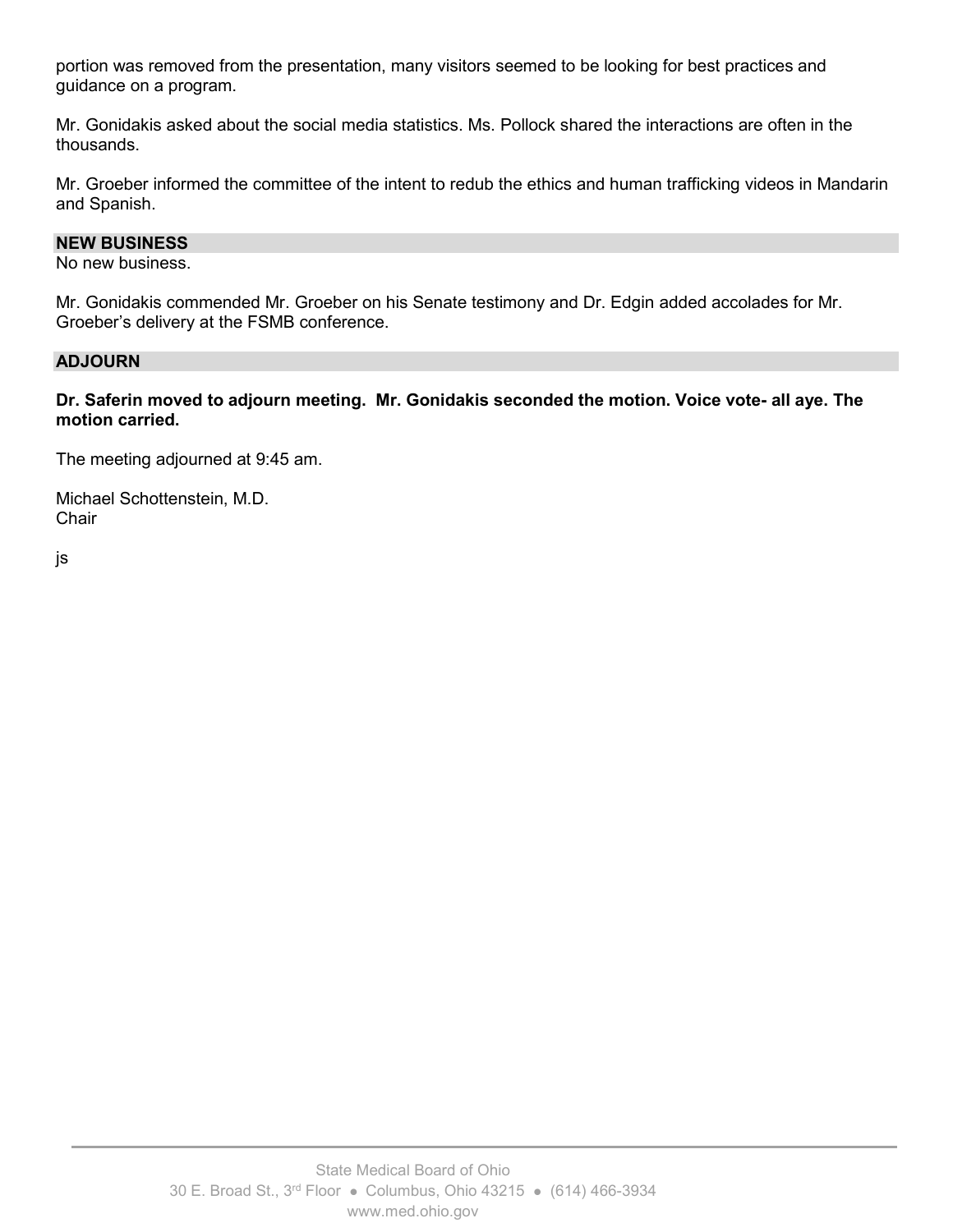

30 East Broad Street, 3rd Floor Columbus, Ohio 43215 (614) 466-3934 med.ohio.gov

#### **POLICY COMMITTEE MEETING May 8, 2019 30 East Broad Street, Columbus, OH 43215, Room 336**

| <b>Members:</b><br>Andrew P. Schachat, MD<br><b>Robert Giacalone</b> | Staff:<br>A.J. Groeber, Executive Director<br>Kimberly Anderson, Chief Legal Counsel               |
|----------------------------------------------------------------------|----------------------------------------------------------------------------------------------------|
| Mark Bechtel, MD                                                     | Sallie J. Debolt, Senior Counsel                                                                   |
| Amol Soin, MD                                                        | Nathan Smith, Senior Legal and Policy Counsel<br>Joan Wehrle, Education & Outreach Program Manager |
| <b>Other Board Members present:</b>                                  | Rebecca Marshall, Chief Enforcement Attorney                                                       |
| Michael Schottenstein, MD                                            | James Roach, Chief of Investigations                                                               |
| Sherry Johnson, DO                                                   | Joe Turek, Deputy Director                                                                         |
| <b>Bruce Saferin, DPM</b>                                            | David Fais, Deputy Director                                                                        |
| Richard Edgin, MD                                                    | Jerica Stewart, Communications and Outreach                                                        |
| Kim Rothermel, MD                                                    | Administrator                                                                                      |
| Ronan Factora, MD                                                    |                                                                                                    |

Dr. Soin called the meeting to order at 9:15 a.m.

#### **Meeting Minutes Review**

Dr. Soin reported that the draft minutes of the April 10, 2019 meeting had been distributed to the committee and were included in the agenda materials.

## **Dr. Bechtel moved to approve the draft minutes of the April 10, 2019 Policy Committee meeting. Mr. Giacalone seconded the motion. Motion carried.**

#### **Legislative Update**

Mr. Groeber reported that Mr. LaCross was attending a legislative committee meeting this morning. He said that the primary focus is on the budget bill. The comparison document regarding the budget bill is included in the agenda materials. He noted that other legislation is waiting for the budget bill to get resolved.

Mr. Groeber reported that he provided testimony last week to the Senate Committee regarding the agency budget. There were no problems regarding the agency's allotment or the amendments proposed by the board. Final language from LSC regarding the amendments is pending.

Dr. Soin also noted that Mr. LaCross had provided the board members with the legislative update regarding pending legislation including:

HB63 Pharmacy Benefit Managers - Regarding pharmacy benefit managers, pharmacists, and the disclosure to patients of drug price information. House Health, third hearing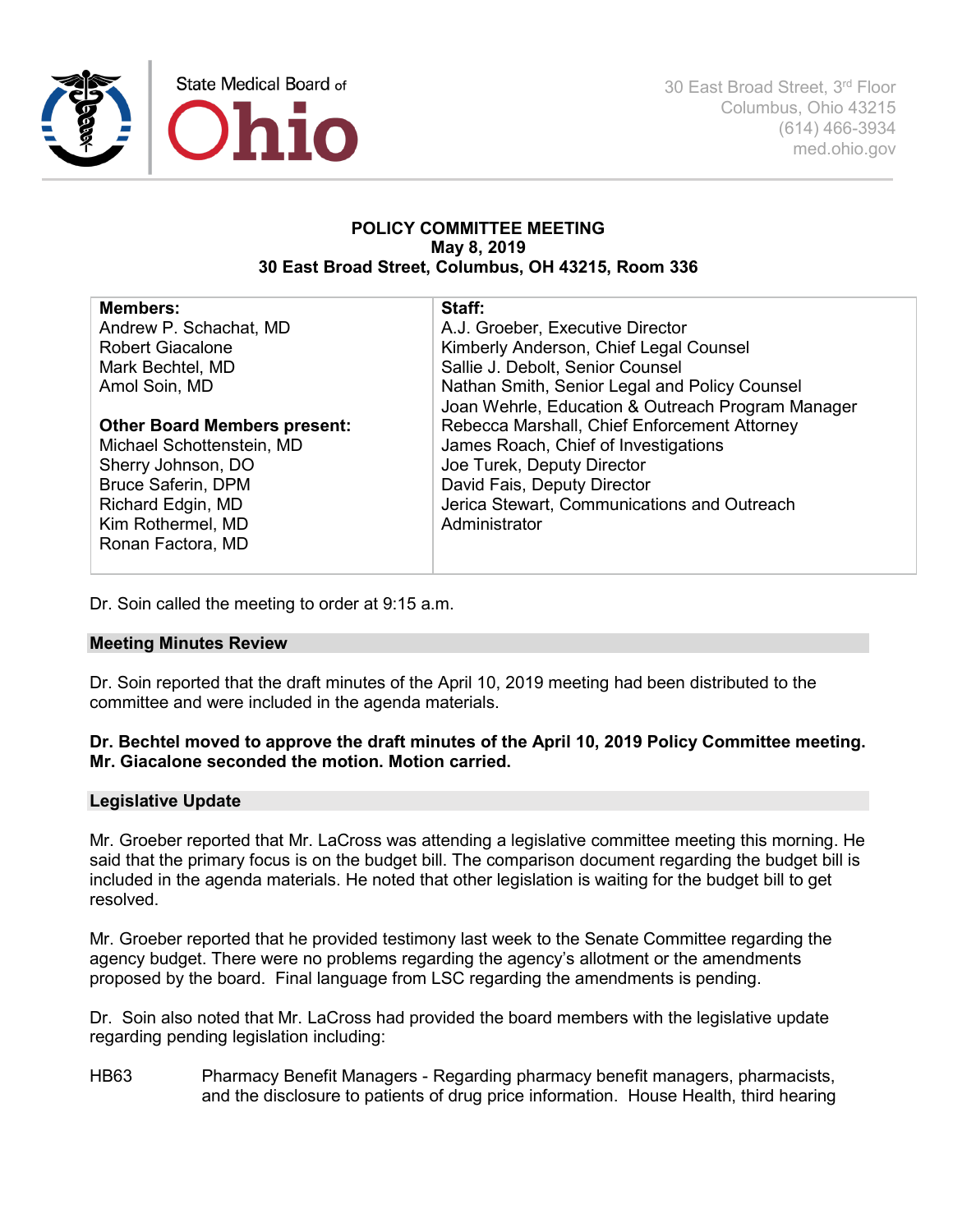| <b>HB 133</b> | Temporary State Occupational License Military - House Health State and Local |
|---------------|------------------------------------------------------------------------------|
|               | Government, first hearing                                                    |

- SB7 Temporary State Occupational License Military Referred to House Armed Services and Veterans Affairs
- SB61 Nurse Anesthetists Regarding the authority of certified registered nurse anesthetists to select, order, and administer certain drugs. Senate General Government and Agency Review, second hearing
- SB105 Massage Therapy Licensing Standardizes, for purposes of regulation by the State Medical Board, townships, and municipal corporations, terminology regarding massage therapy and individuals authorized to perform massage therapy. Senate Health, Human Services and Medicaid, first hearing.

#### **Rules Review Update**

Ms. Anderson referred to the report included in the agenda materials. She noted that several rules are now moving out of CSI. She also reported that we are on track for the anticipated schedule of rules to be brought to the committee for review and initial circulation to interested parties.

#### **Medication Assisted Treatment Detoxification Rule and Definitions: 4731-33-01 and 4731-33-02**

Ms. Debolt referred to memo and draft rules included in the agenda materials. She said we are seeking authority to send the draft rules to interested parties. Ms. Debolt noted that we anticipate receiving many comments. Dr. Bechtel commented that the document was well outlined and straightforward.

## **Dr. Bechtel moved that the proposed MAT detox rules be sent to interested parties for review and comment. Mr. Giacalone seconded the motion. Motion carried.**

#### **Hearing Subpoena Rule 4731-13-13**

Ms. Anderson said that the board had amended the rule in 2015 and 2016 and those amendments were outlined in the memo included in the agenda materials. She said that our Assistant Attorney's General have reported that there have been some unintended consequences because of the rule change in 2016.

She explained changes to the timeframe for the date of compliance for the *subpoena duces tecum,* which is records. Previously, we said that the request may specify a date of compliance not more than seven days prior to hearing. Consequently, we were concerned that people were asking for continuances because they were not receiving the records until such a close time to the hearing.

So, in 2016, the language was changed to state that such request may not specify a date of compliance **less than** fourteen days prior to hearing. But this puts the production of the documents early in the process, so it is like a discovery process and ORC Chapter 119 doesn't address discovery issues. Ms. Anderson said that our AAGs brought their concerns about the rule to our attention.

The proposed amendment to the rule: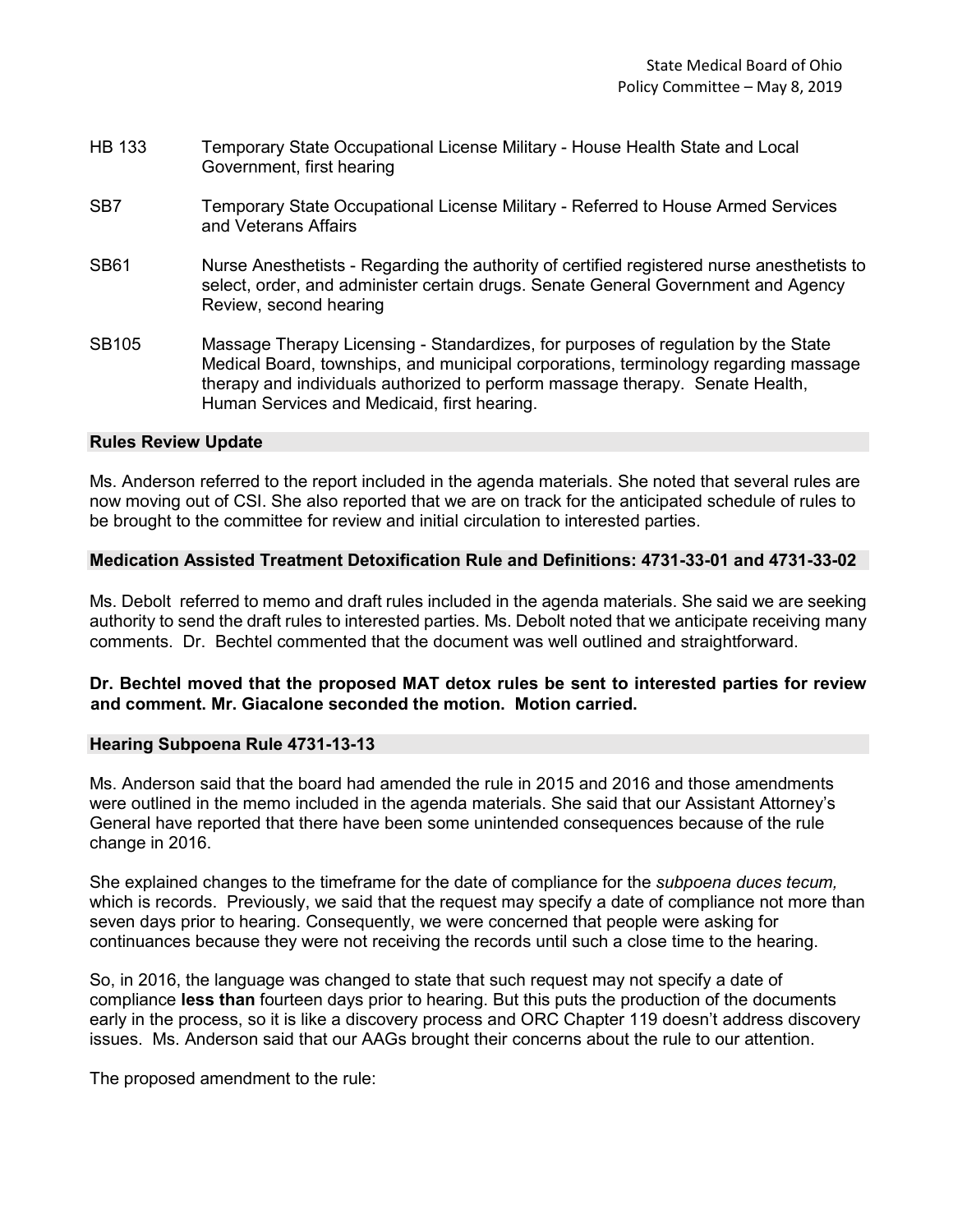(B) . . . With respect to the production of books, records and papers, such request may specify a date of compliance not more than fourteen days prior to hearing.

Ms. Anderson said that the proposed rule change would extend the time frame for receipt of the records from seven days to 14 days, which will help address the continuance issue. We are taking out the language that makes the production of documents earlier in the process to address the other concern.

Ms. Anderson said we are seeking approval to send the proposed amended rule to interested parties for comment.

Dr. Soin said that it seems a little confusing. Ms. Anderson explained that as the rule is currently written the records must be received at least 14 days before the hearing. However, in practice, the records are being requested months before the hearing, rather than a few weeks before the hearing which was the intent of the rule.

Dr. Schottenstein asked why there is a problem in getting the records early. Ms. Anderson said that ORC Chapter 119 does not allow a discovery period, and the current rule is being interpreted as allowing something that was not contemplated.

Dr. Schachat asked if we can we write it in a non-confusing way. Ms. Anderson said that comparing the past changes to the rule makes it confusing. We are trying to say that the documents need to be received within two weeks of the hearing. She said that feedback from interested parties will be helpful.

### **Dr. Schachat moved that the proposed Rule 4731-13-13 be sent to interested parties for review and comment. Dr. Bechtel seconded the motion. Motion carried.**

## **CSI Decision on Rule 4731-1-05 Anti-Trust Review**

Ms. Debolt referred to the memo included in the agenda materials. She reported that CSI said that the matter is resolved by the board's proposed change to Rule 4731-1-05, which will allow massage therapists to perform ultrasound, diathermy, and electrical muscle stimulation under the on-site supervision of specified licensed health professionals, including chiropractors, acting within the scope of their professional licenses.

No action is required by the board. The report is for information only.

#### **Consultation on Pharmacy Board Rules Regarding Dispensing Epinephrine Without Prescription**

Ms. Anderson said that a law recently passed that allows a pharmacist or pharmacy intern to dispense epinephrine without a prescription to adult patients under a protocol developed by a physician. The statute requires the Board of Pharmacy to adopt rules to implement this section not later than 90 days after the effective date and they are required to consult with the Medical Board about the rules.

Comments from the Medical Board are needed by the Pharmacy Board no later than 5-28-19. She said that she provided a copy of the statute and a copy of the proposed rules highlighting the portions required by the new law. Ms. Anderson said she did not have any concerns with the rules. We are bringing the matter to the Policy Committee and the full board today to see if there are any comments to be forward to the Pharmacy Board.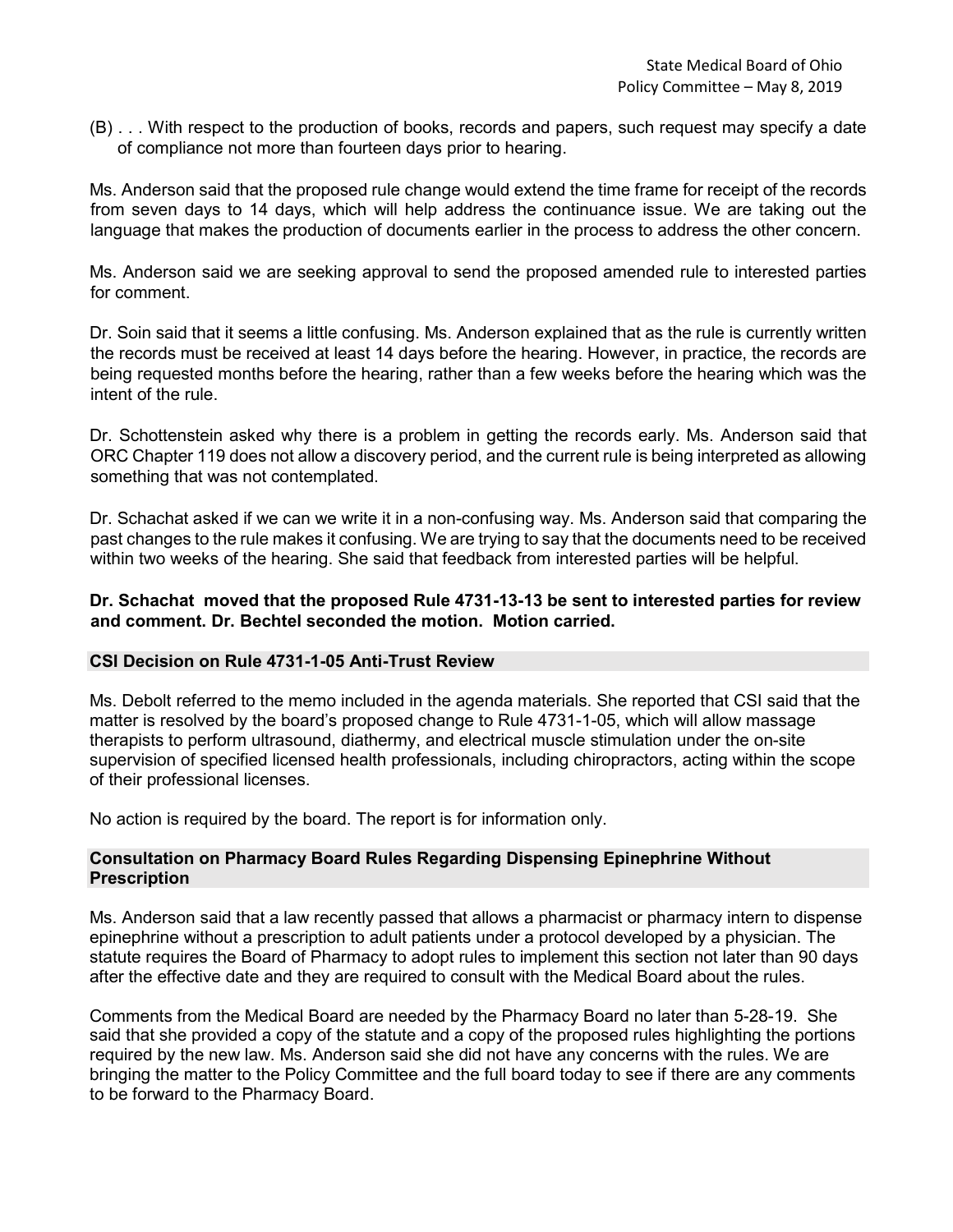Dr. Schachat asked if the rule referred to the autoinjector of epinephrine. Ms. Anderson clarified that it is the autoinjector.

Dr. Bechtel asked if the intent was to allow the pharmacist to give epinephrine if a patent had an anaphylactic type reaction while in the pharmacy. Ms. Anderson agreed. Dr. Schottenstein said it may also address a situation where a person needs to have it with them, but the physician is unavailable, so they could get it at the pharmacy.

Ms. Anderson said that the rule also references dispensing the medication per a physician protocol.

Dr. Schachat raised the question of cost of the medicine. Ms. Anderson said that the rule requires that educational information be provided to the patient. Dr. Schachat also asked if the medication would be dispensed per a prescription or are they getting it without prescription. He suggested that the educational information include cost or potential financial liability if they don't have a prescription for the medicine as the medication is expensive. Mr. Giacalone said it may be as simple as noting in the materials that insurance may not cover the cost of the medication.

Ms. Anderson said that she will try to contact the Pharmacy Board before the full board discusses the issue later today to see if they have any information about insurance payment if the medication is provided without a prescription.

**Dr. Schachat moved to refer the proposed Pharmacy Board rules regarding dispensing Epinephrine without a prescription to the full board. Motion seconded by Mr. Giacalone. Motion carried.** 

#### **Cosmetology Board Rules on Standards of Practice for Estheticians and Cosmetologists**

Ms. Debolt reported that the Cosmetology Board proposes to amend the rules for the scopes of practice for cosmetologists and estheticians to clarify the types of esthetic procedures that are "medical" and, therefore, may not be provided by a cosmetologist or esthetician. They are seeking board input regarding the rules. She said that Dr. Bechtel had reviewed the proposed rules.

## **Dr. Bechtel moved to refer the proposed Cosmetology Board rules on standards of practice for estheticians and cosmetologists to the full board. Motion seconded by Dr. Schachat. Motion carried.**

#### **Adjourn**

**Dr. Bechtel moved to adjourn the meeting. Motion seconded by Mr. Giacalone. Motion carried.** 

The meeting adjourned at 9:34 a.m.

jkw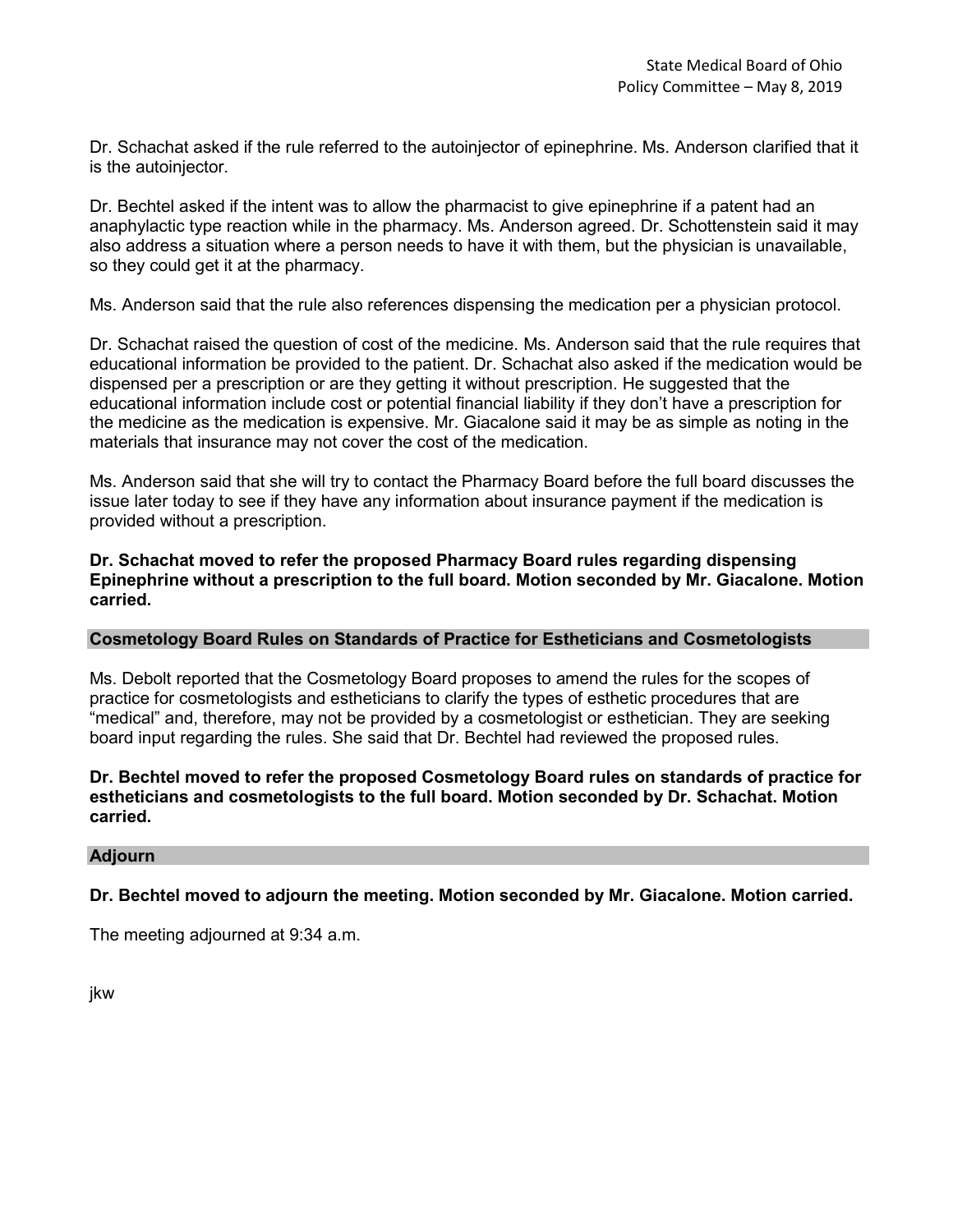

30 East Broad Street, 3rd Floor Columbus, Ohio 43215 (614) 466-3934 med.ohio.gov

## **COMPLIANCE COMMITTEE MEETING May 8, 2019 30 E. Broad St., Columbus, OH Administrative Hearing Room**

| <b>Members:</b>                  | Staff:                                 |
|----------------------------------|----------------------------------------|
| Michael Schottenstein, MD, Chair | Annette Jones, Compliance Officer      |
| <b>Robert Giacalone</b>          | Angela Moore, Compliance Officer       |
| Amol Soin, MD                    | Rebecca Marshall, Chief Enforcement    |
| Ronan Factora, MD                | Attorney                               |
|                                  | Kimberly Anderson, Chief Legal Counsel |
| Also attending:                  |                                        |
| Kim G. Rothermel, MD             | AJ Groeber, Executive Director         |
|                                  |                                        |

Dr. Schottenstein called the meeting to order at 2:26 p.m.

## **INITIAL PROBATIONARY APPEARANCES**

### **Michael H. Anikeev, M.D. (Canal Winchester, OH)**

Dr. Anikeev is making his initial appearance before the committee pursuant to the terms of his January 9, 2019 Board Order. Unless otherwise determined, the doctor's next appearance will be scheduled in three months before the Board Secretary or designee.

Dr. Anikeev reported that he is working on reinstatement requirements and going to meetings. His random drug screens have been negative. He also reported that he will begin 28-day treatment at an approved treatment provider at any time.

Dr. Schottenstein asked how he is spending his days. Dr. Anikeev replied that he also works with Jewish family services helping with paperwork and Russian translations. He is bilingual, and he helps any way that he can.

Dr. Schottenstein noted that Dr. Anikeev had struggled with mental health issues and addiction. There had been a lot of drama going on in the doctor's life and it was a very difficult time for him. Dr. Schottenstein asked him how his mental health was holding up at this point. Dr. Anikeev said he now realizes that he probably needed treatment for his depression at least three years ago. He started working with a psychiatrist, but the medications were not working for him. He was hospitalized at Columbus Dublin Springs and his treatment there helped him as the medications he is now on are really helping him. Dr. Anikeev shared his experience with depression, especially as it became severe. Dr. Anikeev said that he eliminated several stressors in his home situation and that has helped. He said in the past he took on more than he could do, and it was too much for him and he neglected his well-being and it spiraled down from there.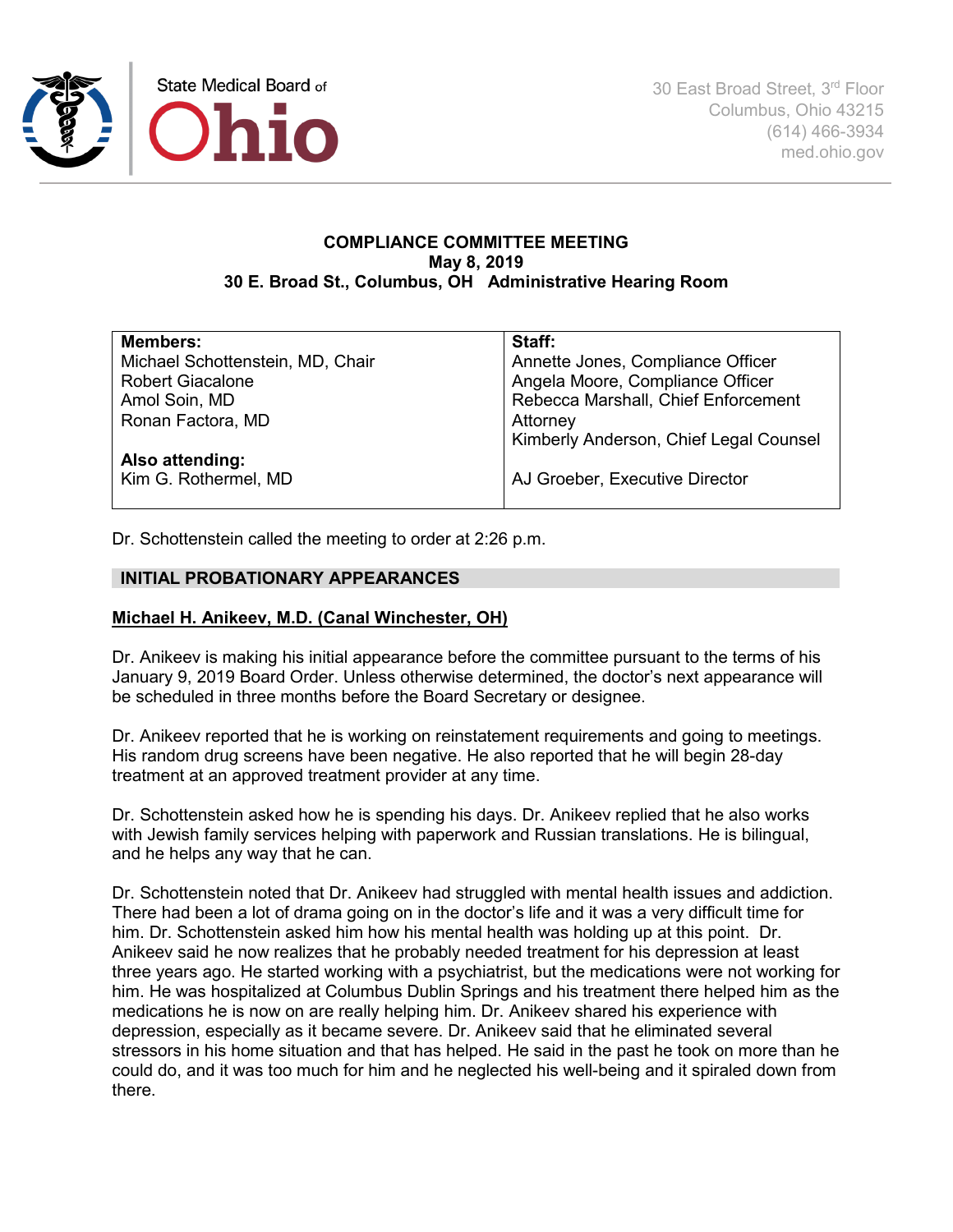Dr. Schottenstein commented that he is glad the doctor is in a better place and he encouraged him to keep his mental health in a good place to avoid triggers for relapse and depression.

**Dr. Schottenstein made a motion to continue Michael H. Anikeev, M.D. under the terms of the January 9, 2019 Board Order, with future appearances before the Board Secretary or designee. Motion seconded by Mr. Giacalone. Motion carried.** 

## **Daniel I. Borison, M.D. (Beachwood, OH)**

Dr. Borison is making his initial appearance before the committee pursuant to the terms of the February 13, 2019 Consent Agreement. Unless otherwise determined, future appearances will be determined by the Secretary and Supervising Member.

Dr. Soin asked Dr. Borison if he had taken the controlled substance prescribing course. He replied that he is scheduled to take the Case Western prescribing course in June.

Dr. Soin asked his current practice situation. Dr. Borison replied that he had been working as a general surgeon for about 22 years, but he migrated over to doing wound care and nursing home care on a part-time basis as a Chief Medical Officer for a company. About three years ago, he began wound care/nursing home care full time. About two years ago he formed his own company to provide those services. He has a couple of doctors and nurse practitioners that work for his company and they provide services to 46 nursing homes in northeast Ohio.

Dr. Soin asked if he was using OARRS. He doesn't routinely prescribe narcotics as his practice is limited to nursing home patients only. He rarely prescribes a narcotic or controlled substance, but if there were a painful debridement, there may be a single dose in the facility.

### **Dr. Soin made a motion to continue Daniel I. Borison, M.D. under the terms of the February 13, 2019 Consent Agreement, with future appearances before the Board Secretary or designee. Motion seconded by Mr. Giacalone. Motion carried.**

#### **David Crawford, M.D. (Upper Arlington, OH)**

Dr. Crawford is making his initial appearance before the committee based on his February 13, 2019 Consent Agreement. Unless otherwise determined, future appearances will be determined by the Secretary and Supervising Member.

Dr. Factora asked how work was going for him at this time. Dr. Crawford said he works full time researching reconstructive hip/knee surgery outcomes. Dr. Factora said that he had a unique situation that brought him before the board. He asked Dr. Crawford what he had learned from this experience. Dr. Crawford replied that one split second decision can change your life significantly. He said life had been going pretty well up until one split second. He also learned about drinking and driving, but it was bigger than that -- it is about overall decision making and not putting yourself in a situation where that could happen. Most individuals who drink and drive do not intend to, and hopefully they don't, but it is one of those things that you think it never going to happen to you, but you hop in the car and drive a couple miles, and he didn't make it a mile.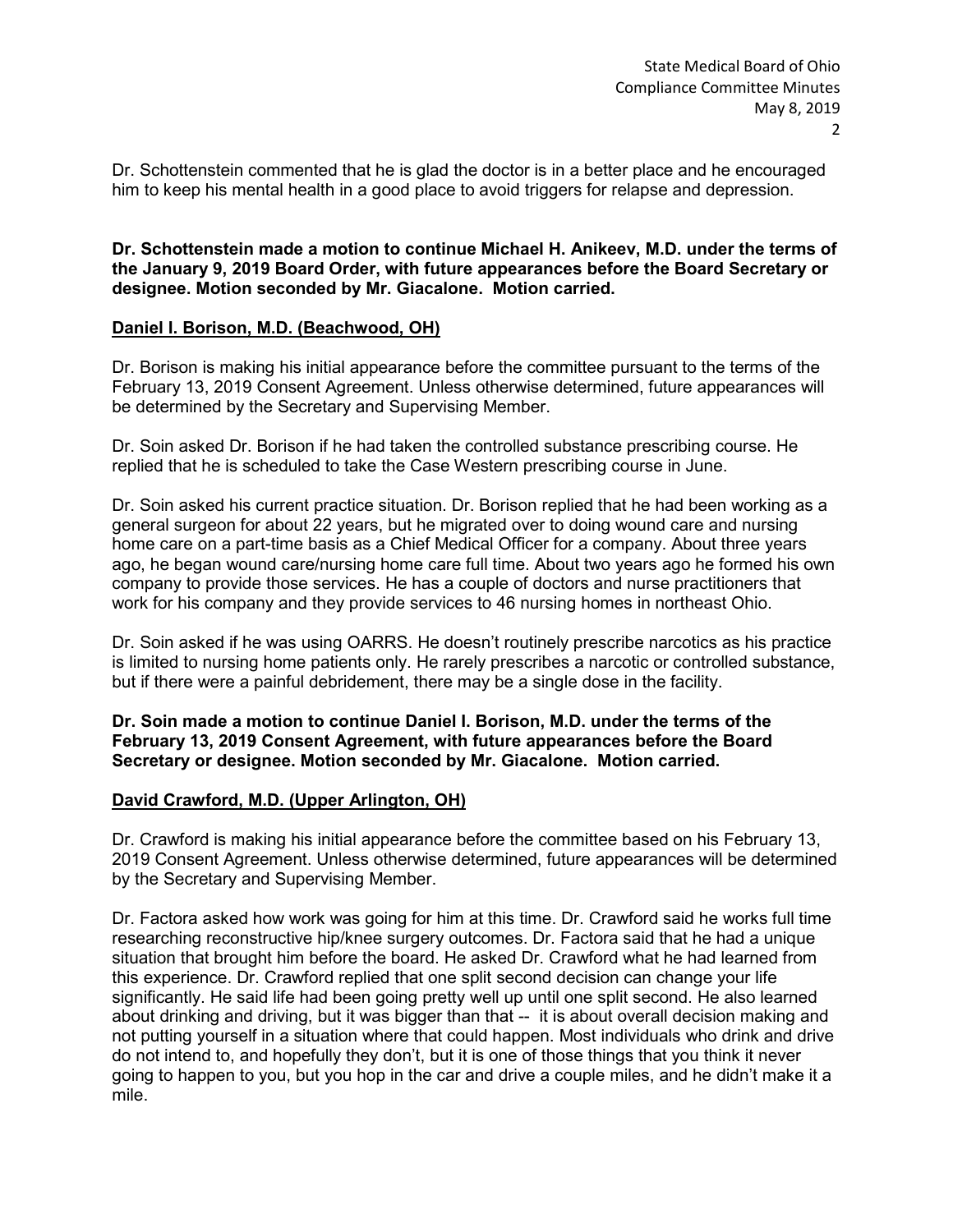Dr. Factora asked him was he does for transportation if he has been offered a drink. Dr. Crawford replied that he uses Uber.

Dr. Schottenstein noted that he had been assessed for substance abuse disorder and found not to be impaired. He recalled that passengers had been in the car with him and he asked if they were doing okay. Dr. Crawford said that they were okay, and his buddy is now back on the tour.

## **Dr. Factora moved to continue David A. Crawford, M.D. under the terms of the February 13, 2019 Consent Agreement, with future appearances before the Board Secretary or designee. Motion seconded by Mr. Giacalone. Motion carried.**

## **Susan D. Lawrence, D.O. (Athens, OH)**

Dr. Lawrence is making her initial appearance before the committee based on her February 13, 2019 Board Order. Unless otherwise determined, the doctor's next appearance will be scheduled in three months before the Board Secretary or designee.

Dr. Schottenstein asked Dr. Lawrence how she is doing today, and she replied that she is doing very well. She has been active in volunteer work. He asked her how she feels her program is going. She has been in aftercare and she is working with her counselor. She has a good rapport with her counselor.

Dr. Schottenstein asked her how her recovery is going this time and why is this time better. She said that her recovery is better this time as she pays more attention. She also knew what to expect. She also participated more with others in the program. Dr. Schottenstein said that the board had some concerns with denial on her part about her alcohol issue. He asked if she was clear that this is an illness that she has. Dr. Lawrence replied that she definitely is aware now.

Dr. Schottenstein asked how things were going for her with her mental health. Dr. Lawrence responded that she sees a psychiatric nurse practitioner and she requested board approval of a psychiatrist per the board order. He asked if she was taking medication. Dr. Lawrence replied that she takes naltrexone and Wellbutrin daily. He asked if the Wellbutrin was helping with her depression. Dr. Lawrence said that the dosage was increased last summer, and it is now working very well. He cautioned her about avoiding drinking while on the medication. She said she has not. He asked if naltrexone has reduced her desire to drink. She said that it has.

### **Dr. Factora moved to continue Susan D. Lawrence, D.O., under the terms of the February 13, 2019 Board Order, with future appearances before the Board Secretary or designee. Mr. Giacalone seconded the motion. Motion carried.**

## **Matthew S. Schoen, M.D. (Carrollton, TX)**

Dr. Schoen is making his initial appearance before the committee under the terms of his February 13, 2019 Consent Agreement. Unless otherwise determined, the doctor's next appearance will be scheduled in six months before the Board Secretary or designee.

Dr. Factora asked Dr. Schoen if he has a practice in Ohio. Dr. Schoen indicated he does not.